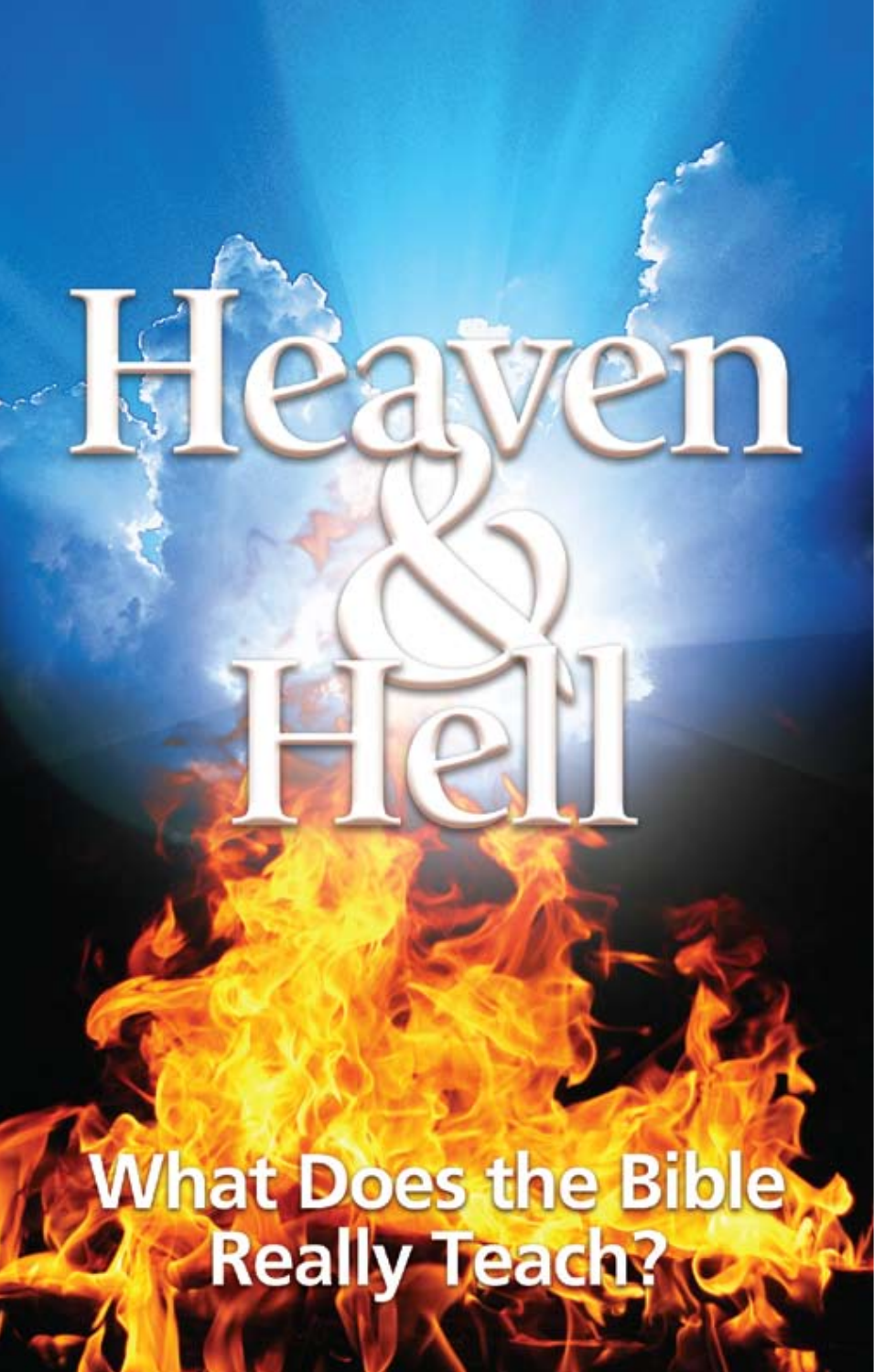**THIS PUBLICATION IS NOT TO BE SOLD.** It is a free educational service in the public interest, published by the United Church of God, *an International Association.*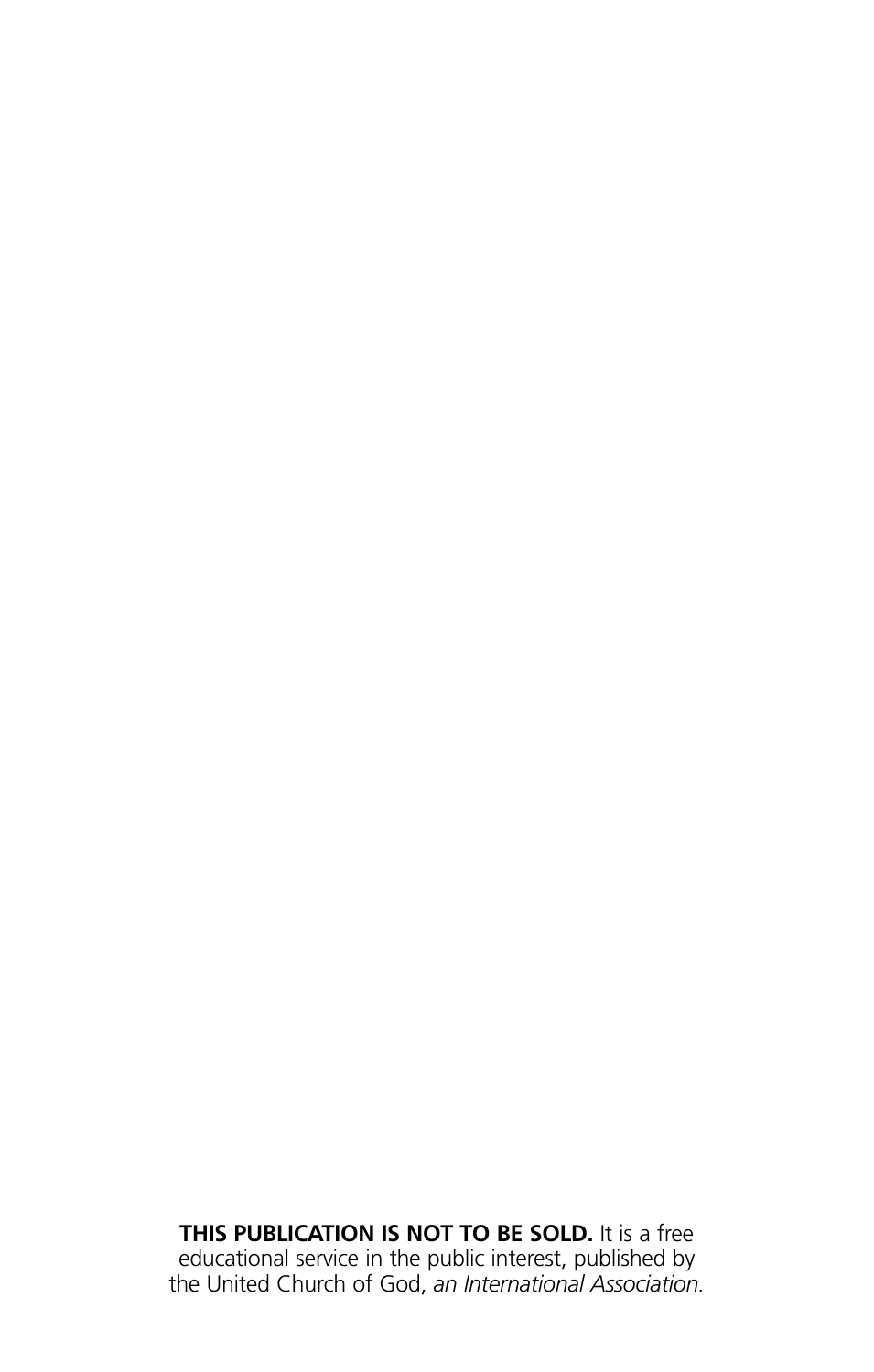

# What Does the Bible Really Teach?

© 2007 United Church of God, *an International Association* © 2000, 2004, 2005, 2008, 2009 United Church of God, *an International Association*  All rights reserved. Printed in U.S.A. Scriptures in this publication are quoted from the New King James Version (© 1988 Thomas Nelson, Inc., publishers) unless otherwise noted. New King James Version (© 1988 Thomas Nelson, Inc., publishers) unless otherwise noted.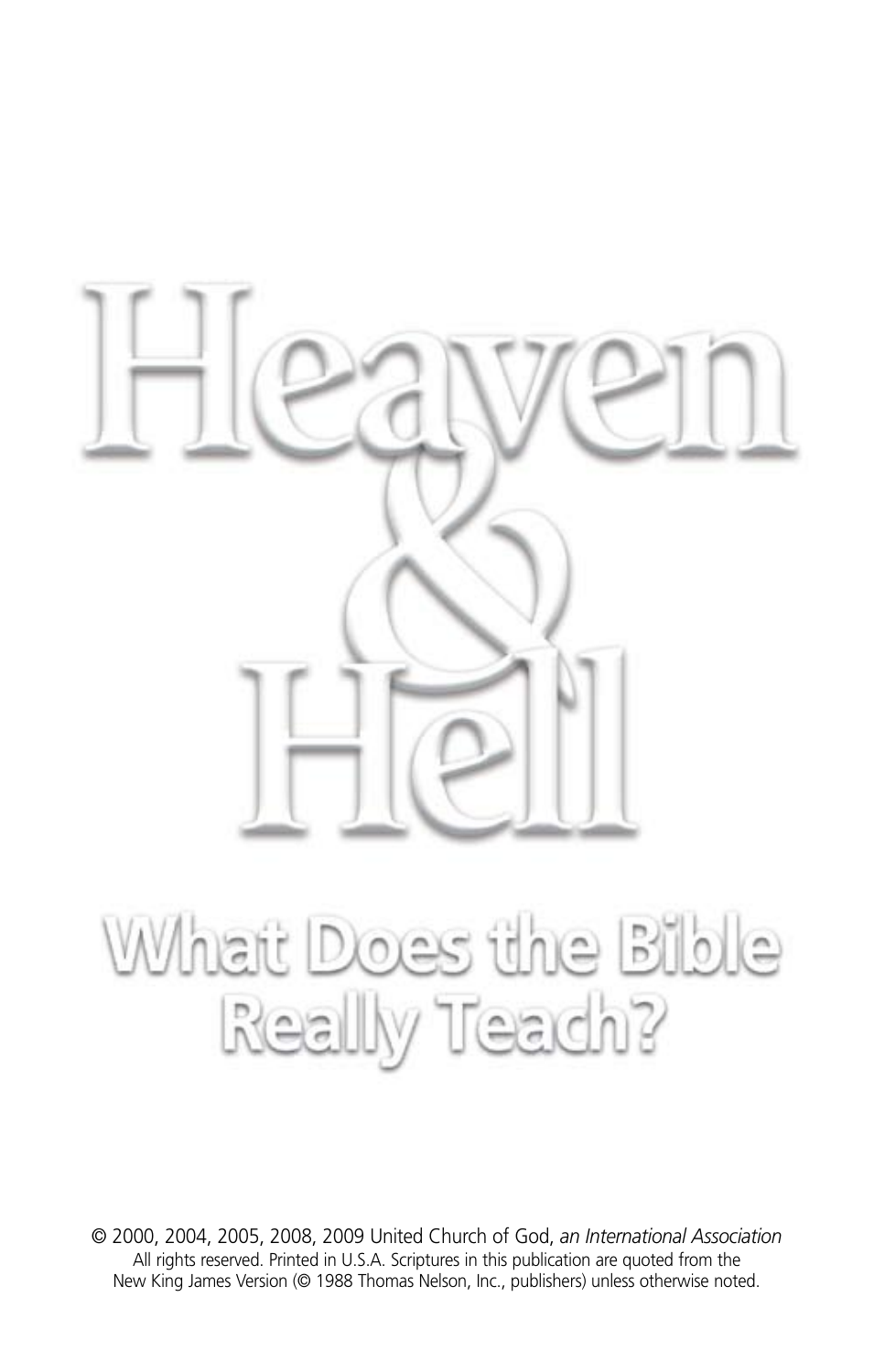# **Contents**

## 3 Introduction

Few things could be more important than what happens to us when this life ends. Most people believe the Bible teaches that we will go to either heaven or hell at death. They might be surprised at what it really says!

## 6 The Biblical Truth About the Immortal Soul

Ideas about us going to heaven or hell hinge on belief in the immortal soul, which must go somewhere when the body dies. Yet the Bible nowhere teaches the soul is immortal. So where did the idea originate?

# 15 Will a Loving God Punish People Forever in Hell?

Millions believe that God is loving and merciful, but also that He has condemned millions to suffer torment for all eternity. Is something wrong with this picture, or is the problem a distorted belief about hell?

# 29 Is Heaven God's Reward for the Righteous?

If heaven is the reward for good people, why does the Bible reveal so little about what they will do there for eternity? Could it be that this isn't our reward at all and that God has something far different in mind?

# 43 The Resurrection: God's Promise of Life After Death

The Bible clearly teaches that the dead will be raised in a resurrection. But if their souls have already gone to heaven or hell at death, what's the point? Could it be that popular beliefs don't agree with the Bible?

## 50 Your Awesome Future

A careful study of the Scriptures reveals major problems with popular beliefs about life after death. Sadly, these misguided ideas have masked the truth about the incredible future God has planned for us! ost religions and religious organizations, including most<br>
Christian denominations, teach that good people go to some<br>
sort of paradise, usually heaven, after they die. Heaven is ty<br>
cically characterized as a place of uns Christian denominations, teach that good people go to some sort of paradise, usually heaven, after they die. Heaven is typically characterized as a place of unsurpassable happiness—



there will live joyfully forever.

Yet despite what a wonderful place it's supposed to be, it seems no one is in a hurry to go there.

Widespread belief in death as the gateway to heaven does not change the fact that most people view death as something to be

*Heaven is typically characterized as a place of unsurpassable happiness—the ultimate paradise. It is commonly taught and believed that all who go there will live joyfully forever.*

avoided at all costs. Through medical science we usually do everything we can to prevent death as long as possible.

If people could journey right away to eternal life in heaven by means of some heavenly express, wouldn't we find that almost no one would want to buy a ticket? Wouldn't we find that most people would prefer to continue their present life here on earth? The possibility of immediate residence in heaven doesn't seem to be that appealing. Our actions indicate this is the way most of us think.

#### **An eternity doing what?**

*Designpics*

Perhaps the reason for the reluctance to enter the hereafter through death is that no one has ever provided us with a truly compelling explanation as to what the righteous would do after arriving in heaven. If we are to spend all eternity there, you would think God would tell us in the Bible what we should expect once we arrive. Will we spend our time plucking harps? Will we sit and simply gaze upon God forever and ever? These are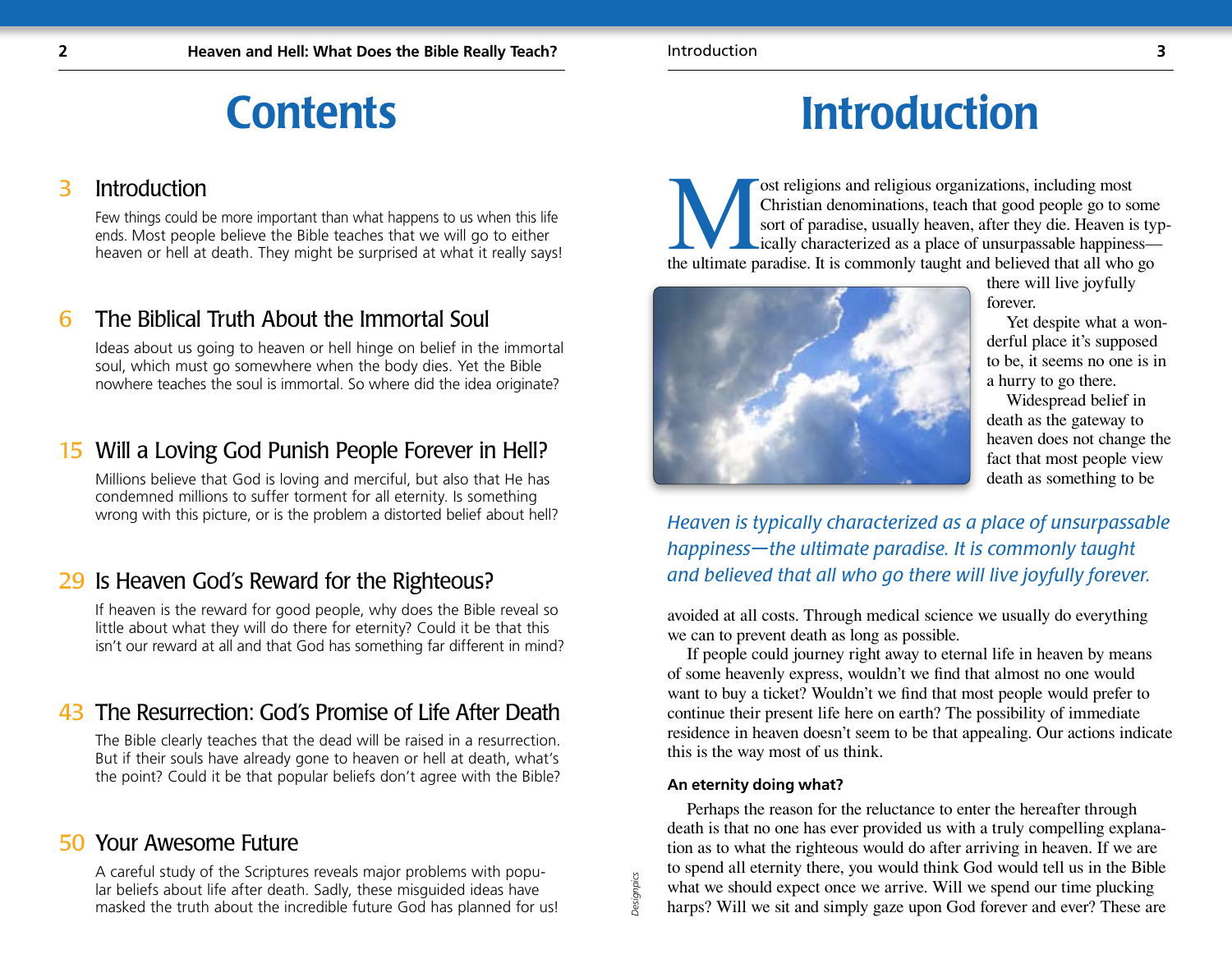both popular conceptions of heaven, but most people can't imagine doing either for eternity. Eternity is, after all, a long time!

Maybe we should ask ourselves a straightforward question: Do these common concepts even come from the Bible?

Many people who expect to go to heaven admit they can find little in the Scriptures about what they have to look forward to once they get there. British historian and author Paul Johnson put it this way: "Heaven . . . lacks genuine incentive. Indeed, it lacks definition of any kind. It is the great hole in theology" (*The Quest for God,* 1996, p. 173). If heaven is the goal God has set for His servants, why has He revealed so little about it in His Word?

There is a simple reason we encounter a vacuum when we look in the Bible for what the "saved"—those who are spared some sort of eternal punishment—will do in heaven. *The Bible does not say the righteous will dwell in heaven as their reward.* As we will see, the Bible reveals that God has *something else* in mind—something far different and far superior to most people's concepts about heaven!

#### **Troubling questions about hell**

But confusion about heaven isn't the only problem we run into when we



consider popular views of life after death. What about the *un*righteous, those who don't measure up? What happens to *them?*

Many who profess Christianity believe the wicked will burn forever in hell. They sincerely believe this is what the Bible teaches. But we need to ask a

*Photos, from left: iStockphoto, Scott Campbell*

Photos, from left: iStockphoto, Scott Campbell

*Widespread belief in death as the gateway to heaven does not change the fact that most people view death as something to be avoided at all costs. Through medical science we usually do everything we can to prevent death as long as possible.* 

simple question: Would a merciful and loving God inflict excruciating torment on human beings for trillions upon trillions of years—throughout all eternity without end? Could the great Creator God of the universe be so unfeeling and uncaring?

eternal life. "Salvation is found in no one else, for there is no other name under heaven given to men by which we must be saved" (Acts 4:12, New International Version).

But what will happen in that day to the hapless people who have never even heard or been exposed to that name? Will they be cast shrieking into hellfire along with those who knowingly hate and despise God?

Only a minority of the earth's population lays claim to being Christian.



*We need to face these questions squarely and honestly. Isn't it time we examined the truth of what the Bible teaches about heaven and hell?*

Those who profess Christianity total only about a third of the world's population. Vast numbers of the other two thirds have never had the opportunity to genuinely repent and accept Christ simply because of *where* they live. Millions more through the centuries likewise never had the opportunity because of *when* they lived. Would it be just and right for God to subject them to the same punishment He will give to those who willfully reject Him and choose to make themselves His enemies?

These questions are neither trivial nor hypothetical. They affect the overwhelming majority of all people who have ever lived. When carried to their conclusions, the traditional answers have sobering implications about the character, nature and judgment of the God Christians claim to worship.

We need to face these questions squarely and honestly. Isn't it time we examined the truth of what the Bible teaches about heaven and hell?

Join us on a journey through the pages of history and your Bible as we explore these questions. You may find the answers quite surprising!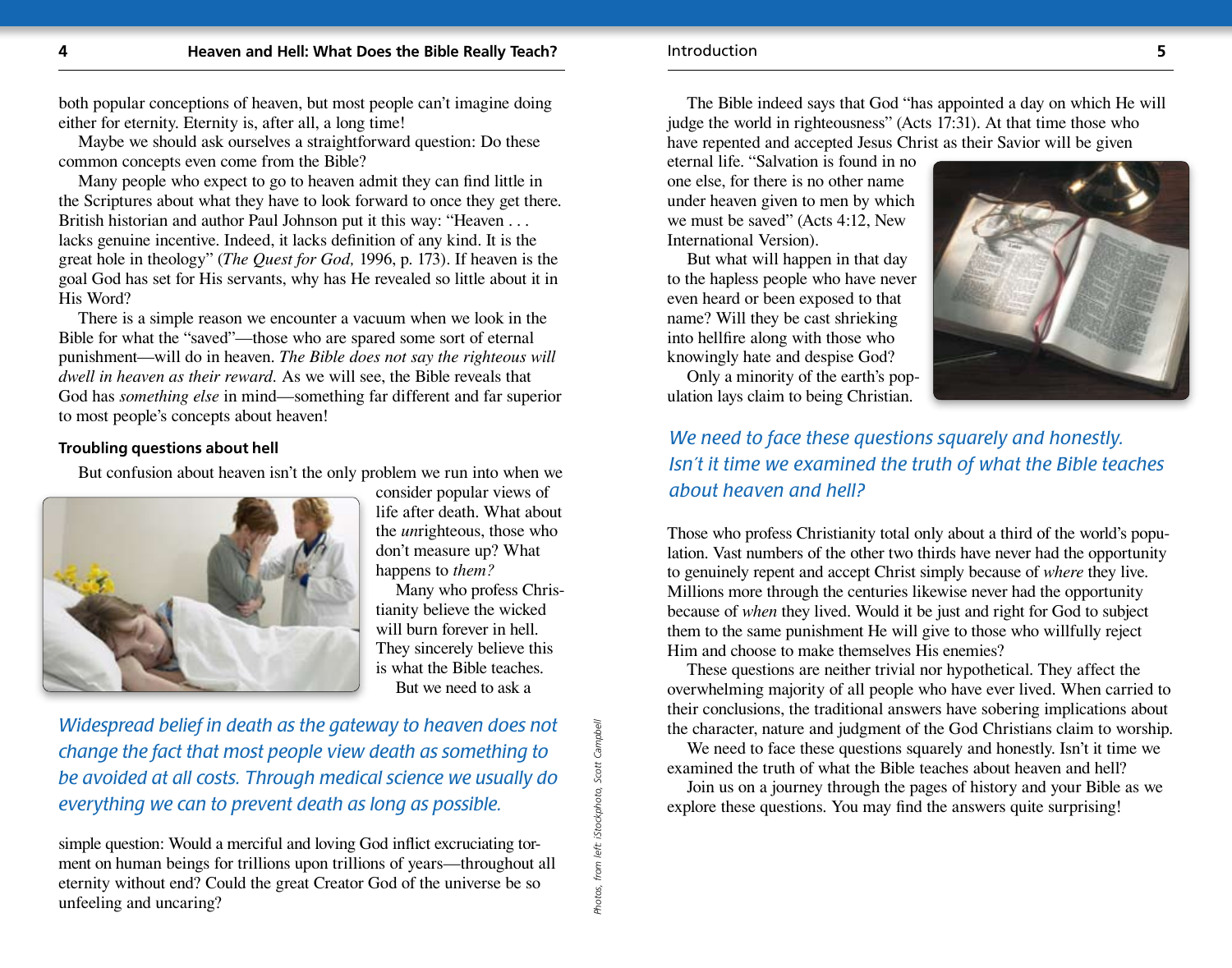Traditional beliefs about heaven and hell are based on an under-<br>lying teaching—that everyone has an immortal soul that must<br>go somewhere when physical life ends.<br>This belief isn't unique to traditional Christianity. "All lying teaching—that everyone has an immortal soul that must go somewhere when physical life ends.

This belief isn't unique to traditional Christianity. "All relithe physical life has ended" (*World Scripture: A Comparative Anthology of Sacred Texts,* Andrew Wilson, editor, 1995, p. 225). In other words, in general, all religions believe in some kind of immortal essence, a spirit that lives on separately after the physical body dies. Most professing Christians call this the immortal soul.

Failure to understand this subject correctly is a fundamental reason for the prevalent beliefs regarding heaven and hell. If an immortal quality exists in a human being, it must depart from the body when the body dies. The typical views of heaven and hell have as their foundation the belief in the immortal soul that leaves the body at death.

What does the Bible say about the existence of an immortal soul? Does this belief have a foundation in Scripture?

#### **Not from the Bible but from Greek philosophy**

Many are surprised to learn that the words "immortal" and "soul" appear together nowhere in the Bible. "Theologians frankly admit that the expression 'immortal soul' is not in the Bible but confidently state that Scripture *assumes* the immortality of every soul" (Edward Fudge, *The Fire That Consumes,* 1994, p. 22, emphasis added throughout).

Considering how confidently theologians hold to this doctrine, it's quite surprising that such an important assumption is not spelled out in the Bible. If it isn't found in the Bible, where did the idea originate?

The *New Bible Dictionary* offers this background on the nonbiblical nature of the immortal-soul doctrine: "The Greeks thought of the body as a hindrance to true life and they looked for the time when the soul would be free from its shackles. They conceived of life after death in terms of the immortality of the soul" (1996, p. 1010, "Resurrection").

According to this idea, the body goes to the grave at death and the soul continues to exist as a separate, conscious entity.

Belief in a separate soul and body was popular in ancient Greece and was taught by one of its most famous philosophers: "The immortality of



the soul was a principal doctrine of the Greek philosopher, Plato . . . In Plato's thinking, the soul . . . was self-moving and indivisible . . . It existed before the body which it inhabited, and which it would survive" (Fudge, p. 32).

When and how did the concept of the immortality of the soul enter the world of Christianity? The Old Testament does not teach it. *The International Standard Bible Encyclopedia* explains: "We are influenced always more or less by the Greek, Platonic idea that the body dies, yet the soul is immortal. Such an idea *is utterly contrary to the Israelite consciousness and* 

*In general, all religions believe in some kind of immortal essence, a spirit that lives on separately after the physical body dies. Most professing Christians call this the immortal soul.*

*is nowhere found in the Old Testament"* (1960, Vol. 2, p. 812, "Death").

The first-century Church did not hold to this belief either: "The doctrine is increasingly regarded as *a post-apostolic innovation,* not only unnecessary but positively harmful to proper biblical interpretation and understanding" (Fudge, p. 24).

If such an idea was not taught in the Church during the time of the apostles, how did it come to assume such an important place in Christian doctrine?

Several authorities recognize that the teachings of Plato and other Greek philosophers have profoundly influenced Christianity. History and religious studies professor Jeffrey Russell states, "The unbiblical idea of immortality did not die but even flourished, because theologians . . . admired Greek philosophy [and] found support there for the notion of the immortal soul" (*A History of Heaven,* 1997, p. 79).

*The Interpreter's Dictionary of the Bible,* in its article on death, states that "the 'departure' of the *nephesh* [soul] must be viewed as a figure of speech, for it does not continue to exist independently of the body, but dies with it . . . No biblical text authorizes the statement that the 'soul' is separated from the body at the moment of death" (1962, Vol. 1, p. 802, "Death").

Should we then accept a teaching that is not found in the Bible? Many people take it for granted that their beliefs are based on the life and teachings

*Designpics*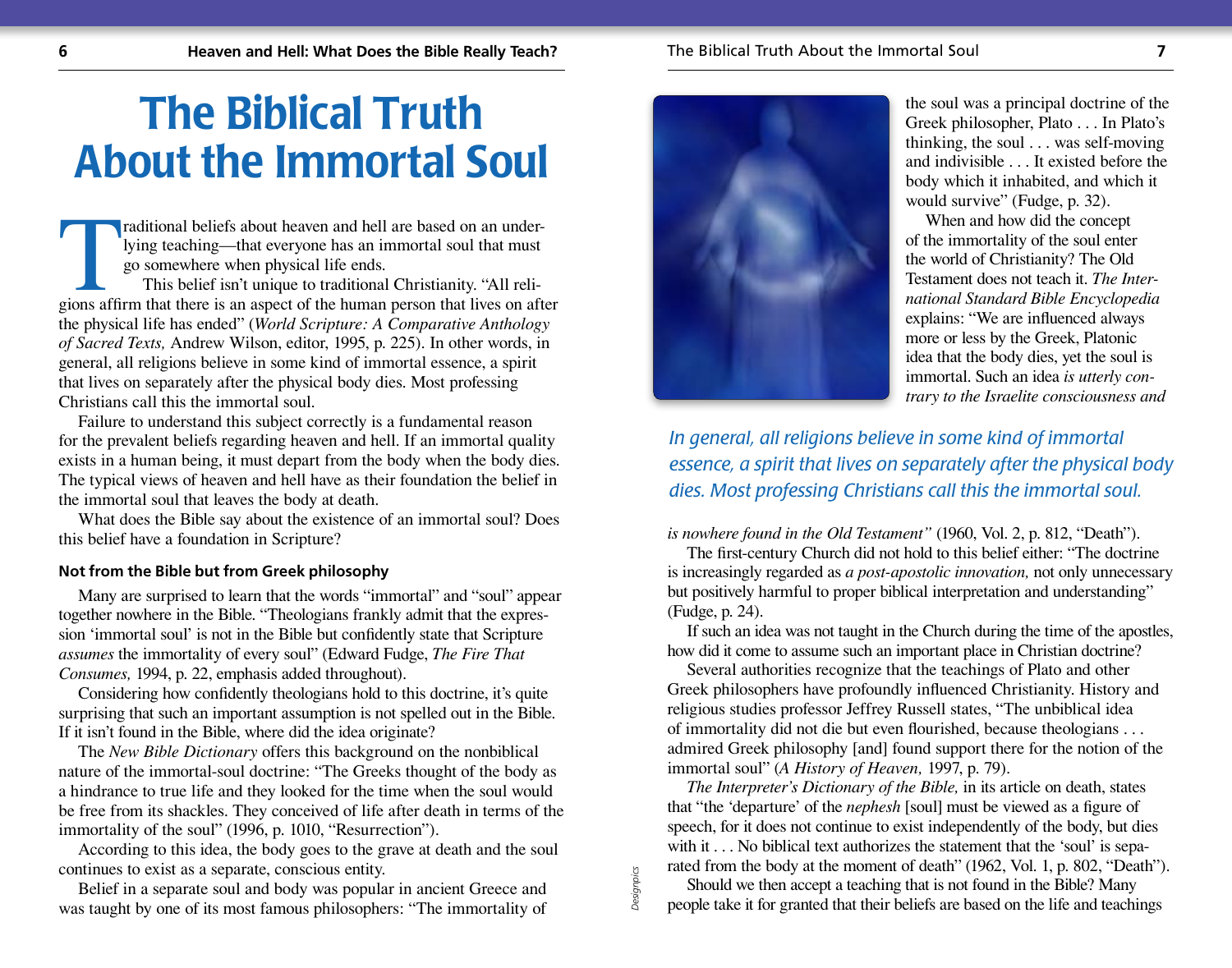of Jesus Christ and God's Word. Yet Jesus said in a prayer to His Father, "Your word is truth" (John 17:17). Does God give men the liberty to draw from the world's philosophers and incorporate their beliefs into biblical teaching as though they were fact?

God inspired the apostle Peter to write, "Knowing this first, that no prophecy of Scripture is of any private interpretation, for prophecy never came by the will of man, but holy men of God spoke as they were moved by the Holy Spirit" (2 Peter 1:20-21). We must look to the words of Christ, the prophets and the apostles in the Holy Scriptures if we are to understand the truth about the doctrine of the immortality of the soul or any other religious teaching.

Let's dig further to see exactly what the Bible tells us about the soul.

#### *Soul* **in the Hebrew Scriptures**

The Hebrew word most often translated into English as "soul" in the

# **Do Some Bible Verses Teach We Have an Immortal Soul?**

some of these passages and understand what returns to the earth. The person who has died they really say.

#### Matthew 10:28: Destroying soul and body in hell?

"And do not fear those who kill the body but cannot kill the soul. But rather fear Him who is able to destroy both soul and body in hell" (Matthew 10:28).

Is Jesus teaching in this verse that the soul lives on after death and is immortal? Not at all. If you look at this scripture closely, you see term originally referred to a valley on the south that Jesus is actually saying that *the soul can*  side of Jerusalem in which pagan deities were *be destroyed.* Jesus is here warning about the worshipped. judgment of God. He says not to fear those who can destroy only the physical human body (*soma* in the Greek), but fear Him (God) who is also able to destroy the soul (*psuche*)—here denoting the person's physical being with its dispose of useless things. consciousness.

one man kills another the resulting death is only The Scriptures teach that God will in the future temporary; God can raise anyone to conscious burn up the incorrigibly wicked in an all-

Come believe that various scriptures support 9:23-25; 27:52; John 11:43-44; Acts 9:40-<br>
Sublief in an immortal soul. Let's consider 41; 20:9-11) or in the age to come after Christ O ome believe that various scriptures support 9:23-25; 27:52; John 11:43-44; Acts 9:40is not ultimately gone forever. We must have a proper fear of God, who alone can remove one's physical life and all possibility of any later resurrection to life. When God destroys one in "hell," that person's destruction is permanent.

> What is the "hell" spoken of in this verse? The Greek word used here is *gehenna,* which comes from the combination of two Hebrew words, *gai*  and *hinnom,* meaning "Valley of Hinnom." The

> Because of its reputation as an abominable place, it later became a garbage dump where refuse was burned. *Gehenna* became synonymous with "a place of burning"—a site used to

Simply stated, Christ was showing that when tence *and* eliminate any hope of a resurrection. life again either soon after death (see Matthew consuming fire, turning them to ashes (Malachi Only God can utterly destroy human exisBible is *nephesh. Strong's Exhaustive Concordance of the Bible* succinctly defines this word as meaning "a breathing creature." When used in the Bible, *nephesh* does not mean a spirit entity or the spirit within a person. Rather, it usually means a physical, living, breathing creature. Occasionally it conveys a related meaning such as breath, life or person.

Surprising to many, this term *nephesh* is used to refer not just to human beings, but also to *animals*. For example, notice the account of the creation of sea life: "And God created great whales, and every living creature that moveth, which the waters brought forth abundantly, after their kind, and every winged fowl after his kind: and God saw that it was good" (Genesis 1:21, King James Version). The Hebrew word translated "creature" in this verse is *nephesh.* In the biblical account, these particular "souls," creatures of the sea, were made before the first human beings were formed and given life.

The term is also applied to birds (verse 30) and land animals, including

#### 4:3)—annihilating them forever.

#### 1 Thessalonians 5:23: Spirit, soul and body?

Many are confused by an expression the apostle Paul uses in one of his letters to the Thessalonians: "Now may the God of peace Himself sanctify you completely; and may your whole spirit, soul, and body be preserved blameless at the coming of our Lord Jesus Christ" (1 Thessalonians 5:23).

What does Paul mean by the phrase "spirit, soul, and body"?

By "spirit" (*pneuma*), Paul means the nonmaterial component that is joined to the physical human brain to form the human mind. This spirit is not conscious of itself. Rather, it gives the brain the ability to reason, create and analyze our existence (see also Job 32:8; 1 Corinthians son's physical being with its consciousness. By "body" (*soma*), Paul means a physical body of flesh. In short, Paul wished for the whole person, including the mind, vitality of conscious life and physical body, to be sanctified and blameless.

#### Revelation 6:9-10: Souls of slain crying out?

"When He opened the fifth seal, I saw under the altar the souls of those who had been slain for the word of God and for the testimony which they or some other state or location (verse 34).

held. And they cried with a loud voice, saying, 'How long, O Lord, holy and true, until You judge and avenge our blood on those who dwell on the earth?'" (Revelation 6:9-10).

2:11). By "soul" (psuche), Paul means the per- of justice will not forget the evil deeds of mankind To understand this scripture, we must remember the context. John was witnessing a vision while he was "in the Spirit" (Revelation 4:2). Under inspiration he was seeing future events depicted in symbolism. The fifth seal is *figurative* of the Great Tribulation, a time of world turmoil preceding Christ's return. In this vision, John sees under the altar the martyred believers who *sacrificed their lives* for their faith in God. These souls figuratively cry out, "Avenge our blood!" This can be compared to Abel's blood metaphorically crying out to God from the ground (Genesis 4:10). Though neither dead souls nor blood can actually speak, these phrases figuratively demonstrate that a God perpetrated against His righteous followers.

> This verse does not describe living souls that have gone to heaven. The Bible confirms that *"no one has ascended to heaven* but He who came down from heaven, that is, the Son of Man who is in heaven [Jesus Christ]" (John 3:13). Even righteous King David, a man after God's own heart (Acts 13:22), was described by Peter as being "dead and buried" (Acts 2:29), not alive in heaven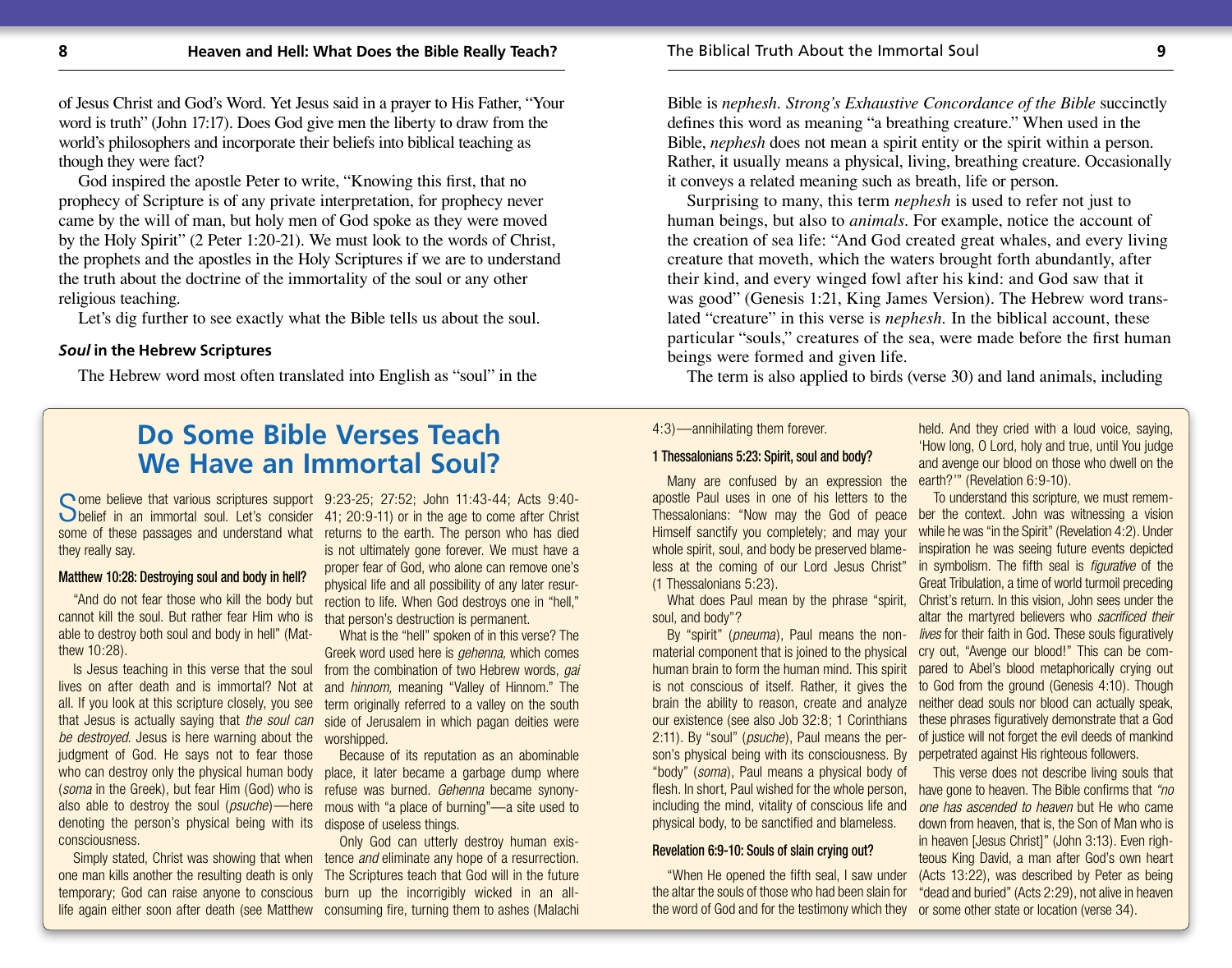

cattle and "creeping" creatures such as reptiles and insects (verse 24). It follows, then, if we make an argument for man possessing an immortal soul, animals must also have an immortal soul, since the same Hebrew word is used of man and animal alike. Yet no biblical scholars would seriously make such claims for animals. The truth is, the term *soul* refers to *any living creature,* whether man or beast—not to

*In the Old Testament, man is referred to as a "soul" more than 130 times. But the same Hebrew term is also applied to sea creatures, birds and land animals, including cattle and "creeping" creatures such as reptiles and insects. All are "souls."*

some separate, living essence temporarily inhabiting the body.

In the Old Testament, man is referred to as a "soul" (Hebrew *nephesh*) more than 130 times. The first place we find *nephesh* in reference to mankind is in the second chapter of Genesis: "And the LORD God formed man of the dust of the ground, and breathed into his nostrils the breath of life; *and man became a living soul"* (verse 7, KJV).

The word translated "soul" in this verse is again the Hebrew word *nephesh*. Other translations of the Bible state that man became a living "being" or "person." This verse does not say that Adam *had* an immortal soul; rather it says that God breathed into Adam the "breath of life," and Adam *became* a living soul. At the end of his days, when the breath of life left Adam, he died and returned to dust.

The Old Testament plainly teaches that the soul dies. God told Adam and Eve, two "living souls," that they would "surely die" if they disobeyed Him (Genesis 2:17). God also told Adam that He had taken him from the dust of the earth and he would return to dust (Genesis 3:19).

Among the plainer statements in the Bible about what happens to the soul at death are Ezekiel 18:4 and 18:20. Both passages clearly state that "the soul who sins *shall die."* Again, the word for "soul" here is *nephesh.* In fact, this same word was even used of corpses—dead bodies (see Leviticus 22:4; Numbers 5:2; 6:11; 9:6-10).

Not only do all these scriptures show that the soul indeed can and does die, but the soul is identified as a *physical* being—not a separate spirit

entity with existence independent of its physical host.

The Biblical Truth About the Immortal Soul

The Scriptures tell us that the dead have no consciousness: "For the living know that they will die; but the dead *know nothing"* (Ecclesiastes 9:5). They are not conscious in some other state or place (see "Jesus Christ and Biblical Writers Compare Death to Sleep").

#### **The New Testament teaching**

The New Testament contains several statements confirming that the

# **The History of the Immortal-Soul Teaching**

**Despite widespread use of the phrase** *immor***-** Early Christianity was influenced and cor-<br>*tal soul,* this terminology is found nowhere rupted by Greek philosophies as it spread through in the Bible. Where did the idea of an immortal the Greek and Roman world. By A.D. 200 the soul originate?

The concept of the soul's supposed immor-controversy among Christian believers. tality was first taught in ancient Egypt and Babylon. "The belief that the soul continues in that Origen, an early and influential Catholic existence after the dissolution of the body is . . . speculation . . . nowhere expressly taught in Holy ers: "Speculation Scripture . . . The belief in the immortality of the about the soul in soul came to the Jews from contact with Greek the subapostolic

*Plato (428-348 B.C.), the Greek philosopher and student of Socrates, taught that the body and the immortal soul separate at death.*

thought and chiefly through the philosophy of church was heav-Plato, its principal exponent, who was led to ily influenced by it through Orphic and Eleusinian mysteries in Greek philosophy. which Babylonian and Egyptian views were This is seen in Oristrangely blended" (*Jewish Encyclopedia,* 1941, gen's acceptance Vol. 6, "Immortality of the Soul," pp. 564, 566). of Plato's doctrine

on ancient Israel's view of the soul: "We are influ-earthward" (1992, "Soul," p. 1037). enced always more or less by the Greek, Platonic idea that the body dies, yet the soul is immortal. Such an idea is utterly contrary to the Israelite consciousness and is nowhere found in the Old Testament" (1960, Vol. 2, p. 812, "Death").

*Photos, from left: Photos.com (4), Wikimedia Commons*

Photos, from left: Photos.com (4), Wikimedia Commons

Early Christianity was influenced and cordoctrine of the immortality of the soul became a

*The Evangelical Dictionary of Theology* notes theologian, was influenced by Greek think-



Plato (428-348 B.C.), the Greek philosopher of the preexistence of the soul as pure mind and student of Socrates, taught that the body and (*nous*) originally, which, by reason of its fall the "immortal soul" separate at death. *The Inter-*from God, cooled down to soul (*psyche*) when it *national Standard Bible Encyclopedia* comments lost its participation in the divine fire by looking

Secular history reveals that the concept of the immortality of the soul is an ancient belief embraced by many pagan religions. But it's not a biblical teaching and is not found in either the Old or New Testaments.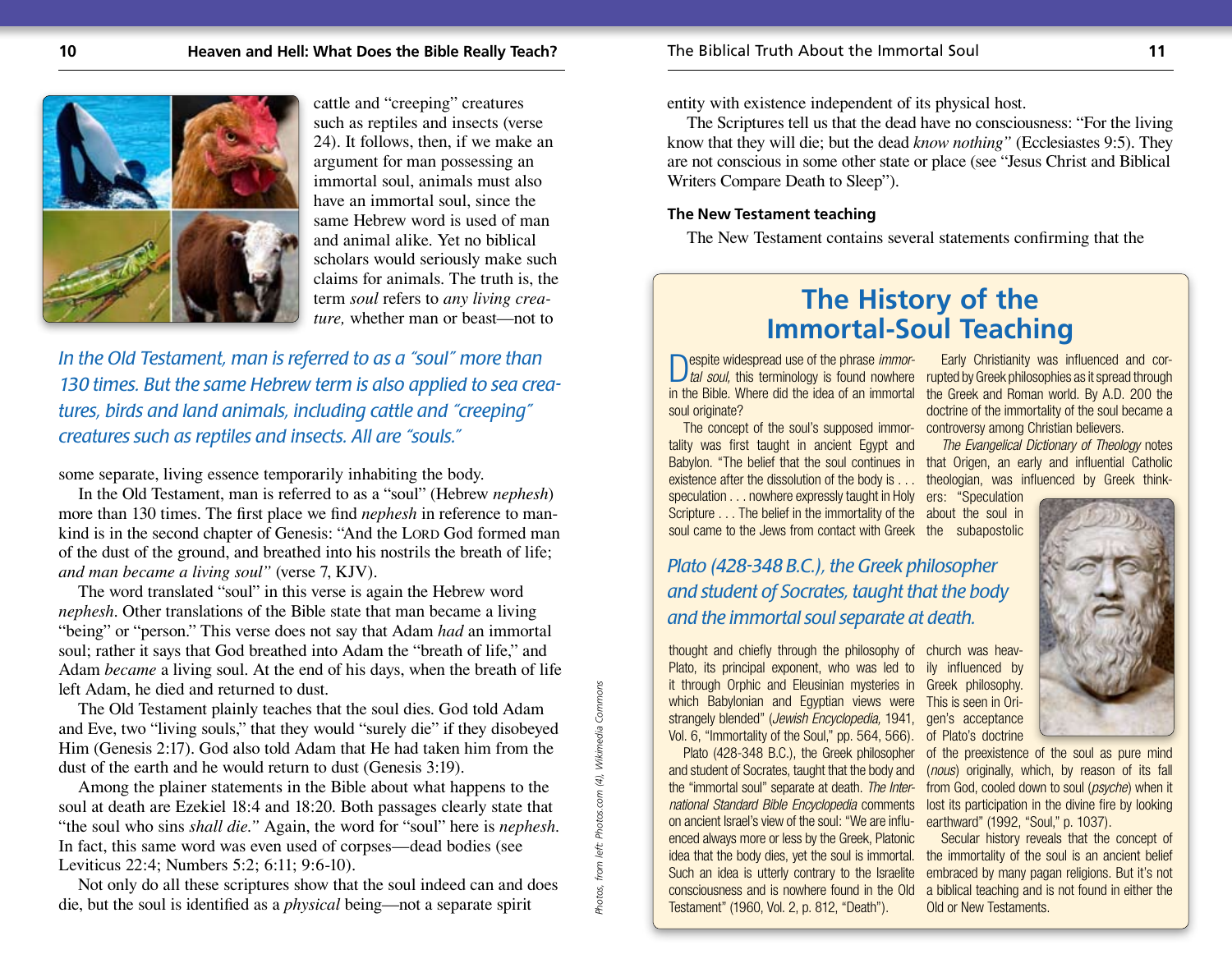wicked who refuse to repent will die—permanently. In Matthew 7:13-14, in exhorting His disciples to choose the way that leads to life, Jesus states that the end of those who do not choose life is *destruction.* He contrasts that path with the way of righteousness, telling us, "Narrow is the gate and difficult is the way which leads to life, and there are few who find it."

Jesus, moreover, made it quite clear that utter destruction includes both "soul and body" (Matthew 10:28), the Greek word for "soul" (*psyche* or *psuche*) referring to physical, conscious existence (see "Do Some Bible Verses Teach We Have an Immortal Soul?" begining on page 8).

The apostle Paul also stated that the wicked will die. In Romans 6:20- 21 he talks about those who were slaves of sin and says that for them "the end of those things is *death."* So those who are slaves of sin, who habitually commit sin, can *perish completely*. Yet many attempt to redefine death here and in other scriptural passages to mean merely separation from God.

Romans 6:23 is one of the best-known verses of the Bible. It plainly states, "For the wages of sin is *death,* but the *gift of God is eternal life* in Christ Jesus our Lord." Again, people will argue that death here means an eternal *life* of separation from God. Note, however, that *death* here is directly contrasted with *eternal life.* How, then, can death involve eternal existence through an immortal soul?

This verse plainly tells us two crucial truths. First, the punishment of the wicked is *death,* utter cessation of life, not a life of eternal suffering in another place (see also Philippians 3:18-19; 2 Thessalonians 1:9). Second, we do not *already have* eternal life through a supposed immortal soul. Eternal life is something God must *give* us through our Savior, Jesus the Messiah. In 1 Timothy 6:16 Paul also tells us that *God alone* has immortality.

Paul makes a similar statement in Galatians 6:8: "The one who sows to please his sinful nature, from that nature will reap *destruction;* the one who sows to please the Spirit, from the Spirit will reap *eternal life"* (NIV). This tells us what happens to unrepentant sinners. Eventually they will reap destruction, referring to wasting away and perishing, but those who repent and obey God will ultimately receive eternal life.

# **Jesus Christ and Biblical Writers Compare Death to Sleep**

It is not a normal "sleep," of course. It is a sleep decided to go to him, but, so He could perform in which there is no thought, brain activity or life a miracle to strengthen His disciples' faith, He whatsoever. Passages throughout the Bible show waited until Lazarus died. this to be the case.

living know that they will die; *but the dead know*  them Lazarus was asleep and that He was going *nothing* . . . For there is no work or device or to awaken him (John 11:11-14). The disciples knowledge or wisdom in the grave where you are responded that sleep was good because it would going" (verses 5, 10).

sleep in the dust of the earth," who later "shall awake" through being resurrected.

Job speaks of the state of the dead on more a condition like sleep. than one occasion. "Why did I not die at birth? ... For now I would have lain still and been quiet, I would have been asleep; then I would have been at rest . . . There the wicked cease from troubling, and there the weary are at rest" (Job 3:11, 13, 17).

the death of Lazarus, a friend of Jesus, illustrates resurrection.

What happens to a person when he dies? The death to be a sleeplike state. "Now a certain man Bible compares death to a state of sleep. was sick, Lazarus of Bethany" (John 11:1). Jesus  $\Lambda$  /hat happens to a person when he dies? The death to be a sleeplike state. "Now a certain man

For example, Ecclesiastes 9 states, "For the condition of Lazarus with His disciples. He told Daniel 12:2 describes the dead as "those who told them, "Lazarus is dead" (verse 14). Notice Before going to Bethany, Jesus discussed the help him get well (verse 12). Jesus then plainly that Jesus stated emphatically that Lazarus was dead, but at the same time He described death as

Why did I not perish when I came from the womb? with a loud voice, 'Lazarus, come forth!' And he When the time came for Jesus to act, "He cried who had died came out bound hand and foot with graveclothes . . . Jesus said to them, 'Loose him, and let him go'" (verses 43-44).

Many centuries later the biblical account of Jesus called him out of the grave by a miraculous Lazarus had not gone to heaven or hell. He had been entombed, where he "slept" in death until

of sleep at death. The dead are unconscious. The common belief is that at death the body goes to the grave and the soul remains conscious and goes either to heaven or hell. Yet as we have seen, this belief is not biblical.

the dead, Paul refers to the righteous dead who will be resurrected to meet Christ in the air as resurrection. being "asleep":

"For this we say to you by the word of the Lord, that we who are alive and remain until the coming *are asleep.* For the Lord Himself will descend from heaven with a shout, with the voice of an archangel, will rise first. Then we who are alive and remain shall be caught up together with them in the clouds to meet the Lord in the air. And thus we shall always be with the Lord" (1 Thessalonians 4:15-17).

So those who are in their graves will be resurrected, rising to meet the returning Messiah along with His followers who are then still alive. They all will be caught up in the air to meet Christ in the to reign with Him in the Kingdom of God.

That the dead are figuratively in a state of sleep, awaiting the resurrection, "was the preva-

Like Lazarus, everyone enters a figurative state lent opinion until as late as the 5th century" (D.P. In another reference that describes the state of waiting in the grave. They are, as Jesus and Paul Walker, *The Decline of Hell: Seventeenth-Century Discussions of Eternal Torment,* 1964, p. 35). The change away from the biblical teaching occurred several centuries after Christ. The plain teaching of the Bible is that the dead are unconscious, put it, sleeping. They will not awake until the

of the Lord will by no means precede those who indeed, the dead sleep in utter insensibility till the and with the trumpet of God. And the dead in Christ in the same way that the living pass in profound Even Martin Luther, leader of the Protestant Reformation, wrote at one point: "It is probable, in my opinion, that, with very few exceptions day of judgment . . . On what authority can it be said that the souls of the dead may not sleep . . . slumber the interval between their downlying at night and their uprising in the morning?" (Letter to Nicholas Amsdorf, Jan. 13, 1522, quoted in Jules Michelet, *The Life of Luther,* translated by William Hazlitt, 1862, p. 133). Yet the Reformation did not embrace the truth that the dead sleep in total unawareness.

first resurrection. They will then return to the earth Jesus said, the hour is coming "in which all who Eventually all will arise from this sleep. As are in the graves will hear His voice and come forth" (John 5:28-29). This is the comforting and encouraging truth revealed in the Scriptures.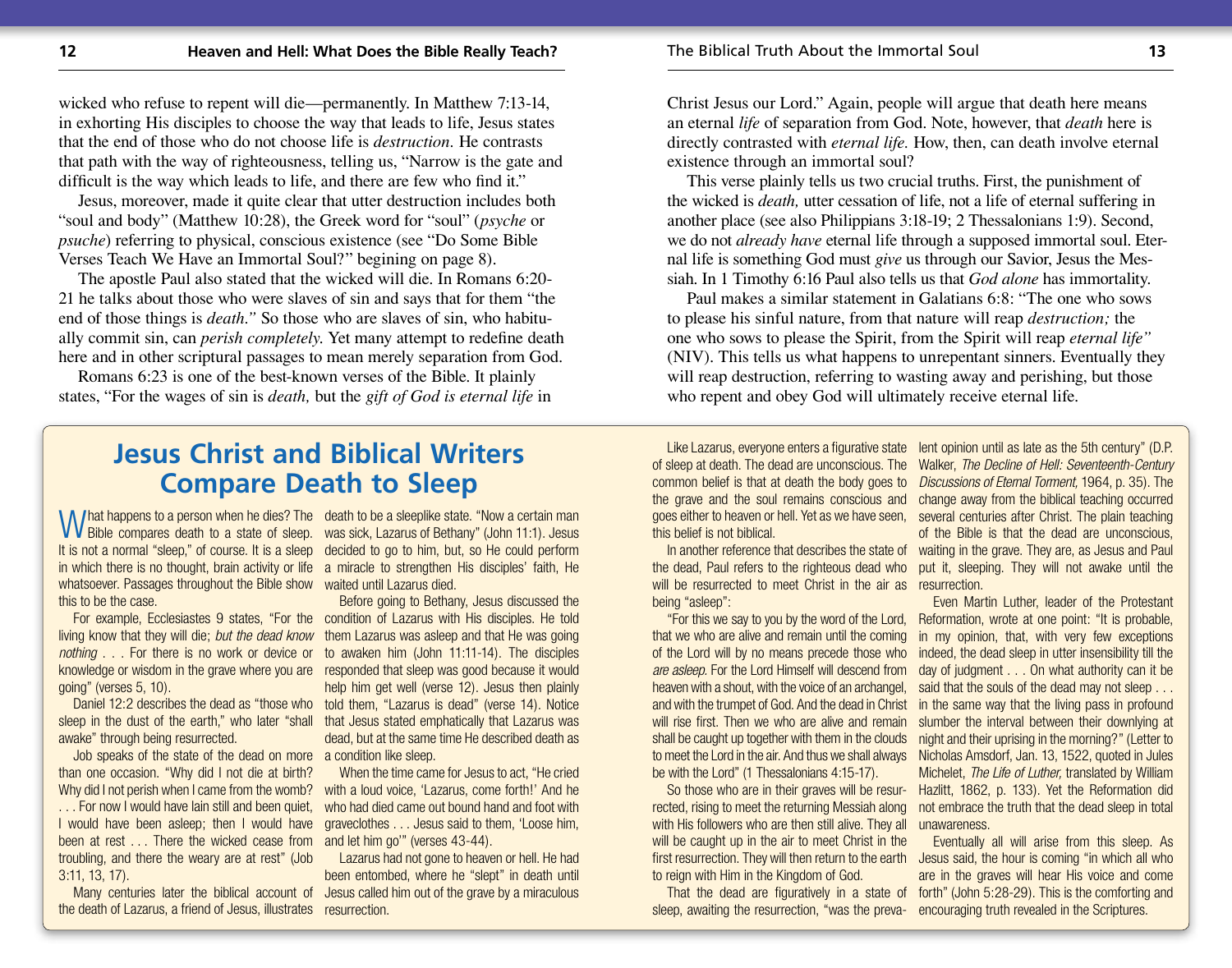#### **No conscious afterlife without a resurrection**

So *is* man an immortal soul? No. Does he *have* an immortal soul? No. The Bible declares plainly that man is temporary, of the dust of the earth. There is no immortal quality about man at all—unless and until he receives it from God through a resurrection, which means being brought back to life in a body, raised from the dead as Jesus was.

The Bible clearly states that man puts on immortality at the *resurrection* (1 Corinthians 15:50-54), not at the end of his physical life. Until that time man has no more permanence than animals.

Nor does man have some spiritual soul with conscious awareness independent of the physical body. This has been proven time and time again when individuals have gone into comas for weeks, months and sometimes years at a time, only to emerge from that comatose state with no memory or recollection of the passage of time.

If one had a soul that existed independently of the human body, wouldn't that soul have some memory of remaining aware during the months or years the body was unconscious? That would be powerful and logical proof of the existence of an independent soul within the human body—yet no one has ever reported any such thing, in spite of thousands of such occurrences.

This fact likewise supports what the Bible teaches—that *consciousness ceases at death.* Only through a resurrection to life will consciousness return.

# **The Spirit in Man**

**Human beings do have a spiritual compo-** from the body, for man is mortal. When we delinent to our makeup. As Job 32:8 says, we will have no awareness of anything at all. "There is a spirit in man." Zechariah 12:1 (1 Corinthians 2:11).

It is this human spirit that imparts human and memories preserved and intact. intellect to our physical brains, creating the more intelligent than animals.

the human spirit has no consciousness apart and baptism (Acts 2:38).

**I** Juman beings do have a spiritual compo- from the body, for man is mortal. When we die,

tells us that God "forms the spirit of man "the spirit returns to God who gave it" within him." And the apostle Paul pointed out, where it is retained until the future time when "For what man knows the things of a man God places those individual spirits within new except the spirit of the man which is in him?" bodies at the resurrection, thereby bringing Ecclesiastes 12:7 tells us that, at death, individuals back to life with their personality

human mind. This is what makes people vastly tiny, since God's Holy Spirit joining with it Yet this spiritual aspect of human existence 8:16). And just as the human spirit gives us is nothing like the immortal soul concept. It is human understanding, so God's Spirit gives something distinctly different. The spirit in man us higher, godly understanding (1 Corinthians is not animate of itself. It is not a spirit entity 2:10-16). We are not born with the Holy Spirit that "lives on" after death. As Scripture shows, but receive it from God following repentance The human spirit is critical to our desis what makes us God's children (Romans

# Will a Loving God Punish People Forever in Hell?

since the actual test would prove quite painful.

ake this simple test. Or perhaps it's better if you just imagined it, since the actual test would prove quite painful.<br>Light a match, then hold your finger in its tiny flame for five seconds. What happens? You'll likely sc Light a match, then hold your finger in its tiny flame for five seconds. What happens? You'll likely scream involuntarily and suffer misery for several days from a painful burn.

Perhaps you've seen a burn victim who was disfigured in some horrible accident, his flesh gnarled and misshapen. Imagine being trapped in flames that would char and burn away your skin in the same way. What would that kind of agony feel like if it went on for a minute? For a year? For a *lifetime?* For *ever and ever?*

Most people would find the idea horrifying almost beyond imagination. They would understandably be aghast and sickened that anyone might willingly torture another person in that way.

Why, then, are so many willing to accept the idea that the God they worship and hold in highest esteem would willingly inflict such punishment not on just a few, but on a great multitude of people who die every single day? How can such a belief possibly square with the Bible's description of a God who is infinitely loving and merciful?

Just what is the truth about hell?

#### **Hell through the centuries**

The traditional view of hell as a fiery cauldron of punishment has been taught for centuries. Perhaps one of the earliest to expound this view among Christians was the Catholic theologian Tertullian, who lived around A.D. 160-225. In the third century, Cyprian of Carthage also wrote: "The damned will burn for ever in hell. Devouring flames will be their eternal portion. Their torments will never have diminution or end" (quoted by Peter Toon, *Heaven and Hell: A Biblical and Theological Overview,* 1986, p. 163).

This belief has been officially reiterated over the centuries. An edict from the Council of Constantinople (modern Istanbul) in 543 states: "Whoever says or thinks that the punishment of demons and the wicked will not be eternal . . . let him be anathema" (D.P. Walker, *The Decline of Hell: Seventeenth-Century Discussions of Eternal Torment,* 1964, p. 21).

The Lateran church council in 1215 reaffirmed its belief in eternal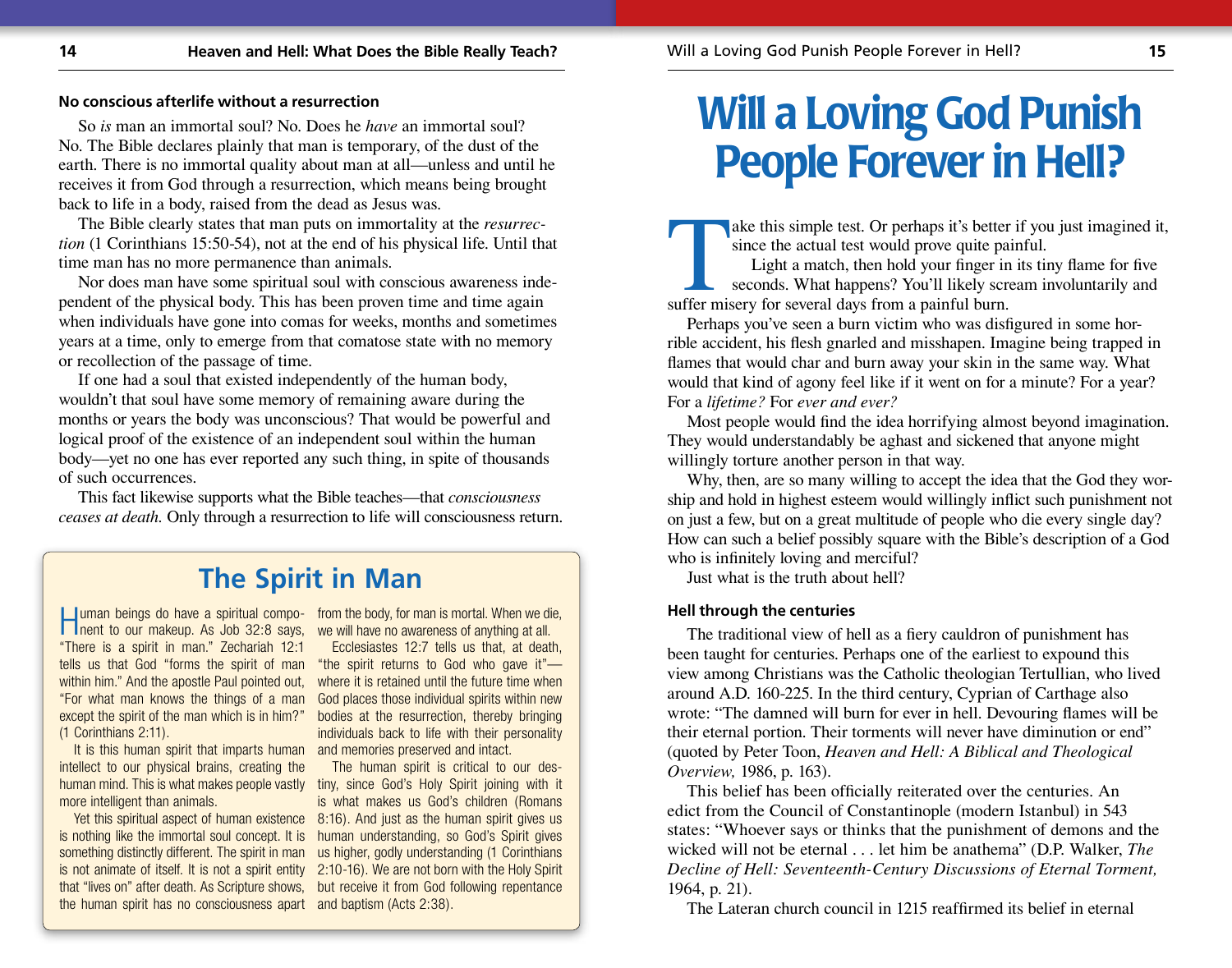torture of the wicked in these words: "The damned will go into everlasting punishment with the devil" (Toon, p. 164). The Augsburg Confession of 1530 reads: "Christ will return . . . to give eternal life and everlasting joy to believers and the elect, but to condemn ungodly men and the devils to hell and eternal punishment" (Toon, p. 131).

Teachings on the subject of hell have by no means been consistent through the centuries. Beliefs about hell have varied widely, depending on which theologian's or church historian's ideas one reads. Generally speaking, the most common belief has been that hell is a place in which wicked people are tortured forever, but never consumed, by ever-burning flames.

Hell's location has been a subject of much discussion. Some have believed it to be in the sun. For centuries the common view was that hell is inside the earth in a vast subterranean chamber.

The most comprehensive description of hell as a place, as man commonly views it, is found not in the Bible but rather in the 14th-century work *The Divine Comedy,* written by the Italian poet Dante Alighieri. In the first part of this work, called "The Inferno," Dante described an imaginary journey through hell replete with its fiery sufferings.

A more modern interpretation rejects the idea of physical torment and asserts that the torture of hell is mental anguish caused by separation from God. A recent survey of modern attitudes revealed that 53 percent of Americans embrace this perspective (*U.S. News and World Report,*  Jan. 31, 2000, p. 47).

Pope John Paul II "declared that hell is 'not a punishment imposed externally by God' but is the natural consequence of the unrepentant sinner's choice to live apart from God" (ibid., p. 48). Still others have rejected the doctrine of hell outright and believe everyone will be saved.

Why do we see so much diversity in beliefs about hell? Like belief in the immortality of the soul, common misconceptions of hell are rife with the ideas of men rather than the teachings of the Bible.

The popular concept of hell is a mixture of small bits of Bible truth combined with pagan ideas and human imagination. As we will see, this has produced a grossly inaccurate portrayal of what happens to the wicked after death.

#### **An angry God**

One of the most graphic descriptions of the torments of hell as conceived by men was given by the Puritan minister Jonathan Edwards in a 1741 sermon, "Sinners in the Hands of an Angry God."

He said: "The bow of God's wrath is bent, and the arrows made ready ... [by] an angry God ... It is nothing but His mere pleasure that keeps

you from being this moment swallowed up in everlasting destruction! The God that holds you over the pit of hell, much as one holds a spider, or some loathsome insect over the fire, abhors you and is dreadfully provoked: His wrath towards you burns like fire; He looks upon you as worthy of nothing else, but to be cast into the fire . . .

"You are ten thousand times more abominable in His eyes than the most hateful venomous serpent is in ours. You have offended Him . . .



*Gustave Doré*

Gustave Doré

and yet it is nothing but His hand that holds you from falling into the fire every moment . . .

"O sinner! Consider the fearful danger you are in: it is a great furnace of wrath, a wide and bottomless pit, full of the fire of wrath, that you are held over in the hand of God . . . You hang by a slender thread, with the flames of divine wrath flashing about it, and ready every moment to singe it, and burn it asunder." This human concept of hell was so

*The most comprehensive description of hell as a place, as man commonly views it, is found not in the Bible but rather in the 14th-century work* The Divine Comedy, *written by the Italian poet Dante Alighieri. Dante described an imaginary journey through hell replete with its fiery sufferings.*

terrible that the prospect of such a fate caused great anguish, fear and anxiety for many Puritans. "The heavy emphasis on hell and damnation combined with an excessive self-scrutiny led many into clinical depression: suicide seems to have been prevalent" (Karen Armstrong, *A History of God,* 1993, p. 284).

The Puritans were not the only ones tormented by fear of hell. Many people have been terrorized by the thought of hell ever since this nonbiblical concept crept into religious teaching. Other ministers and teachers have, like Jonathan Edwards, used a similar approach to frighten people into belief and obedience.

One of the reasons this concept of hell survived is because theologians believed the teaching deterred people from evil. "It was thought that, if the fear of eternal punishment were removed, most people would behave without any moral restraint whatever and that society would collapse into an anarchical orgy" (Walker, p. 4).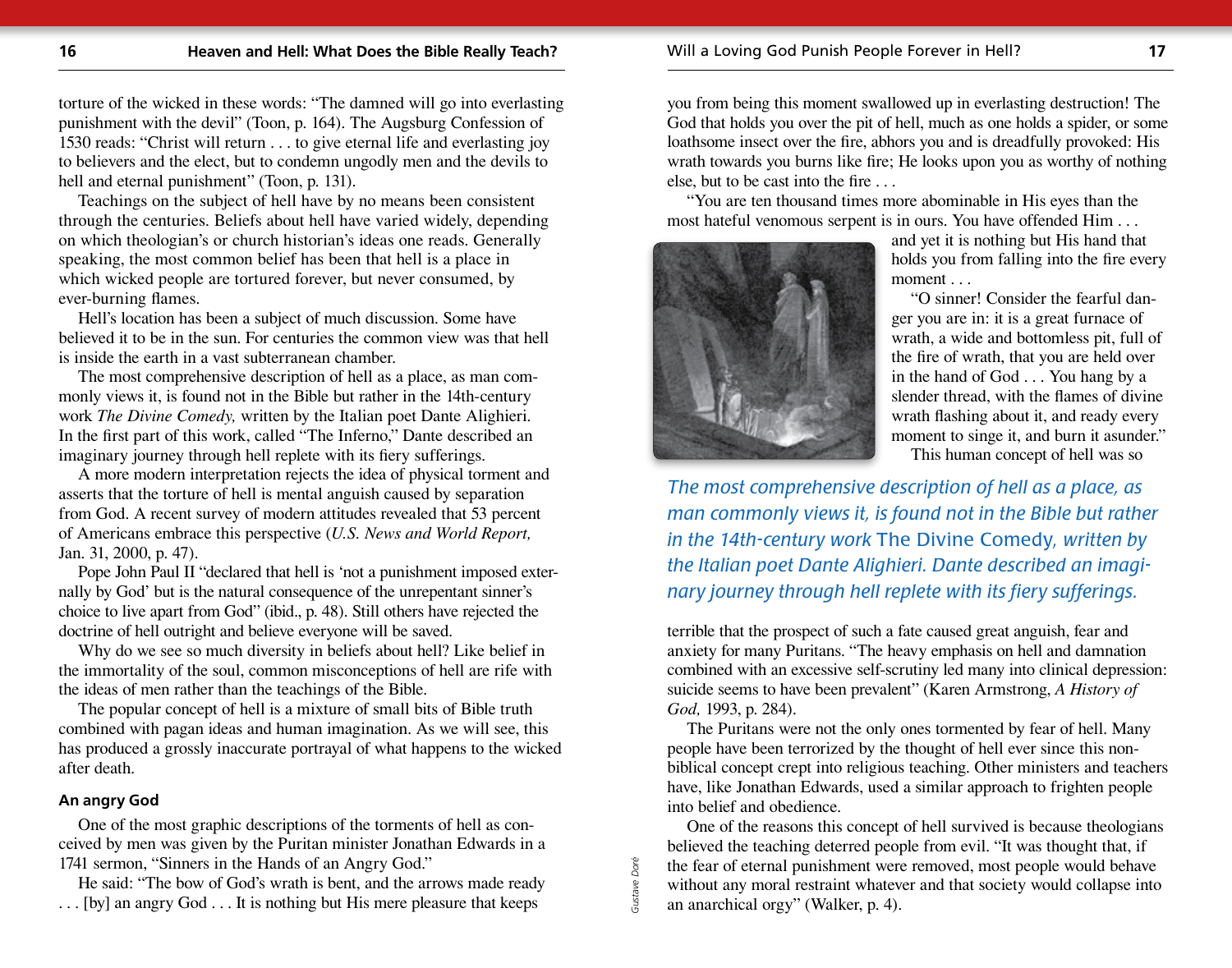#### **Could a compassionate God torture people forever?**

Is it possible to reconcile this view of a God who terrorizes people through the fear of eternal torment in hell with the compassionate and merciful God we meet in the Bible?

God is a God of love who does not want any to perish (2 Peter 3:9). He

tells us to love our enemies (Matthew 5:44). "He makes His sun rise on the evil and on the good, and sends rain on the just and on the unjust" (verse 45). Yet the traditional view of hell would have us believe that God vengefully torments evil people *for all eternity—*not a few decades or even centuries, but for an *infinite* length of time.

The idea that God sentences

*Is it possible to reconcile this view of a God who terrorizes people with the fear of eternal torment in hell with the compassionate and merciful God we meet in the Bible?*

people to eternal punishment is so repulsive that it has turned some away from belief in God and Christianity.

One such example is Charles Darwin. In his private autobiography he wrote: "Thus disbelief crept over me at a very slow rate, but was at last complete . . . I can indeed hardly see how anyone ought to wish Christianity to be true; for if so, the plain language of the text seems to show that the men who do not believe . . . will be everlastingly punished. And this is a damnable doctrine" (quoted by Paul Martin, *The Healing Mind: The Vital Links Between Brain and Behavior, Immunity and Disease,* 1997, p. 327).

The problem is not that the Bible teaches this "damnable doctrine," but that men have *misunderstood* what the Bible says.

Other aspects of the traditional teaching of hell simply offend the senses. One such belief is that righteous people, who are saved, will be able to witness the torments of the wicked. As one author explains the view some hold, "part of the happiness of the blessed consists in contemplating the torments of the damned. This sight gives them joy because it is a manifestation of God's justice and hatred of sin, but chiefly because it provides a contrast which heightens their awareness of their own bliss" (Walker, p. 29).

This scenario is especially revolting for several reasons. According to

such twisted reasoning, parents would inevitably witness the suffering of their own children and vice versa, relishing in it. Husbands and wives would feel joy in seeing unbelieving spouses tortured forever. Worst of all, the doctrine paints God as sadistic, cruel and merciless.

Those who insist that the Bible teaches eternal torment by fire should ask whether such a belief is consistent with what the Bible teaches us about God. For example, how could God justly deal with those who have lived and died without having ever received an opportunity to be saved? This would include the millions who died as babies as well as the billions of unbelievers or idolaters who lived and died never knowing God or His Son. Regrettably, the vast majority of all those who have ever lived fall into this category.

Some theologians reason around this difficulty by assuming that those who never had the opportunity to know God or hear the name of Jesus Christ will be given a sort of free pass. The rationale is that since their state of ignorance is due to circumstances beyond their control, God will admit them into heaven regardless of their lack of repentance. If true, this raises a troubling possibility—that missionary efforts to such areas could be the cause of people who do not accept their teachings being lost!

Quandaries such as this have painted many theologians and other Christians into a corner. Accordingly, some have challenged the traditional concept of a hell of eternal torment through the centuries. "In every generation people keep questioning the orthodox belief in everlasting conscious torment" (*Four Views on Hell,* William Crockett, editor, 1996, p. 140).

Nevertheless, as we have seen, church councils through the ages have upheld the doctrine. Firmly rooted in traditional Christian belief, it's an idea that will not go away. A *U.S. News and World Report* poll from not too long ago shows that more Americans believe in hell today than in the 1950s or even the 1980s and early 1990s (Jan. 31, 2000, p. 46).

The prospect of hell will continue to haunt people. As *U.S. News and World Report* concluded, "Hell's powerful images will no doubt continue to loom over humanity, as they have for more than 2,000 years, as a grim and ominous reminder of the reality of evil and its consequences."

#### **More than one** *hell* **in the Bible**

*Photo illustration by Shaun Venish/iStockphoto*

Photo illustration by Shaun VenishliStockphoto

So what is the truth about hell? What does the Bible really teach? Many are surprised to learn that the Bible speaks of *three* hells—but not in the sense that is widely believed. Let us discover why there is so much confusion about hell.

From the original languages in which the Bible was written, one Hebrew word and three Greek words are translated "hell" in our Englishlanguage Bibles. The four words convey three different meanings.

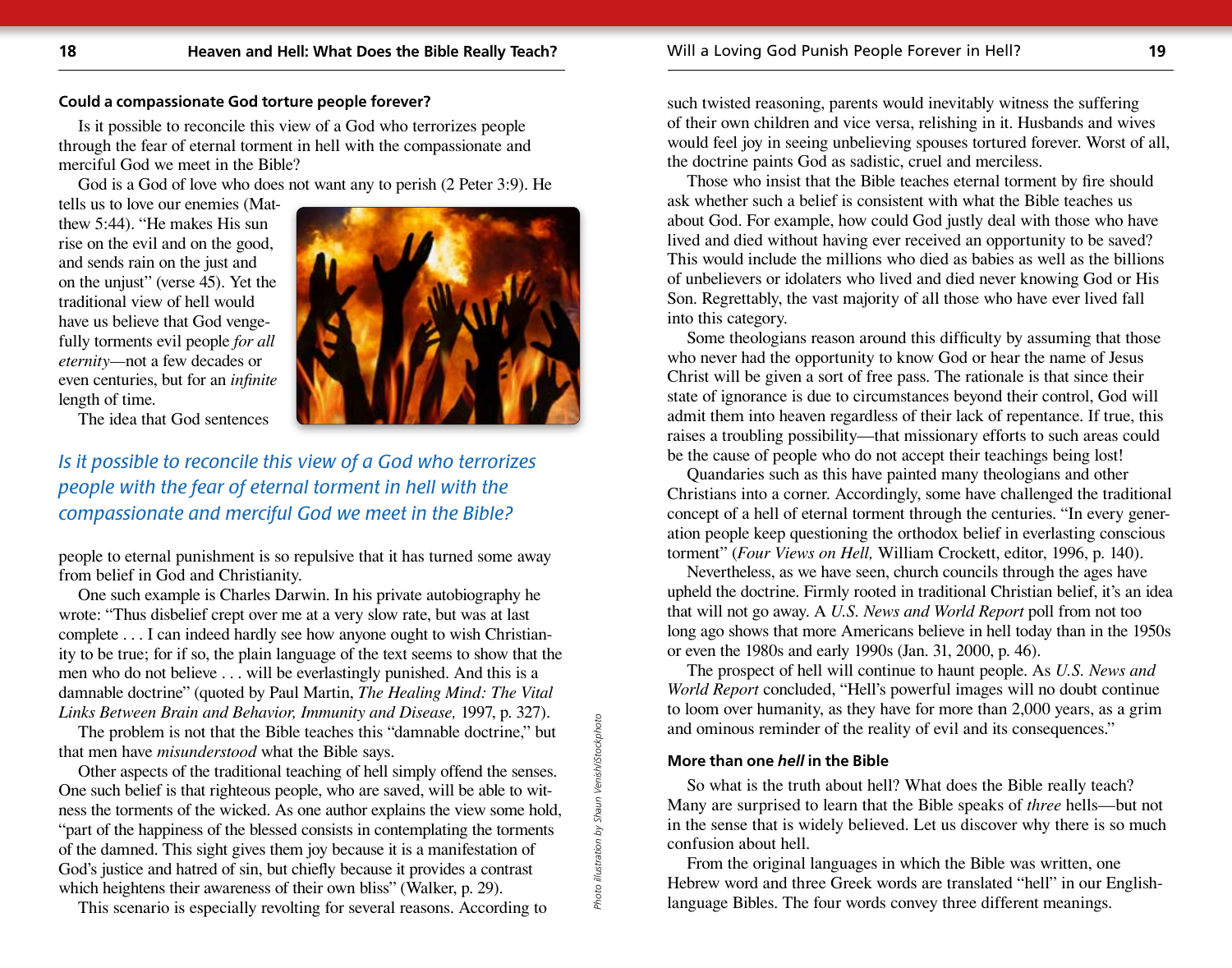The Hebrew word *sheol,* used in the Old Testament, has the same meaning as *hades,* one of the three Greek words translated "hell" in the New Testament.

*The Anchor Bible Dictionary* explains the meaning of both words: "The Greek word Hades . . . is sometimes, but misleadingly, translated 'hell' in English versions of the N[ew] T[estament]. It refers to the place of the dead . . . The old Hebrew concept of the place of the dead, most often

# **Lazarus and the Rich Man: Proof of Heaven and Hell?**

Many interpret one of Jesus' parables to mean that people have immortal souls that go to heaven or hell immediately at death. But does this parable really say that? Let's goes to them from the dead, they will repent.' examine the matter, paying close attention to the historical context.

a certain rich man who was clothed in purple and fine linen and fared sumptuously every day. But there was a certain beggar named Lazarus, full of sores, who was laid at his gate, desiring to be fed with the crumbs which fell from the rich man's table. Moreover the dogs came and licked It was never intended to be understood literally. his sores.

by the angels to Abraham's bosom. The rich man also died and was buried. And being in torments in Hades, he lifted up his eyes and saw Abraham afar off, and Lazarus in his bosom. Then he cried and said, 'Father Abraham, have mercy on me, and send Lazarus that he may dip the tip of his finger in this flame.'

"But Abraham said, 'Son, remember that in your lifetime you received your good things, and likewise Lazarus evil things; but now he is comforted and you are tormented. And besides all this, between us and you there is a great gulf fixed, so that those who want to pass from here to you cannot, nor can those from there pass to us.'

"Then he said, 'I beg you therefore, father, that you would send him to my father's house, for I have five brothers, that he may testify to them, lest they also come to this place of torment.'

"Abraham said to him, 'They have Moses and the prophets; let them hear them.'

"And he said, 'No, father Abraham; but if one

Jesus presents the following story: "There was though one rise from the dead'" (Luke 16:19-31). "But he said to him, 'If they do not hear Moses and the prophets, neither will they be persuaded

When we look at this account in light of other scriptures and in its historical context, it becomes apparent that this is an allegory, a familiar story of the time that Jesus uses to point out a spiritual lesson to those who knew the law but did not keep it.

"So it was that the beggar died, and was carried discussing this passage in *The Victor Bible Back-*Bible language expert Dr. Lawrence Richards, in *ground Commentary, New Testament,* explains that Jesus used contemporary Jewish thought about the afterlife (which by this time was influenced by pagan mythology) to point out a spiritual lesson about how we view and treat others.

in water and cool my tongue; for I am tormented of the dead, was "thought to be divided into two In this view of the afterlife, Hades, the abode compartments" and "conversations could be held between persons" in the abode of the righteous and those in the abode of the unrighteous. "Jewish writings also picture the first as a verdant land with sweet waters welling up from numerous springs," separated from the second, which was described as a parched and dry land. These elements show up in Christ's allegory.

> "In Christ's story God was the beggar's only source of help, for the rich man was certainly not going to do a single thing for him! . . . It is important to see this parable of Jesus as a continuation of His

called Sheol . . . is usually translated as Hades*,* and the Greek term was naturally and commonly used by Jews writing in Greek" (1992, Vol. 3, p. 14, "Hades, Hell").

Both *sheol* and *hades* refer simply to *the grave.* A comparison of an Old Testament and a New Testament scripture confirm this. Psalm 16:10 says, "For You will not leave my soul in Sheol, nor will You allow Your Holy One to see corruption." In Acts 2:27, the apostle Peter quotes this

conflict with the Pharisees over riches. Christ has When the Pharisees sneered, Jesus responded, God's sight' (16:15).

"There's no doubt that the Pharisees remained unconvinced . . . And so Christ told a story intended to underline the importance of what He had just said . . .

"During this life the wealthy man would surely have been featured on the 1980s TV program. 'Lifestyles of the Rich and Famous.' The cameras its decorative wrought iron gates . . . and the fabulous feasts he held for his important friends.

"As the TV equipment was taken into the rich man's home, a cameraman might have stumbled over the dying beggar, destitute and abandoned just outside the rich man's house . . . Surely he was beneath the notice of the homeowner, who never gave a thought to the starving man just outside, though all Lazarus yearned for was just a as he did. Again Abraham refuses. They have crumb from the overladen tables.

"If we look only at this life, the rich man seems to be both blessed and fortunate, and the poor man, rejected and cursed. There is no question dead . . . which state people would highly value, and which they would find detestable.

is by 'Abraham's side,' a phrase which pictures these men pretend to honor . . . him reclining in the place of honor at a banquet man finds himself in torment, separated from the place of blessing by a 'great chasm' (16:26). Even though he begs for just one drop of water, Abraham sadly shakes his head. No relief is possible—or appropriate! . . .

said, 'You cannot serve God and Money' (16:13). and had used them selfishly for his benefit 'What is highly valued among men is detestable in T[estament] for the rich to share their good things "The rich man had received his good things, alone. Despite frequent injunctions in the O[ld] with the poor, this rich man's indifference to Lazarus showed how far his heart was from God and how far his path had strayed from God's ways. They were his riches, and he would use them only for himself. Ah, how well the rich man depicts those Pharisees who 'loved money' and who even then were sneering at Jesus!

would have focused on his marble mansion with Pharisees simply cannot love God and Money. "And so Jesus' first point is driven home. You Love for Money is detestable to God, for you will surely be driven to make choices in life which are hateful to Him. A love of money may serve you well in this life. But in the world to come, you will surely pay.

> "But Jesus does not stop here. He portrays the rich man as appealing to Abraham to send Lazarus to warn his brothers, who live as selfishly 'Moses and the Prophets' (16:31), that is, the Scriptures. If they do not heed the Scriptures they will not respond should one come back from the

"But then, Jesus says, both men died. And Pharisees and teachers of the Law to Jesus' words suddenly their situations are reversed! Lazarus reflect a hardness to the Word of God itself, which "In essence then Christ makes a stunning charge: the hardness and unwillingness of the

that symbolizes eternal blessedness. But the rich take this reality seriously, it will affect the way we "This entire chapter calls us to realize that if we view and use money, and the way we respond to the poor and the oppressed" (1994, pp. 193-195). This is the point of the allegory Jesus uses, Dr. Richards explains, not to teach the popular (but erroneous) idea of heaven and hell.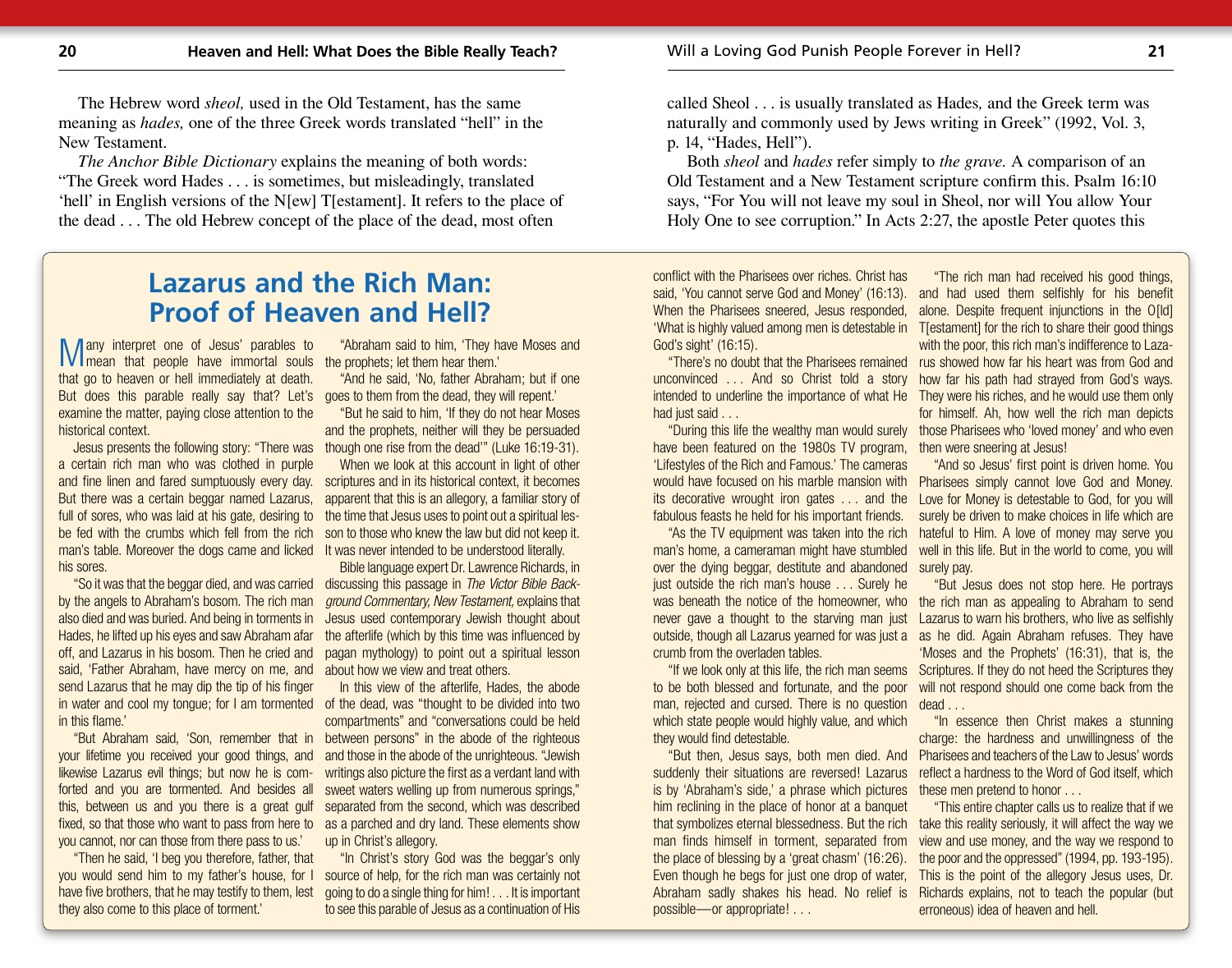verse and shows that it is a reference to Jesus Christ. Here the Greek word *hades* is substituted for the Hebrew *sheol.*

Where did Christ go when He died? His spirit returned to God (Luke 23:46; see "The Spirit in Man" on page 14). His body was placed in a tomb belonging to Joseph of Arimathea. The two passages, in Psalms and Acts, tell us Jesus' flesh did not decay in the grave because God resurrected Him.

Many scriptures that use the term *hell* in the King James Version are simply talking about the grave, the place where everyone, whether good or evil, goes at death. The Hebrew word *sheol* is used in the Old Testament 65 times. In the King James Version it is translated "grave" 31 times, "hell" 31 times and "pit"—a hole in the ground—three times.

The Greek word *hades* is used 11 times in the New Testament. In the King James translation, in all instances but one the term *hades* is translated "hell." The one exception is 1 Corinthians 15:55, where it is translated "grave." In the New King James Version, the translators avoided misconceptions by simply using the original Greek word *hades* in all 11 instances.

#### **One word is for demon imprisonment**

A second Greek word, *tartaroo,* is also translated "hell" in the New Testament. This word is used only once in the Bible (2 Peter 2:4), where it refers to the current restraint or imprisonment of the fallen angels, otherwise known as demons.

The *Expository Dictionary of Bible Words* explains that *tartaroo* means "to confine in Tartaros" and that "Tartaros was the Greek name for the mythological abyss where rebellious gods were confined" (Lawrence Richards, 1985, "Heaven and Hell," p. 337).

Peter uses this reference to contemporary mythology to show that the sinning angels were "delivered . . . into chains of darkness, to be reserved for judgment." These fallen angels are now restrained while awaiting their ultimate judgment for their rebellion against God and destructive influence on humanity.

The place where they are imprisoned is not some dark or fiery netherworld. Rather, their confinement is *on the earth,* where they wield influence over the nations and over individuals. The Gospels record that Jesus Christ and His apostles had very real encounters with Satan and His demons (Matthew 4:1-11; 8:16, 28-33; 9:32-33; John 13:26-27). Jesus even referred to Satan as the *ruler* of this world (John 12:31; 14:30; 16:11).

The term *tartaroo* applies only to demons. Nowhere does it refer to a fiery hell in which human beings are punished after death.

#### **Another word for burning—burning up, that is**

Only with the remaining word translated "hell," the Greek word

*gehenna,* do we see some elements people commonly associate with the traditional view of hell—but *not* in the manner portrayed in the hell of men's imagination.

*Gehenna* refers to a valley just outside Jerusalem. The word is derived



from the Hebrew *Gai-Hinnom,* the Valley of Hinnom (Joshua 18:16). "Religiously it was a place of idolatrous and human sacrifices . . . In order to put an end to these abominations, [Judah's King] Josiah polluted it with human bones and other corruptions (2 Kgs. 23:10, 13, 14)" (Spiros Zodhiates, *The Complete Word Study Dictionary New Testament,* 1992, p. 360).

At the time of Jesus this valley was what we might call the city dump—the place where trash was thrown and consumed in the fires that constantly burned there. The

*Many scriptures that use the term* hell *in the King James Version are simply talking about the grave, the place where everyone, whether good or evil, goes at death.*

carcasses of dead animals—and the bodies of despised criminals—were also cast into Gehenna to be burned.

Jesus thus uses this particular location and what took place there to help His listeners clearly understand the fate the unrepentant will suffer in the future. They would have easily grasped what He meant.

#### **Immortal worms in hell?**

*iStockphoto*

Stockphoto

In Mark 9:47-48, for example, Jesus specifically refers to *Gehenna* and what took place there. But without a proper historical background, many people draw erroneous conclusions as to what He said.

Notice His words: "It is better for you to enter the kingdom of God with one eye, rather than having two eyes, to be cast into hell [*gehenna*] fire where 'their worm does not die and the fire is not quenched.'" Any inhabitant of Jerusalem would have immediately understood what Jesus meant, since Gehenna—the Valley of Hinnom—was just outside the city walls to the south.

Without this understanding, people commonly end up with several misconceptions about this verse. Some believe the "worm" is a reference to pangs of conscience that condemned people suffer in hell: "'The worm that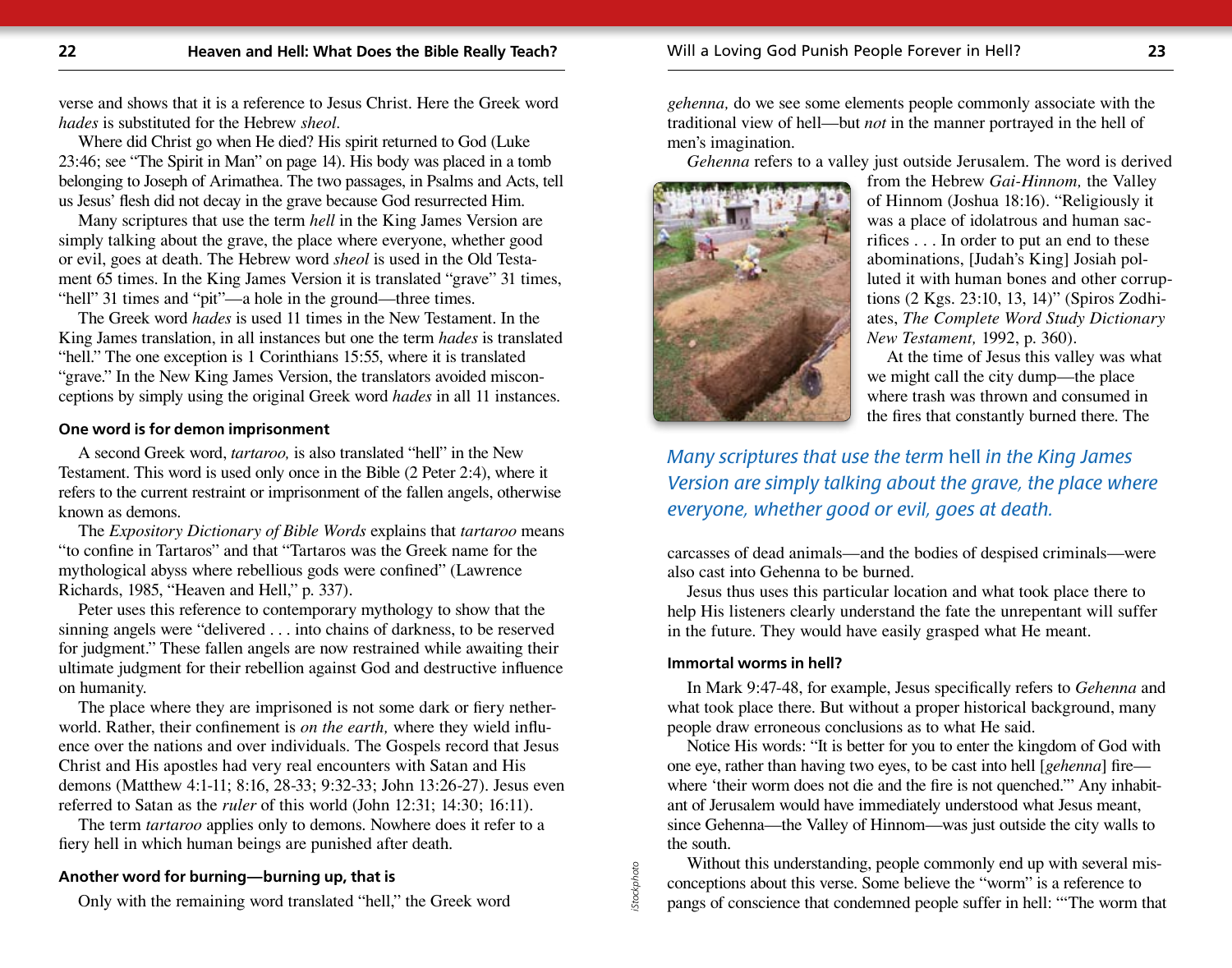dieth not' was nearly always interpreted figuratively, as meaning the stings of envy and regret" (Walker, p. 61). Many believe that the phrase "the fire is not quenched" is a reference to ever-burning fires that torture the damned.

This scripture has been notoriously interpreted out of context. Notice that the phrase "their worm does not die and the fire is not quenched" appears in quotation marks. Jesus is quoting from Isaiah 66:24. A proper understanding of His statement begins there.

The context in Isaiah 66 refers to a time when, God says, "all flesh shall come to worship before Me" (verse 23). It is a time when the wicked will be no more. What will have happened to them? In verse 24 we read that people "will go out and *look upon the dead bodies* of those who rebelled against me; their worm will not die, nor will their fire be quenched, and they will be loathsome to all mankind" (NIV).

Notice that in this verse Jesus notes that the bodies affected by the worms are *dead.* These are not living people writhing in fire. When Jesus returns, He will fight those who resist Him (Revelation 19:11-15). Those who are slain in the battle will not be buried; their bodies will be left on the ground, where scavenging birds and maggots will consume their flesh.

According to the *Theological Wordbook of the Old Testament* (1980)*,*

# **Are Some Tortured Forever in a Lake of Fire?**

"The devil, who deceived them, was cast of fire *will be destroyed*. He will perish. His into the lake of fire and brimstone where *punishment* will be eternal. But he will not be the beast and the false prophet are [or *were tormented* for eternity. cast, as many acknowledge this should be rendered]. And they will be tormented day and devil being cast into the lake of fire at the night forever and ever" (Revelation 20:10).

tormented for eternity?

beings. While still alive, they will be cast into the lake of fire. "Then the beast was captured, and with him the false prophet who worked cohorts as well (compare Matthew 25:41). signs in his presence, by which he deceived those who received the mark of the beast and those who worshipped his image. These two brimstone" (Revelation 19:20).

48 that any human being thrown into the lake point soon after the casting into the fire.

into the lake of fire and brimstone where *punishment* will be eternal. But he will not be

Does this verse say that these two end-time to the Beast and False Prophet being cast in individuals, the Beast and False Prophet, will be is only parenthetical here—as they will have The Beast and False Prophet are human They will not still be burning there. Thus being Revelation 20:10 is speaking of Satan the end of Christ's 1,000-year reign. Reference died when that happened 1,000 years earlier. tormented "forever and ever" applies principally to Satan—and presumably to his demonic

were cast alive into the lake of fire burning with the ages of the ages." While this might mean for We see from Malachi 4:1-3 and Mark 9:47- of the ages, which would allow for an ending Furthermore, it should be pointed out that the Greek phrase translated "forever and ever" here, *eis tous aionas ton aionon,* literally means "unto eternity, it could also mean until the culmination

the original Hebrew word translated "worm" in Isaiah 66:24 and Mark 9:47-48 means "worm, maggot, [or] larvae."

Neither Isaiah nor Christ is talking about immortal worms. The vermin of which they speak, maggots, would not die *while* maggots because, sustained with flesh to eat, they would live to turn into flies. The flies would then lay eggs that hatch into more maggots (the larvae of flies), perpetuating the cycle until there is nothing left for them to consume.

This background information helps us better understand Jesus Christ's words. In His day, when the bodies of dead animals or executed criminals were cast into the burning trash heap of Gehenna, those bodies would be destroyed by maggots, by the fires that were constantly burning there or by a combination of both. Historically a body that was not buried, but was subjected to burning, was viewed as accursed.

What does Jesus mean in Mark 9:48 when He quotes Isaiah in saying, "the fire is not quenched"? With the preceding background we can understand. He means simply that the fire will burn until the bodies of the wicked are consumed. This expression, used several times in Scripture, refers to fire that consumes *entirely* (Ezekiel 20:47). An unquenched fire is one that has not been extinguished. Rather, it *burns itself out* when it consumes everything and has no more combustible material to keep it going.

#### **When are the wicked punished?**

But, we might ask, *when* does this punishment take place?

As we saw earlier, Jesus quotes from the prophet Isaiah, who wrote of a time *after* the Messiah establishes His reign on earth. Only then would all humanity "come and bow down" before Him (Isaiah 66:23, NIV). Only then would this prophecy be fulfilled.

Jesus uses a common site of trash disposal in His day—the burning garbage dump in the Valley of Hinnom outside Jerusalem's walls—to illustrate the *ultimate fate* of the wicked in what the Scriptures call a lake of fire. Just as the refuse of the city was consumed by maggots and fire, so will the wicked be burned up—*consumed*—by a future Gehenna-like fire more than 1,000 years after Christ returns (Revelation 20:7-9, 12-15).

Peter explains that at this time "the heavens will pass away with a great noise, and the elements will melt with fervent heat; both the earth and the works that are in it will be *burned up"* (2 Peter 3:10). The implication is that the surface of the earth will become a molten mass, obliterating any evidence of human wickedness.

What will happen after that? The apostle John writes: "Now I saw a new heaven and a new earth, for the first heaven and the first earth had passed away" (Revelation 21:1). The entire earth will be transformed into a suitable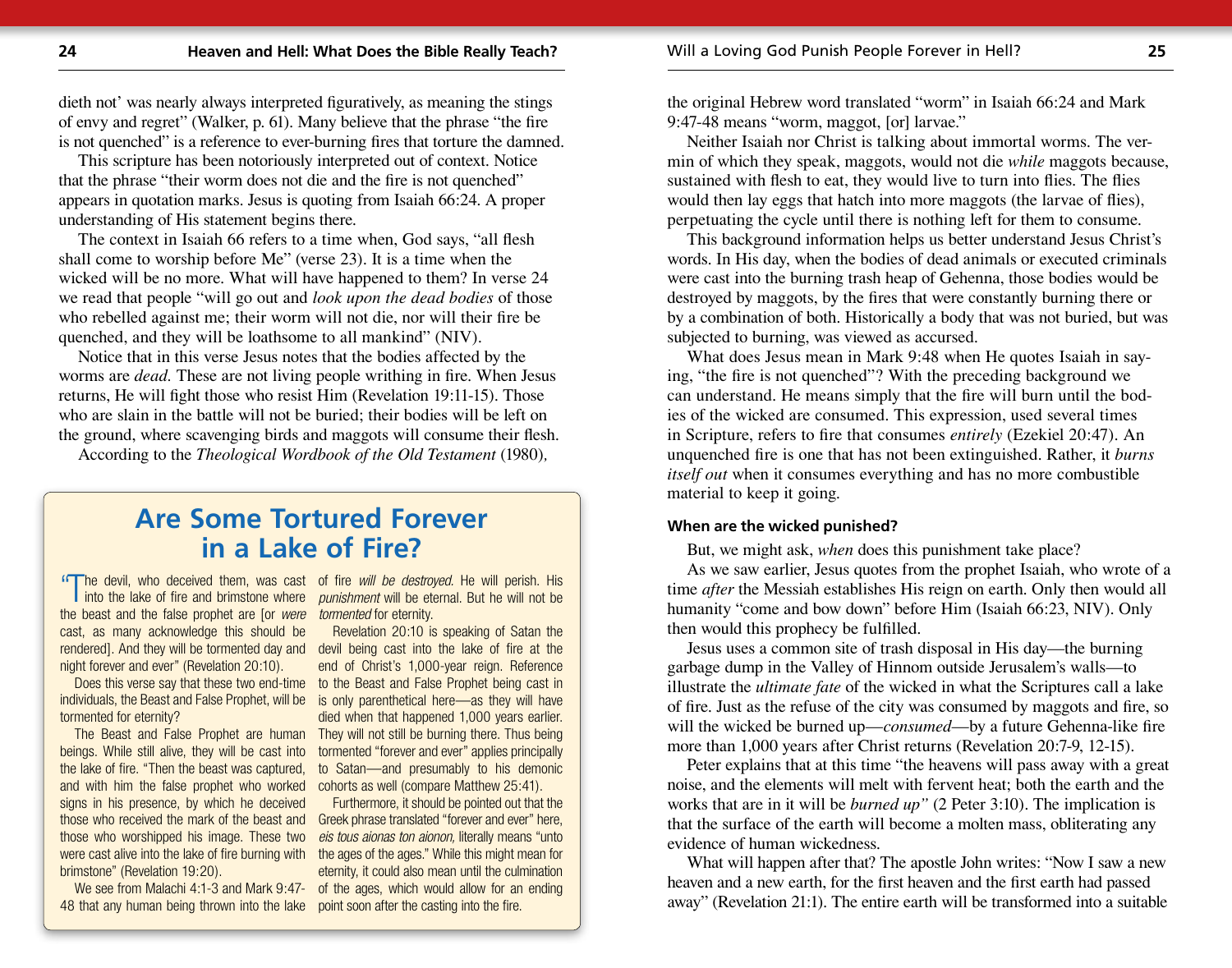abode for the righteous who, by that time, will have inherited eternal life.

#### **The destruction of soul and body in hell**

Another place where Jesus speaks of *gehenna* fire is Matthew 10:28: "And do not fear those who kill the body but cannot kill the soul. But rather fear Him who is able to destroy both soul and body in hell [*gehenna*]."

We should notice that Jesus does not speak of people suffering everlasting torment. He says that God can *destroy—annihilate—*both the body and soul in Gehenna fire. (To learn more, see "Do Some Bible Verses Teach We Have an Immortal Soul?" beginning on page 8.)

Jesus here explains that, when one man kills another, the resulting death is only temporary because God can raise the victim to life again. But when *God* destroys one in hell (*gehenna*), the resulting death is eternal. There is no resurrection from this fate, which the Bible calls "the second death."

The Bible explains that unrepentant sinners are cast into the lake of fire, or *gehenna,* at the end of the age. "But the cowardly, unbelieving, abominable, murderers, sexually immoral, sorcerers, idolaters, and all liars shall have their part in the lake which burns with fire and brimstone, which is the second death" (Revelation 21:8).

This verse and others like it show that the doctrine of universal salvation is false. Not everyone will be saved. Some will, in the end, refuse to repent—and they will suffer punishment. But that punishment is not to burn in fire without ending. Rather, it is to die a death from which there is no resurrection.

As we discussed earlier, the wicked will be destroyed. They will not live for eternity in another place or state of everlasting anguish. They will reap their destruction in the lake of fire at the end of the age. They will be consumed virtually instantaneously by the heat of the fire and will never live again.

#### **The wicked burned to ashes**

Another passage that graphically illustrates the utter destruction of the wicked is found in Malachi 4:1: "'For behold, the day is coming, burning like an oven, and all the proud, yes, all who do wickedly will be stubble. And the day which is coming shall *burn them up*,' says the LORD of hosts, 'that will leave them neither root nor branch.'"

The time setting is the end, when God will bring retribution on the wicked for their rebellious, reprehensible ways. To those who surrender to God and live in obedience to Him, God says: "'You shall trample the wicked, for *they shall be ashes under the soles of your feet* on the day that I do this,' says the LORD of hosts" (verse  $3$ ).

God, speaking through the prophet Malachi, makes clear the ultimate

fate of the wicked. They are to be uprooted like a nonproductive tree, leaving not so much as a root or twig. They will be consumed by the flames of the lake of fire, leaving only ashes.

The Bible does teach that the wicked will be punished by fire—but *not* the mythical hell of men's imagination. God is a God of mercy and love. Those who willfully choose to reject His way of life, characterized by obedience to His law of love (Romans 13:10), will *die,* not suffer forever. They will be consumed by fire and forgotten. They will not be tortured for all eternity. Remember that eternal life is something that God must grant, and He

# **Will the Torment of the Wicked Last Forever?**

they have no rest day or night, who worship the beast and his image, and whoever receives the mark of his name" (Revelation 14:10-11).

At first glance this passage may seem to confirm the traditional idea of a seething, sulfurous hellfire, mercilessly and eternally tormenting hold to a preconceived mental picture of hell, we massive fires and a huge amount of smoke. can quickly grasp that this passage describes a considerably different circumstance.

First, notice the setting for this passage. From the context we see that the events it describes *occur on earth* amid earth-shaking events and disasters occurring immediately before or at Christ's return, *not* in hell or the afterlife at all. This warning describes the punishment that will befall all the earth's inhabitants "who worship the beast and his image, and whoever receives the mark of his name."

Chapter 13 describes this "beast"—an endtime dictatorial superpower opposed to God and its mark. Those who accept this mark show that their allegiance is to this powerful system rather than God, and in chapter 14 of God's anger. God reveals the consequences of that choice warning of the terrifying punishments that will precede Christ's return (see verses 14-20 and the following two chapters).

"He shall be tormented with fire and brim-<br>
stone in the presence of the holy angels these terrifying events ascends forever—it does and in the presence of the Lamb. And the smoke not say that the people's *actual torment* continues of their torment ascends forever and ever; and forever. David wrote in Psalm 37:20 that "the Notice also in this passage that the *smoke* from wicked shall *perish* [not be tortured forever in hell]

. . . Into smoke they shall *vanish away."* 

helpless immortal souls. But if we don't already sive earthquake. All these events will generate The smoke is also no doubt associated with God's wrath poured out on earth as described in Revelation 16—which includes widespread destruction, great heat, warfare and a mas-

The properties of smoke are such that it "ascends forever and ever" (14:11)—meaning that nothing will prevent or stop it. Being a column of heated gas containing tiny, suspended particles, it rises, expands and eventually dissipates. Moreover, the Greek phrase translated "forever and ever" does not have to mean for all eternity. It could just refer to this happening in the culmination of the ages.

The reference in verse 11 to the wicked receiving "no rest day or night" speaks of those who continue to worship the beast and his image during this time. They will be in constant terror and fear for their lives, and thus aren't able to find a moment's rest during this terrifying time

Rather than describing eternal torment of people in hell, from the context we see that this passage is actually describing specific events to take place on earth at the end of this age.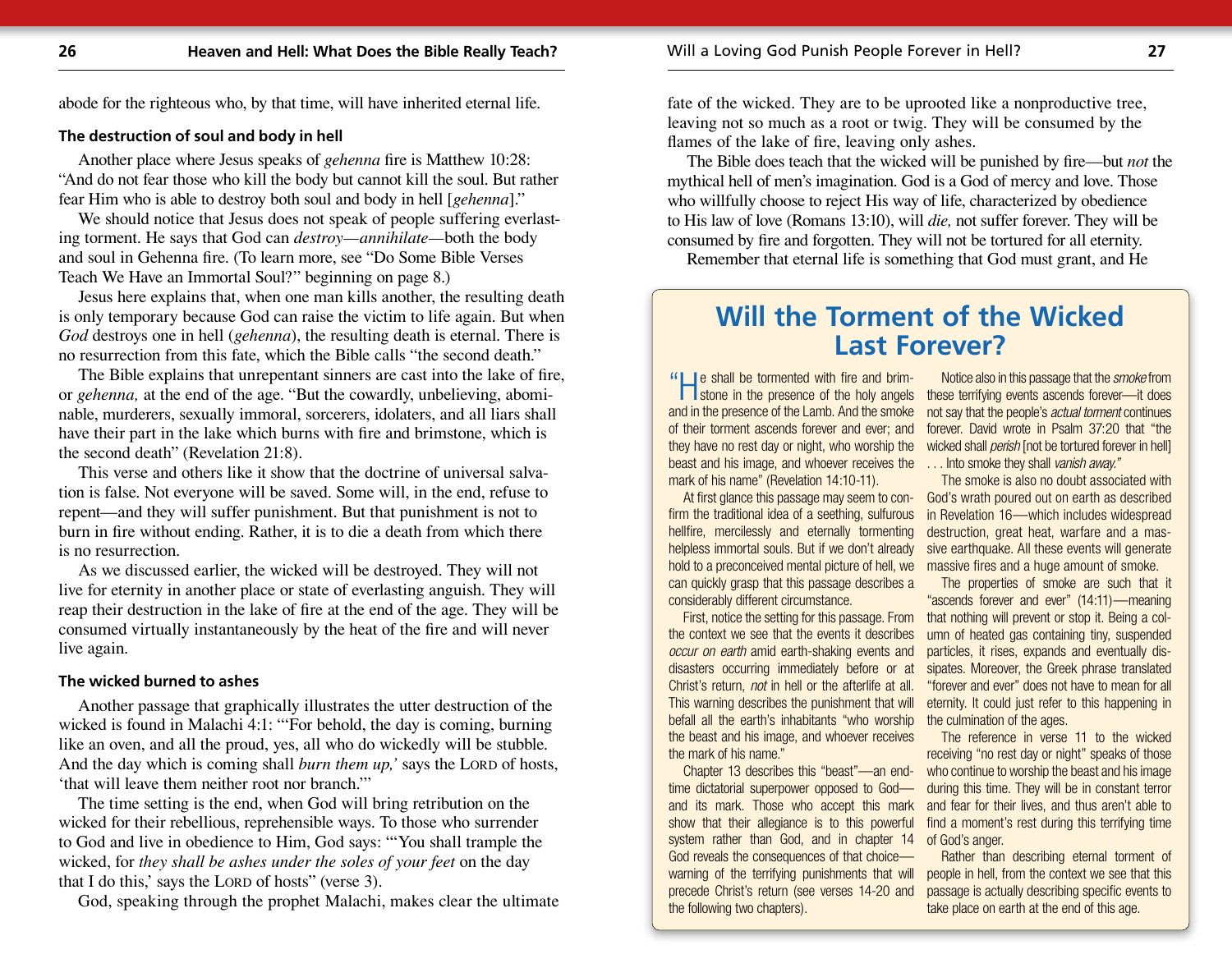will grant it to only those who repent and follow Him—not those who persist in rebellion against Him.

Realize that the final death of the incorrigibly wicked in a lake of fire is an act not only of justice, but of mercy on God's part. To allow them to continue to live on in unrepentant, eternal rebellion would cause themselves and others only great sorrow and anguish. God will not put them through that, much less torture them for all eternity in excruciating torment without end.

The encouraging truth of the Bible is that God is indeed a God of great mercy, wisdom and righteous judgment. As Psalm 19:9 assures us, "The judgments of the LORD are true and righteous altogether."

# **Does the Bible Speak of Hellfire That Lasts Forever?**

Two verses that many assume prove the wicked are to be eternally tortured in do they? Let's take a closer look. Wo verses that many assume prove the (Revelation 2:11; 20:6, 14; 21:8).

sheep from the goats. The sheep represent the righteous (verses 34-40). At His return He sets to assemble on Jesus' left hand. He then con-the rest of the Scriptures. signs the goats to "the everlasting fire prepared for the devil and his angels" (Matthew 25:41).

end, or does it have another meaning?

In Matthew 25:46 Jesus spoke in a single sentence of everlasting (*aionios*) punishment and of life eternal (*aionios*). Since the righteous will be given eternal, or everlasting, life, righteous. But this cannot be reconciled with where, they suffer death—the second death it actually burns.

hellfire are Matthew 25:41 and 25:46. But 25:46 that fits with the rest of the Bible is First, notice the setting to which they refer— hilates them—renders them forever extinct. when Jesus "comes in His glory" (verses The resulting punishment of being cast into the 31-32). We are told that He separates the *aionios* fire is a *one-time* event. It is a permanent the sheep at His right hand. The goats in this punish*ing* that continues forever without end. instance represent sinners. They are appointed This is the only explanation that agrees with A plain and simple meaning of Matthew that the wicked are cast into a fire that annipunish*ment,* the *results* of which will remain forever—that is, eternal death. It is not *ongoing*

The word *everlasting* is translated from the God's destruction of two cities, Sodom and Greek word *aionios*. The key to understanding Gomorrah, for their wickedness: "Then the this verse is knowing *what* will occur everlast- Lorp rained brimstone and fire on Sodom and ingly. Does it refer to a fire that tortures without Gomorrah" (Genesis 19:24). They were utterly An additional point needs to be made regarding the meaning of *aionios.* Genesis 19 describes destroyed—consumed by fire.

many theologians believe the punishing of the and Gomorrah are not still burning. In the case wicked must last as long as the life given to the of these cities and in the case of the wicked, the statement that those cast into the lake of and completely destroys. But the eternal aspect fire *perish*—they are killed. As explained else- of the fire is its everlasting *effect*, not how long In the New Testament, the book of Jude describes these cities as "suffering the vengeance of eternal [*aionios*] fire" (verse 7). Yet it is obvious that the fires that destroyed Sodom who are consigned to *aionios* fire, the fire burns

# Is Heaven God's Reward for the Righteous?

I<br>W s the reward of the righteous an eternity in heaven? It seems almost four out of five Americans believe it is (*National Review,* Nov. 9, 1998). Through the centuries this has been the hope taught by traditional Christianity.

What would going to heaven be like? What would we do there for all eternity? More fundamentally, does the Bible actually present heaven as the reward of those who are saved?

#### **Human imaginings about heaven**

Beliefs about heaven as the reward of the saved have varied considerably through the centuries. Traditional pictures of heaven sometimes show an entrance with a rainbow arching over it, perhaps marked by a bridge of gold or glass. St. Peter is usually represented as the doorkeeper. The inhabitants are shown accompanied by angels, or they may appear as angels themselves, having apparently sprouted a pair of wings.

Another common view in the popular consciousness has the inhabitants sitting about on clouds plucking harps. The decor of heaven often features jewels, stars, candles and trumpets. Theologians and philosophers have adapted their concepts of heaven through the centuries, influenced by the society around them. "Monks and friars, depending on whether they felt more at home in the countryside or in the city, preached a heaven defined primarily in terms of environment" (Colleen McDannell and Bernhard Lang, *Heaven: A History,* 1988, p. 108).

Based in part on their own experiences and preferences, some religious teachers have foreseen a rural setting while others have imagined an urban paradise. For the latter, "heaven became a city . . . or the visionary experience of celestial castles. Accounts of the other world resonate with descriptions of golden streets, jewelled buildings, and richly dressed residents" (ibid.).

Some in the Renaissance era envisioned a spicier paradise: "In its boldest form, the new theology envisioned heaven as a place of erotic human love in the bucolic setting of a comfortable natural landscape" (ibid., p. 112).

#### **An eternity in heaven doing what?**

The relationship the heavenly inhabitants might have with God has been debated. A modern author describes the way many people have imagined interaction with God in heaven: "There the saints shall eternally, without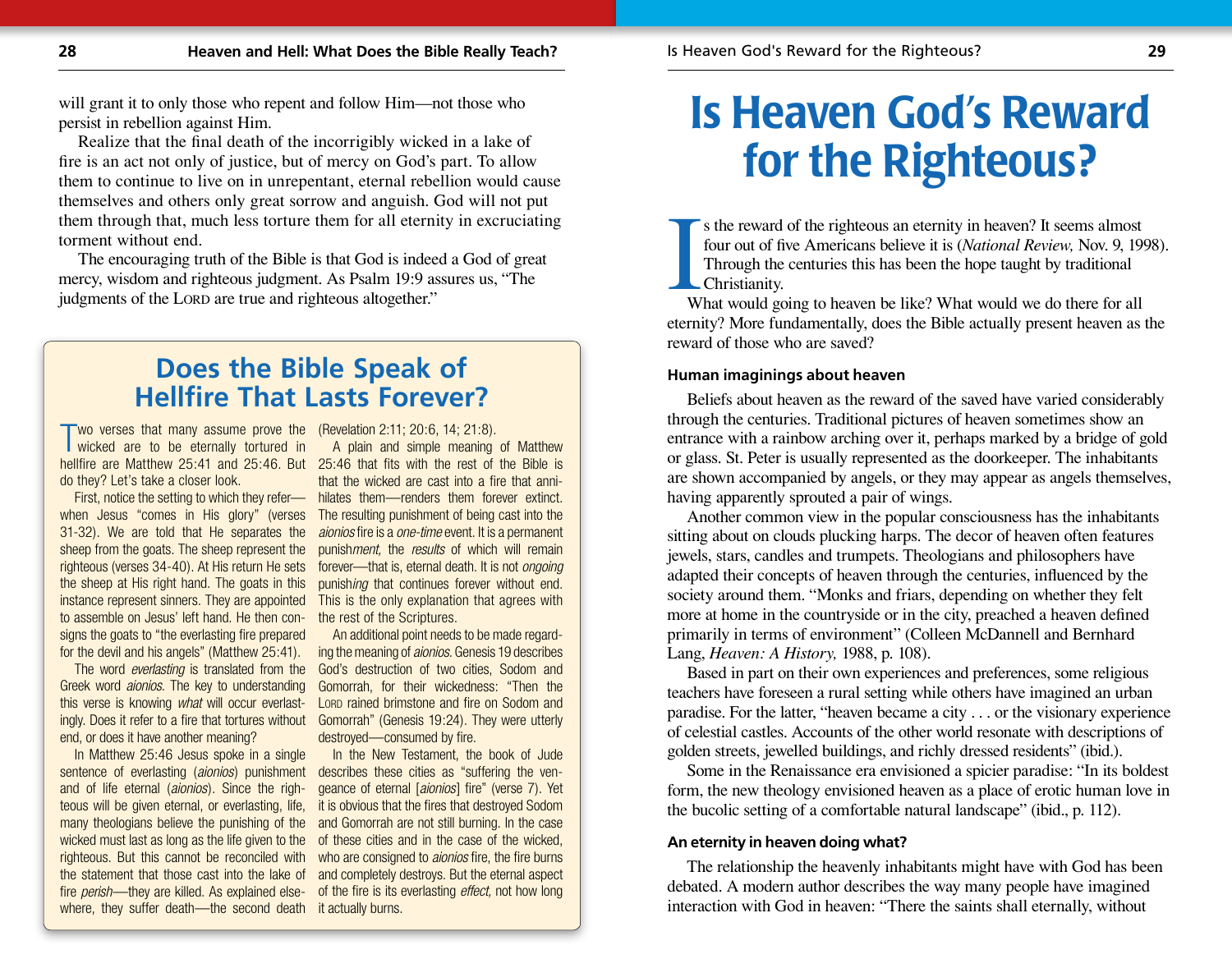interruption, feast their eyes upon Him, and be ever viewing His glorious perfections" (John MacArthur, *The Glory of Heaven,* 1996, p. 221).

Others believe that, if this is all they are to do forever, heaven may prove to be a pretty boring place. As the same writer just quoted from puts it, the prayer of many could be: "Please God, don't take me to heaven yet . . . I haven't even been to Hawaii!" (p. 49).

The modern Christian concepts of heaven present a diverse landscape. Another writer says: "I have a theory that heaven will offer faithful Christians whatever they sacrificed on earth for Jesus' sake. My mountainclimbing friend who intentionally lives in a slum area of Chicago will have Yosemite Valleys all to himself. A missionary doctor in the parched land of Sudan will have her own private rain forest to explore" (Philip Yancey, "What's a Heaven For?" *Christianity Today,* Oct. 26, 1998).

For many people the most important aspect of heaven is the opportunity to see their loved ones again: "By far the most persuasive element of the modern heaven for many contemporary Christians is the hope of meeting the family again. Countless 'in memoriam' sections of newspapers throughout Europe and America reflect the belief that families parted by death will be reunited" (McDannell and Lang, p. 309).

God does have a plan that will reunite loved ones, as we will see. But the popular ideas of heaven fall far short of capturing the majesty and purpose of God's plan.

#### **Do people go to heaven at death?**

The popular belief is that a good person goes to heaven immediately when he or she dies. But for the traditional Christian, things aren't quite that simple. According to this view, the body goes to the grave, but the soul ascends to heaven.

The Westminster Confession of Faith, written in the 17th century, states: "The bodies of men after death return to dust, and see corruption; but their souls, (which never die nor sleep,) having an immortal subsistence, immediately return to God who gave them. The souls of the righteous, being then made perfect in holiness, are received into the highest heavens, where they behold the face of God in light and glory, waiting for the full redemption of their bodies."

But does this concept agree with the Bible? Do the Scriptures indeed state that righteous people go to heaven when they die?

David, the king of Israel and author of many of the Psalms, whom God called "a man after My own heart" (Acts 13:22), did *not* go to heaven at his death. The apostle Peter, speaking under God's inspiration, states, "Men and brethren, let me speak freely to you of the patriarch David, that *he is both dead and buried,* and his tomb is with us to this day" (Acts 2:29). He then

The idea that "souls" go to heaven at death the same wild guesses in its convulsive effort to originated in pagan religion, not the Bible. solve the riddle of existence... originated in pagan religion, not the Bible. solve the riddle of existence . . . A brief look at ancient history reveals that the people of Babylon, Egypt, and other kingdoms alone among the Babylonians and Egyptians, imagined such an afterlife.

According to *This Believing World,* by Lewis Greece . . . These mysteries [came] down from Browne, the Egyptian god Osiris was thought Thrace or across the sea from Egypt and Asia to have been killed, resurrected and taken to Minor . . . They declared that for every man, no heaven: "Osiris came to life again! He was matter how poor or miraculously resurrected from death and taken vicious, there was a up to heaven; and there in heaven, so the myth place in heaven. All

"In very early times that idea flourished not but also among the barbaric tribes in and around

## *The Egyptian god Osiris was thought to have been killed, resurrected and taken to heaven.*

declared, he lived on eternally" (1946, p. 83).

Browne explains: "The Egyptians reasoned to be 'initiated' into that if it was the fate of the god Osiris to be the secrets of the resurrected after death, then a way could be cult ... then salfound to make it the fate of man, too . . . The vation was assured bliss of immortality that had formerly been him, and no excess reserved only for kings was then promised of vice and moral to all men . . . The heavenly existence of the turpitude [i.e., depravity] could close the gates dead was carried on in the realm of Osiris, and it was described in considerable detail by the more" (pp. 96-99). Egyptian theologians. It was believed that on death the soul of a man set out at once to reach dying. This world and all it offers has never a Judgment Hall on high . . . and stood before the celestial throne of Osiris, the Judge. There it gave account of itself to Osiris and his forty-two hope of going to heaven at death. Regrettably, associate gods" (p. 84).

If able to satisfy the gods, "the soul was proven true. straightway gathered into the fold of Osiris. But if it could not, if it was found wanting when weighed in the heavenly balances, then it was cast into a hell, to be rent to shreds of the 'Devouress.' For only the righteous souls, only life everlasting" (pp. 86-87).

This idea of men being able to follow their savior-god into heaven was a central focus of the ancient mystery religions. Browne contin-the entire universe and spirit realm as coheirs ues: "Mankind everywhere, in Mexico and Ice-with Christ (compare Romans 8:17; Hebrews land, in Zululand and China, makes more or less 1:1-2; 2:5-11; Revelation 21:7).

Wikimedia Commons *Wikimedia Commons*

one had to do was

of paradise in his face. He was saved forever-

Man has always wanted to live without ever satisfied humanity. For centuries mankind has searched for security and happiness in the too many have embraced beliefs that cannot be

the guiltless, were thought to be deserving of says those who overcome will reign with Him God alone knows the answers to the mysteries of life and death, and He reveals them in His Word, the Holy Bible. Contrary to what so many think, God does not promise eternity in heaven as the reward of the saved. Instead, Jesus in the coming Kingdom of God, which will be established on earth at His return (Revelation 3:21; 5:10; 11:15). Ultimately, they will inherit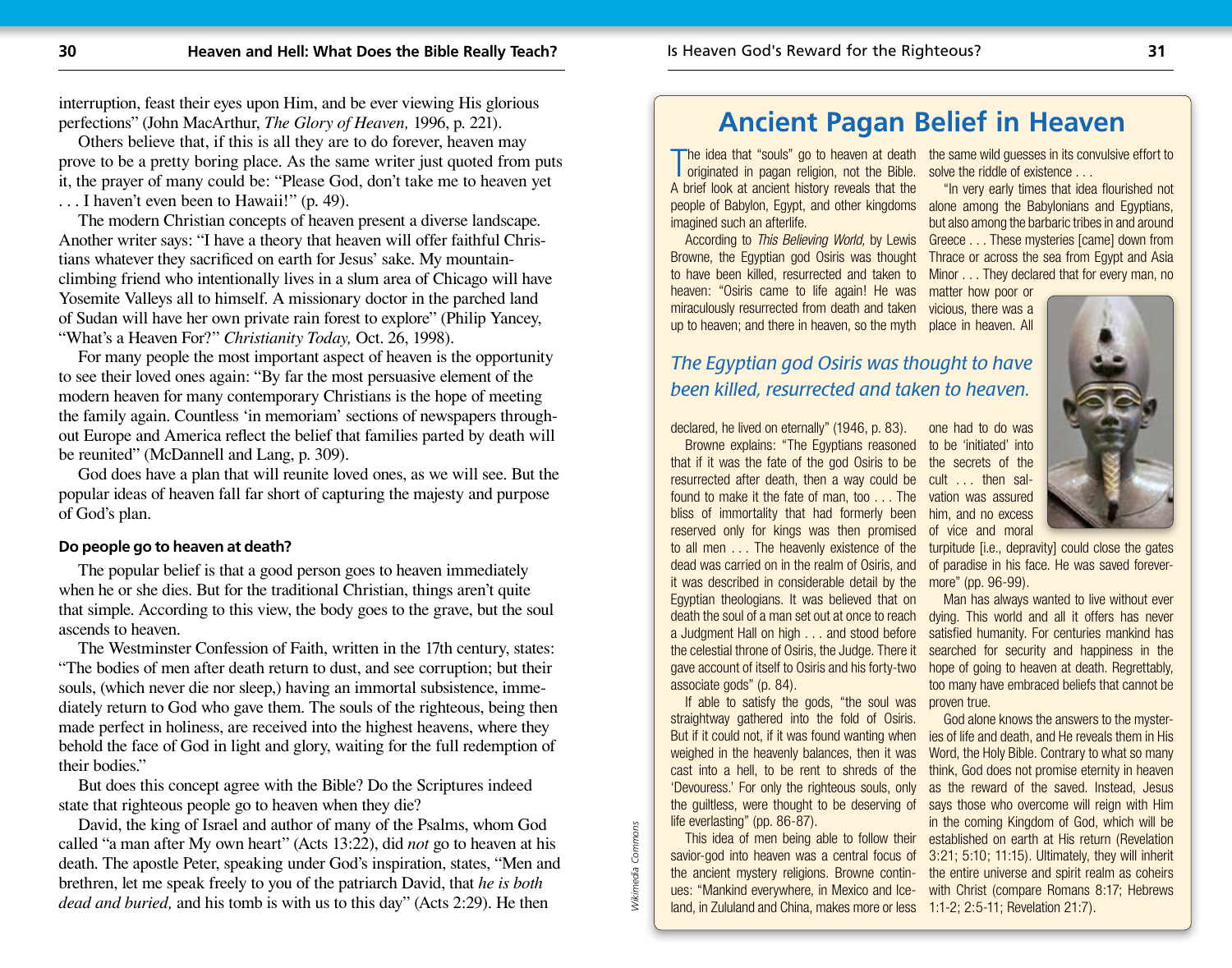# **Paul's Desire to "Depart and Be With Christ"**

God (Acts 14:22; 19:8; 20:25; 28:23, 31). In ness, which the Lord, the righteous Judge, the process he was subjected to persecution, will give to me *on that Day,* and not to me only beatings and several periods of imprisonment. but also to all who have loved His appearing" When he wrote his letter to the Philippians, (2 Timothy 4:6-8). he was enduring a period of house arrest in Rome. Paul knew that the Roman government receive his reward *immediately at death*. He had authority to put prisoners to death. Paul knew what the future might hold for him, whether it be execution on the one hand or his his resurrection. He understood that, since the release on the other.

possible outcomes: "For I am hard-pressed the returning Messiah, Jesus, joining Him between the two, having a desire to depart and along with the other saints at the time of the be with Christ, which is far better. Nevertheless resurrection. to remain in the flesh is more needful for you."

that he believed that at the moment of his death his consciousness would leave his body to join *appearing—*at Jesus' second coming. As Paul Christ in heaven. But is this the case?

let's notice what it does *not* say. It does *not* along with all others who will be resurrected at say *when* or *where* Paul would be with Christ Christ's return. if he departed. Neither is the terminology of departure intended to be geographic—as in leaving the earth to go to heaven. There is no reference to heaven in these verses. To Paul's words. Paul is simply referring to depart- sound, and the dead will be raised incorruptbehind through death.

Christ, but he also wanted to remain with God's the resurrection. people.

dogmatically of what lies ahead, knowing the will seem to him but a mere moment. He will end of his physical life is near and he is ready be with Christ as a glorified son of God in the to depart: "For I am already being poured out as next moment of his consciousness. No wonder a drink offering, and the time of my departure Paul, weary of his sufferings in this life, desired is at hand. I have fought the good fight, I have to depart from it and to be with Christ!

The apostle Paul dedicated his life to finished the race, I have kept the faith. Finally, preaching the gospel of the Kingdom of there is laid up for me the crown of righteouspreaching the gospel of the Kingdom of there is laid up for me the crown of righteous-

In Philippians 1:23-24 he writes of the two in his next waking moment he would be with Paul, then, understood that he was not to knew that if executed, he would go to the grave, and there his remains would lie until the time of dead have no thought processes whatsoever,

Many have assumed from Paul's words here laid up for him a crown of righteousness that Before focusing on what this scripture says, Paul will receive it *at that time,* not before, As he wrote to Timothy, he knew there was he would be given *"on that Day" of Christ's*  noted, Jesus will bring Paul's reward with Him.

conclude otherwise is to read assumptions into an eye, at the last trumpet. For the trumpet will ing from his present, physical life—leaving it ible, and we shall be changed" (1 Corinthians When writing to the Philippians here, Paul reward—his "change"—at Christ's coming. was struggling with two desires. He wanted He also knew that death before that time to be done with his fleshly life and be with would mean "sleep," unconsciousness, until Describing this resurrection, Paul explains to the church in Corinth: "Behold I tell you a mystery: We shall not all sleep, but we shall all be changed—in a moment, in the twinkling of 15:51-52). Paul knew he would receive his

In his second letter to Timothy he speaks tion at the same time as all of Christ's followers The time from Paul's death until his resurrecadds that "David *did not* ascend into the heavens" (verse 34).

David is included in Hebrews 11:32 among those who died in faith, making him one of those of whom verse 39 says, "And all these, having obtained a good testimony through faith, *did not receive the promise."*



The Gospel of John, written about 1,000 years after David's death, states, *"No one has ascended to heaven* but He who came down from heaven, that is, the Son of Man [i.e., Jesus Christ]" (John 3:13). This means that Abraham, Moses, David, the prophets and all other righteous men

### *For many the most important aspect of heaven is the opportunity to see their loved ones again.*

and women who lived before Christ's first coming *did not go to heaven.*  They were buried in the grave as David was.

The view that a person's soul goes to heaven at death—though held by many in good faith—*cannot be found in the Bible.* It results from a misunderstanding of the Scriptures and confusion over what the Bible teaches about the resurrection.

#### **Why a resurrection?**

*Designpics*

Theologians widely acknowledge that the Bible speaks of a resurrection, even if they're not sure what it means or when it takes place. The most common view is that at the resurrection the body rises to be reunited with the soul in heaven. But, as we pointed out earlier, the concept of the immortality of the soul—the soul as existing as something apart from the body—is not biblical. It takes its origins from pagan philosophy and tradition rather than the writers of the Bible.

We might pose this question: If it were true that at the resurrection the body is to rise to be united with the soul in heaven, why would God do things this way? What purpose would the resurrection serve? Why keep the body in the grave?

If the righteous immediately go to heaven at death, why wouldn't God send the complete being—soul and body—to heaven simultaneously, instead of keeping soul and body apart through the ages? For that matter, why even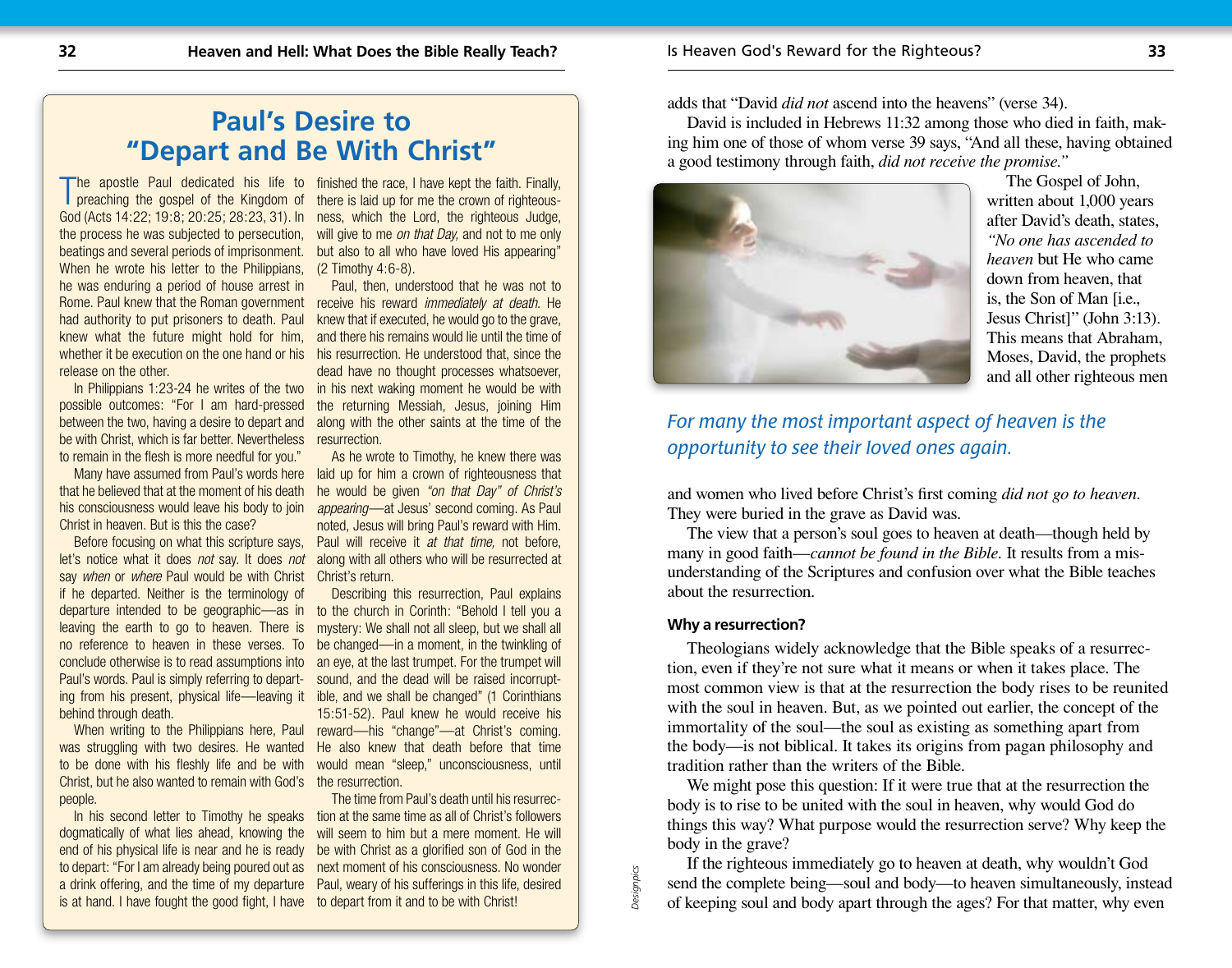# **Did Elijah Go to Heaven?**

Abiblical event many cite to support belief that this heaven the "third heaven" (2 Corinthians the righteous go to heaven when they die 12:2)—showing, as noted, that there are two involves the prophet Elijah. Elijah was a prophet others. It's described as the "third" because, of God in the ninth century B.C. The Bible states being in the spirit realm, it is beyond the other that "Elijah went up by a whirlwind into heaven" two, which are in the physical realm. (2 Kings 2:11). But does this contradict the heaven, that is, the Son of Man"? (John 3:13).

passages can be reconciled easily enough.



biblical event many cite to support belief that this heaven the "third heaven" (2 Corinthians

testimony of John's Gospel, which stated some in proximity to us, is what we call outer space. 900 years after Elijah's time that "no one has It is the domain of the moon, planets, comets, ascended to heaven but He who came down from asteroids, sun and stars. David spoke of this How can we explain this seeming biblical creative handiwork, which he described as "Your discrepancy? A closer look shows that the two heavens, the work of Your fingers, the moon and Careful study shows that *three* "heavens" are Many scriptures mention "the stars of heaven" Another heaven discussed in the Bible, second when he reflected on the awesomeness of God's the stars, which You have ordained" (Psalm 8:3). (Genesis 26:4; Deuteronomy 1:10; 28:62; Isaiah 13:10).

> Yet another heaven, closest to us in proximity, is the envelope of air that surrounds our planet, consisting of oxygen and other gases. This heaven—earth's atmosphere—is mentioned in such passages as Genesis 7:11-12, which describes the great flood of Noah's day: "The windows of heaven were opened. And the rain was on the earth forty days and forty nights." The Bible also speaks of "the birds of heaven," those that fly overhead (Job 35:11; Jeremiah 16:4). To determine which heaven is meant in a Bible

*Three "heavens" are discussed in the Bible. One is God's dwelling place, the place of His throne and the heaven where the resurrected Jesus is today. Another heaven discussed in the Bible is what we call outer space. It is the domain of the moon, planets, comets, asteroids, sun and stars.*

today. Speaking of Christ, who is our High Priest, was taken. Let's notice the proof. the Bible says, "We have such a High Priest,

actually discussed in the Bible. One is God's passage, we must carefully consider the context. dwelling place—the place of His throne—and It was into the lower reaches of this first, closest the heaven where the resurrected Jesus is heaven—the earth's atmosphere—that Elijah

who is seated at the right hand of the throne man named Elisha as a prophet to succeed him of the Majesty in the heavens" (Hebrews 8:1). (1 Kings 19:16). Later, as the two men walked Heaven is specifically called God's dwelling place together, Elijah said to Elisha, "What may I do for (Deuteronomy 26:15). The apostle Paul calls you, before I am taken away from you?" (2 Kings God had earlier told Elijah he was to anoint a Elisha that would allow him to fill Elijah's role.

"Then it happened, as they continued on and removed in the whirlwind. talked, that suddenly a chariot of fire appeared with horses of fire, and separated the two of them; and Elijah went up by a whirlwind into



2:9). This led to a discussion of God's gifts to records that Elijah wrote a letter to Jehoram, the king of Judah, several years after he was

> Notice the sequence of events recorded for us in the Bible. Elijah's last recorded and dated act occurred during the reign of the Israelite king Ahaziah when Elijah told the king he would die for his sins (2 Kings 1:3, 17). Ahaziah's reign lasted only about a year, ca. 850 B.C.

Elijah's removal and replacement by Elisha is then recorded in the next chapter, 2 Kings 2. The story continues with incidents from Elisha's life, including an encounter with Jehoshaphat, king of Judah (2 Kings 3:11-14). Several years later Jehoram, son of Jehoshaphat, succeeded his father as king of Judah, ca. 845 B.C. (2 Kings 8:16).

Jehoram proved to be a wicked king, leading the nation of Judah in rebellion against God's

## *Yet another heaven is the atmosphere, the envelope of air that surrounds our planet, consisting of oxygen and other gases.*

saw him, they said, 'The spirit of Elijah rests on This letter is recorded in 2 Chronicles 21:12-15. Elisha'" (2 Kings 2:15).

Elisha: "Look now, there are fifty strong men with demonstrates. your servants. Please let them go and search for your master, lest perhaps the Spirit of the life following his writing of the letter. But he Lord has taken him up and cast him upon some eventually died, just like the other prophets and mountain or into some valley" (2 Kings 2:16).

safety, so they sent out a party of 50 men to promised (Hebrews 11:39). search for him. The 50 searched for three days but did not find him (2 Kings 2:17).

*Photos, from left: NASA, Designpics*

NASA,  $left$ : mol. Photos,

Designpics

jah was not taken up to live in heaven. The Bible location on earth, not to eternal life in heaven.

heaven" (verse 11). Elijah was now gone. The commandments. A few years into Jehoram's former followers and students of Elijah were now reign, and several years after Elijah's removal, to look to Elisha as their new leader. "Now when Jehoram received a letter *from Elijah* warning the the sons of the prophets who were from Jericho king of dire consequences because of his sins.

Many readers assume that Elijah at that point alive and on earth some years after he was was made immortal and taken to the heaven removed by the whirlwind and replaced by Elisha. where God resides. This was not the case. The God had chosen Elisha to succeed Elijah as His sons of the prophets knew otherwise. They prophet, so He bodily removed Elijah to another knew the whirlwind had simply removed Elijah place, where he continued to live for at least to another location on earth. They exclaimed to several more years—as his letter to Jehoram This letter proves that the prophet was still

The disciples were concerned for Elijah's in faith, not yet receiving the eternal life God had The Bible tells us nothing more about Elijah's righteous men of the Old Testament, who all died

Another passage proves conclusively that Eli-fiery chariot involved transporting him to another Again, a careful reading of the Scriptures shows that Elijah's miraculous removal by a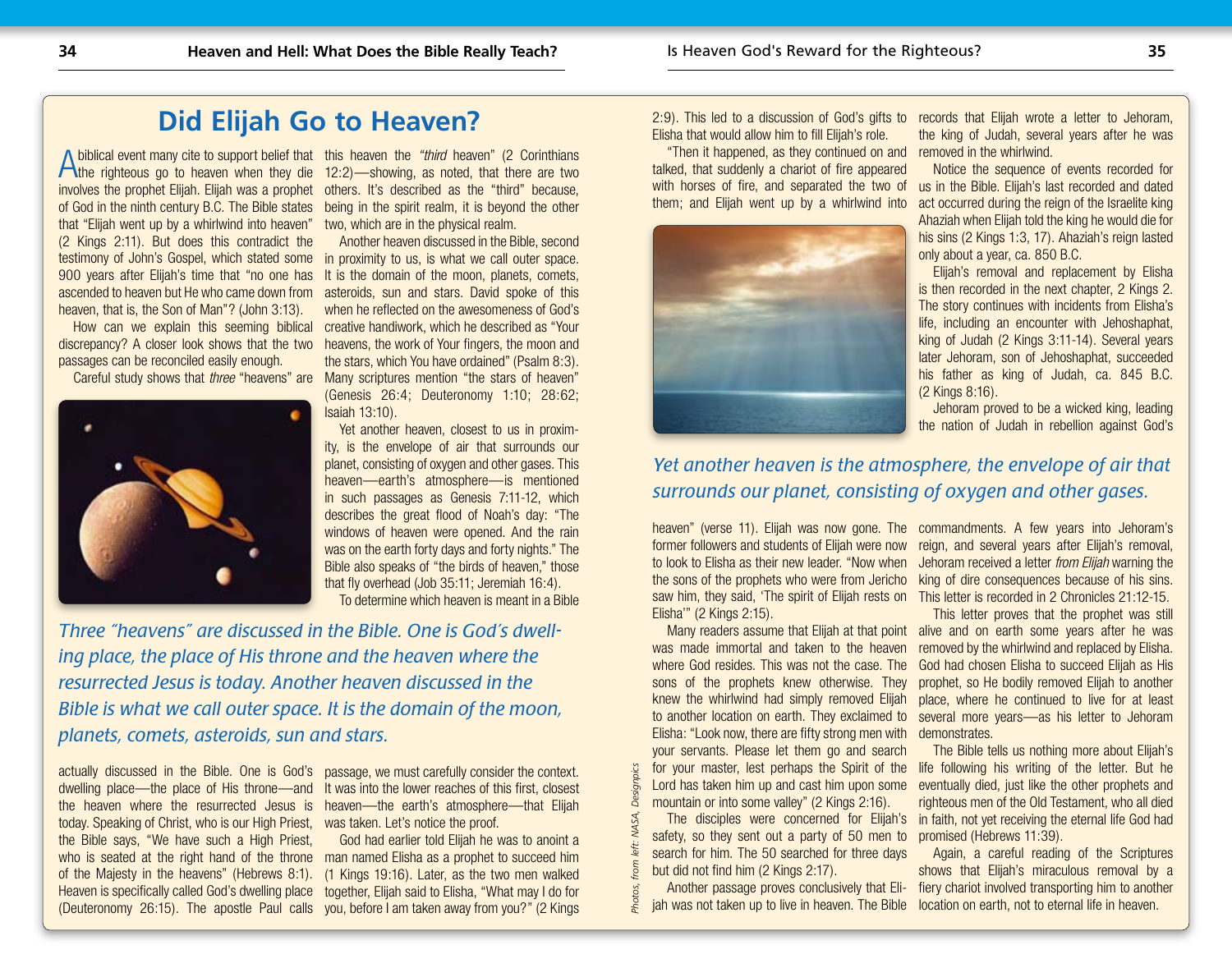have a resurrection? If the soul goes immediately to heaven, why bother with bringing bodies back to life? The inescapable fact is that if popular teaching about heaven is true, there would be no logical reason for the resurrection.

Why do we see so much confusion about how the resurrection fits with the traditional view of heaven? Perhaps it's because support for the idea of going to heaven at death is not found in the Bible!

#### **What is the Kingdom of Heaven?**

Many people believe they will go to heaven because Jesus spoke repeatedly of the Kingdom of Heaven. In Matthew 5:3, for example, He says, "Blessed are the poor in spirit, for theirs is the kingdom of heaven." Three other verses in Matthew 5 refer to the faithful entering "the kingdom of heaven," and the phrase appears throughout the book of Matthew a total of 32 times.

However, note that while Matthew is the *only* biblical writer who uses the term *Kingdom of Heaven,* other Bible writers use the term *Kingdom of God—*which appears 69 times in the New Testament. A comparison between events described in Matthew's Gospel and the other Gospel writers shows that the terms are used interchangeably.

For example, Matthew 5:3 records Jesus' words as: "Blessed are the poor

in spirit, for theirs is the *kingdom of heaven."* Luke, in describing the same blessing, records Jesus' words as: "Blessed are you poor, for yours is the *kingdom of God"* (Luke 6:20).

Similarly, where Matthew 19:14 records Jesus as saying, "Let the little children come to Me, and do not forbid them; for of such is the kingdom of heaven," both Luke 18:16 and Mark 10:14 use the term "kingdom of God" rather than "kingdom of heaven." You can see other examples by comparing Matthew 4:17 and Mark 1:14-15, Matthew 13:31 and Mark 4:30-31, and Matthew 19:23 and Luke 18:24.

So why do we see two different terms—"kingdom of heaven" and "kingdom of God"—used to describe the same thing?

To understand, we must consider an important cultural sensitivity and practice of Christ's day. In obedience to the third of the Ten Commandments, which forbade taking God's name in vain (Exodus 20:7), it was common to avoid routinely using the word "God." Instead people would substitute another word that others would understand as referring to God.

Often this seems to have been Jesus Christ's practice too. For example, shortly before His crucifixion when He is challenged under oath to state whether He was truly the Son of God, He responds: "It is as you said.

# **Was Enoch Taken to Heaven?**

Come people believe Genesis 5:24 and Hebrews heaven" (John 3:13).<br>
States that God took Enoch to heaven. Clearly, Jesus Christ 11:5 declare that God took Enoch to heaven. But is that what these verses say?

God; and he was not, for God took him." Hebrews the apostle John after Christ's return to heaven. 11:5 adds: "By faith Enoch was taken away so that So even as late as this statement, no human he did not see death, 'and was not found, because being—and that includes Enoch—had ascended God had taken him'; for before he was taken he into heaven. had this testimony, that he pleased God."

taken.

that "Scripture cannot be broken" (John 10:35). the Bible cannot contradict another passage.

This same Gospel of John reveals a startling that he died. fact very pertinent to this matter: *"No one* has ascended to heaven *but He who came down*  the men and women of faith listed here, including

Genesis 5:24 tells us that "Enoch walked with is in heaven" lets us know that this was written by Clearly, Jesus Christ was the only human being who had ascended into heaven. The phrase "who

Some erroneously jump to the conclusion that 11:5: "By faith Enoch was taken away *so that he*  Enoch was taken up into heaven, but notice the *did not see death, 'and was not found,* because Bible nowhere says this. It simply says that God God had taken him'; for before he was taken he "took him." It does not specify *where* he was had this testimony, that he pleased God." The Jesus Christ later states in the Gospel of John elsewhere." And the New American Standard One of the points He makes is that one passage of see death"—a better translation than "did not," We later read about Enoch's fate in Hebrews word rendered "taken" can also mean "transferred Bible says this was done "so that he *would not* as we know from the same chapter of Hebrews

*from heaven,* that is, *the Son of Man* who is in Enoch: *"These all died* in faith, *not having received*  Notice in verse 13 the summary given of all of

*the promises,* but having seen them afar off were in a miserable world (compare Isaiah 57:1-2). His assured of them, embraced them and confessed that they were strangers and pilgrims on the earth" (Hebrews 11:13). So Enoch definitely died as well as all the rest.

How, then, can it be that Enoch was transferred elsewhere so he wouldn't see death? God doesn't give us all the details of what happened, but a few scenarios have been proposed that do not conflict with the fact that Enoch died as the Bible says.

It may be that God transported Enoch elsewhere to keep him from being killed at a certain time—perhaps protecting him from martyrdom his announcement of coming divine judgment (see Jude 14-16). God likewise supernaturally transported Elijah and Philip to other places on earth (see 2 Kings 2:11; Acts 8:39).

On the other hand, we should observe that Enoch died young for his time—at age 365 while those before and after him lived into their 800s and 900s. Because of this, some speculate that God "took him" from life prematurely so that he would not have to live out his remaining centuries heaven except Jesus Christ.

next moment of consciousness will be the resurrection. In this case, "so that he would not see death" would refer to his not having to experience the process of dying—his life ending instantly.

Still others, putting the likelihood of Enoch experiencing persecution together with his early death, have concluded that Enoch was murdered **-martyred for his preaching. Enoch being taken** and not found would then refer to God removing his body and burying it—as happened with Moses (Deuteronomy 34:5-6).

at the hands of angry persecutors who didn't like so that he would not see death is taken as In this case, Enoch being taken or transferred separate matter—that of him being spiritually converted, transferred from the world's ways to God's way of living, so that he would not see ultimate death in the lake of fire (compare Colossians 1:13; John 8:51).

> Again, we don't have enough details to know exactly what is intended. But we do know that Enoch did not skip death and go to heaven. He died, and no human being has ascended to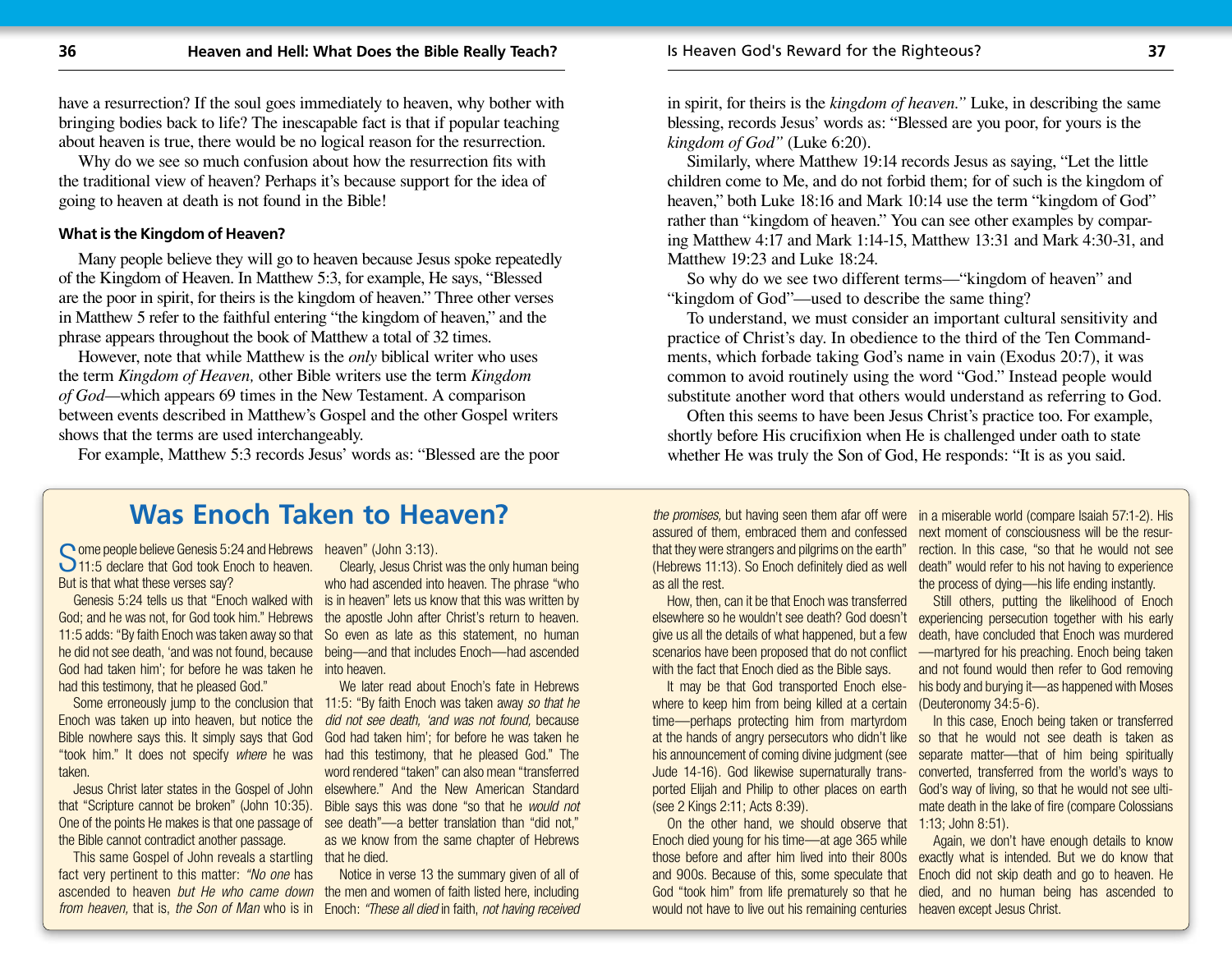# **The Thief on the Cross**

As Jesus Christ hung dying, He told a convicted criminal being crucified with Him, "Assuredly, *not yet ascended to My Father"* (John 20:17). A full I say to you, today you will be with Me in Paradise" three days after His death, Jesus Himself clearly (Luke 23:43). Many people think Jesus assured the man he would go to heaven with Him that very day. But is this really what He meant? s Jesus Christ hung dying, He told a convicted been resurrected: "Do not cling to Me, for *I have* 

before "today" would certainly seem to indicate body was buried while His soul went elsewhere. this. However, notice how an entirely different Jesus died and was buried. He went only to the meaning is conveyed if the comma is placed *after* "today" rather than before: "Assuredly, I say to you been with Jesus in heaven that day, because today, you will be with Me in Paradise."

#### No punctuation in the original Bible texts

We need to first understand that original texts of the Bible (Greek for the New Testament and Hebrew and some Aramaic for the Old Testament) used no punctuation.

*ion Bible:* "None of our modern marks of punctuatury . . . The punctuation of all modern editions 23:42). Notice that the thief expressed no expecit, rests entirely *on human authority,* and has no at the moment they died. weight whatever in determining or even influenc-Appendix 94, p. 136, emphasis in original).

Bible have done an admirable job using punctuation to clarify the meaning of the Scriptures. But this is a comma *before* "today" in Christ's statement to saying something He never intended.

Jesus Himself did not go to paradise or heaven on which we go when we die. the day He died! Instead *He died and was buried in the grave.* Notice the apostle Paul's clear state-him, ". . . you will be with Me *in Paradise."* Underment in 1 Corinthians 15:3-4: "For I delivered to you first of all that which I also received: that *Christ died for our sins* according to the Scriptures, and that *He was buried,* and that *He rose again the third paradeisos,* means an enclosed garden or park. *day* according to the Scriptures."

said that He had not yet ascended to heaven.

Jesus had earlier plainly said that He would lie in the grave for three days and three nights (Mat-

The placement of the comma after "you" and thew 12:40). The Scriptures nowhere say that His grave. Therefore the dying criminal *could not* have *Jesus Himself did not go there then.*

> If Jesus was not telling the man he would be in heaven or paradise on that day, what was He telling him?

#### Future Kingdom and paradise on earth

As Dr. E.W. Bullinger explains in *The Compan-*to carefully check the context. Notice the specific tion are found [in Bible texts] until the ninth cen-me *when You come into Your kingdom"* (Luke of the Greek text, and of all versions made from tation of immediately going to heaven with Jesus A fundamental principle for sound Bible study is wording of the man's request: "Lord, remember

ing the interpretation of a single passage" (1990, the nature of the Kingdom of God—that it would In most cases translators and publishers of the by the Messiah, which many Jews of that day one case where their doctrinal bias has regrettably kingdom of God would immediately appear" (Luke obscured the meaning of Christ's words. By placing 19:11). Jesus also taught His disciples to pray, the dying man rather than *after* it, they have Jesus as explained in our free booklet *The Gospel of the*  We know this because the Bible clearly says *on earth at His return,* not a location in heaven to He may have already known something about be a literal kingdom to be established on earth understood. Jesus Himself had previously given an entire parable "because they thought that the "Your kingdom come" (Luke 11:2). This Kingdom, *Kingdom,* is the Kingdom that Jesus will establish

> Notice also Jesus' response to the man, telling standing the nature of the biblical use of the term *paradise* is crucial to understanding this passage.

Notice what Christ told Mary soon after He had Testament in common use at the time of Christ, The Greek word here translated "paradise," In the Septuagint, a Greek translation of the Old

Garden of Eden. Besides its occurrence in Luke "David *did not* ascend into the heavens." 23, the word is used only two other times in the of God's presence.

in which he "was caught up into Paradise." Paul dwelling place of God.

"in the midst of the Paradise of God" (Revelation 2:7). Revelation 22:2 explains that the tree of life is to be in the New Jerusalem. God will come *from heaven* with this New Jerusalem (Revelation 21:2- 3) after the resurrections of the dead mentioned in God in this paradise.

Furthermore, the restoration of the land of Israel that will take place under the coming reign of Christ is compared in Isaiah 51:3 to the Garden of Eden—again, *paradeisos* in the Septuagint.

Putting together all these scriptures, we can see that the paradise Christ mentioned, in which men will dwell with God in His Kingdom, is to be of all men"—New International Version). *at a future time.*

Again, as noted above, Jesus plainly said He was going to be dead and buried for the following three that He had not yet ascended to heaven.

try to redefine Christ's use of *paradise* to say that this referred to where the righteous dead went before Jesus came—a sort of temporary "holding place" next to hell because heaven wasn't available to them until Christ ascended to heaven after "today" for proper punctuation.) His death and opened the way for them to follow.

Greek mythology about life after death (the Elysian Fields as the section of the Greek underworld for Bible. The idea that the righteous dead of Old Testament times went to a place called "paradise" resurrected is disproved by the apostle Peter's plain statements in Acts 2:29 and 34—almost two months after Christ's death and resurrection detail in the next chapter of this booklet.

this same word was used in references to the - that King David "is both dead and buried" and

New Testament. In both cases it refers to the place see here the truth of the matter. The robber, facing In 2 Corinthians 12:2-4 Paul describes a *vision* Jesus (Luke 23:39-41), sought comfort and assursays this paradise was in "the third heaven"—the I say to you today, you will be with Me in Para-Jesus tells us that "the tree of life" is located heaven, but the Eden-like world to which the man Putting together the relevant scriptures, we can imminent death while being crucified alongside ance. Jesus provided it, telling the man, "Assuredly, dise." The "Paradise" of which Jesus spoke wasn't would be resurrected according to God's plan—as touched on later in this booklet.

#### Hebrew idiom lost in translation

Revelation 20. Only at that time will men dwell with was a "common Hebrew idiom . . . which is con-Part of His reply, "Assuredly I say to you today" stantly used for very solemn emphasis" (*The Companion Bible,* Appendix 173, p. 192). Examples of this Hebrew phrase, worded very similarly to Christ's statement, can be found in Deuteronomy 30:18 ("I announce to you today that you shall surely perish") and Acts 20:26 ("Therefore, I declare to you today that I am innocent of the blood

How do we know this was Christ's meaning? marks we see in our English versions were days and nights, after which He clearly told Mary figure of speech was obscured. (Several other Some theologians and religious denominations them the Rotherham Translation, *The Emphatic* Many centuries later, when the punctuation inserted, Jesus' meaning was distorted by the wrong placement of the comma, and this Hebrew Bible translations and reference works, among *Diaglott,* The Concordant Literal New Testament and *A Critical Lexicon and Concordance to the English and Greek New Testament,* recognize the Hebrew idiom and correctly place the comma after

This concept, however, is straight out of pagan the dying man would be in paradise or heaven good people) and not something taught in the in God's future Kingdom on earth, when the man In conclusion, Jesus never said nor implied that on that very day. Christ was encouraging him by solemnly assuring him that a time would come, would be resurrected and would see Jesus again.

and later ascended to heaven after Jesus was only when we comprehend the time frame of God's This dramatic event can be properly understood plan of salvation and the promised resurrections described in the Bible. These are laid out in greater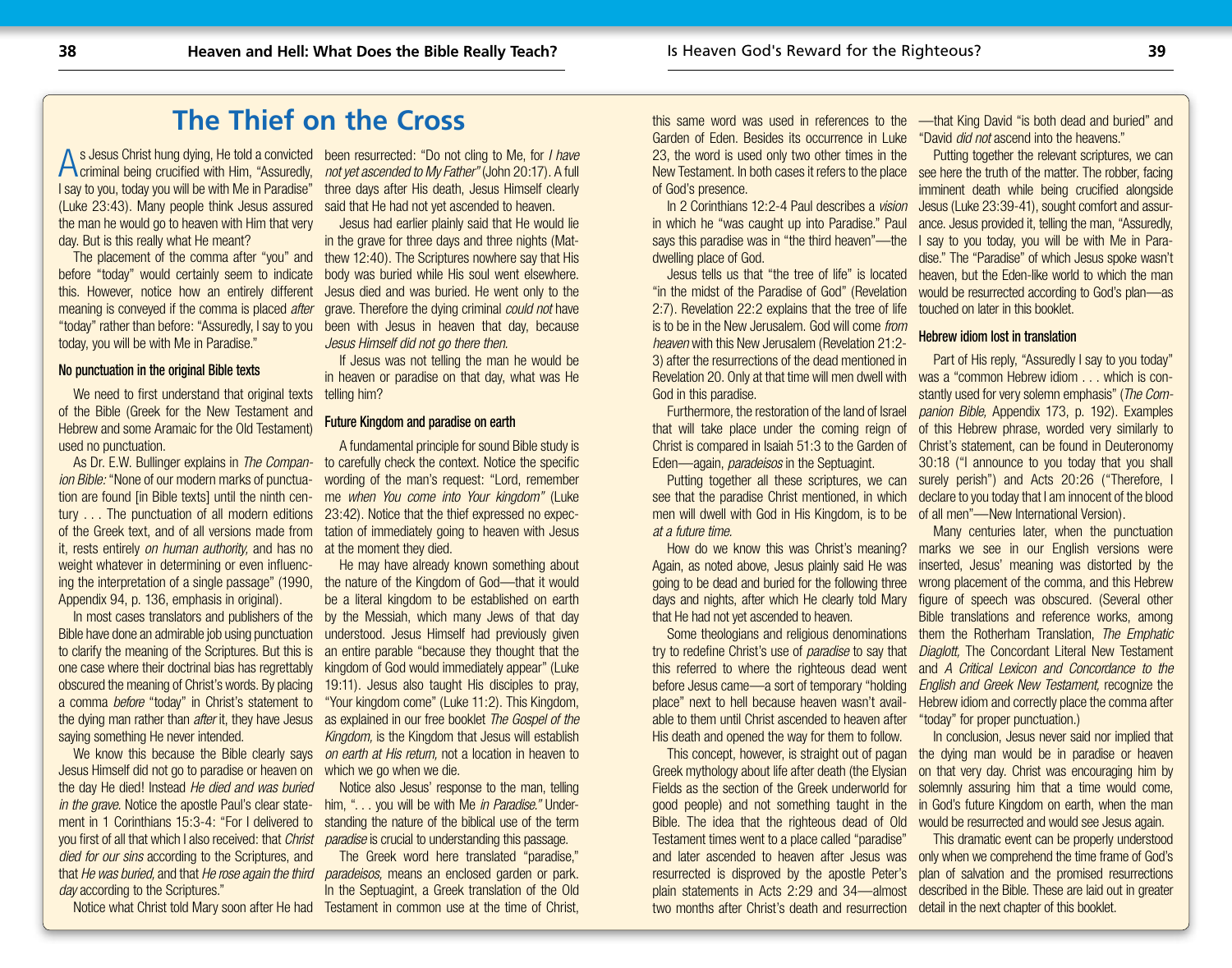Nevertheless, I say to you, hereafter you will see the Son of Man sitting at the right hand of *the Power,* and coming on the clouds of heaven" (Matthew 26:64). Here He clearly used "the Power" as a synonym for God—and this was obviously understood by the priests and religious authorities, who wanted to execute Him for blasphemy.

As recorded in Matthew's Gospel, on about half the occasions when Jesus refers to God the Father, He substitutes another word. When speaking of the Kingdom of God, which was the core of His message (Mark 1:14-15), He nearly always uses the term "kingdom of *heaven"* instead. He isn't talking about a kingdom that existed in heaven to which believers would go, but

## **Are There Saved Human Beings in Heaven?**

I n Revelation 19:1, relaying what he experi-hearing when he recorded in the book of Revof a great multitude in heaven, saying, 'Alleluia! example in particular: Salvation and glory and honor and power to the Lord our God!"

be throngs of saved human beings now living in sand times ten thousand, and thousands of thouto heaven?

can we find such a teaching in the Bible?

To understand the truth on any biblical teachless clear.

*"No one has ascended to heaven* but He who not mean that they are doing so today. came down from heaven, that is, the Son of Man [Jesus Christ] who is in heaven."

died and ascended to heaven—and well after many of Christ's followers had died—but he still affirmed that *no one other than Jesus* had gone and that remains so today. The voices referred to to heaven.

Whose voices, then, could John have been human beings now in heaven.

enced in a spiritual vision, the apostle John elation what he heard and saw? He refers to states, "After these things I heard a loud voice voices many places in the book. Let's notice one

Must the great multitude praising God here the elders; and the number of them was ten thouheaven? Have any human beings ever ascended sands, saying with a loud voice: 'Worthy is the The popular teaching is that when Christians and wisdom, and strength and honor and glory die they immediately go to heaven, where they and blessing!'" (Revelation 5:11-12). So there are take up residence in their permanent abode. But at least hundreds of millions of angels, and the "Then I looked, and I heard the voice of many angels around the throne, the living creatures and Lamb who was slain to receive power and riches voices in Revelation 19 could well be theirs.

ing, we must consider all the passages on a in the book of Revelation was receiving a vision subject. When we do, the truth then usually of the future—with Revelation 19 concerning becomes clear. We must also look at plain events at the time of Christ's return and the biblical statements and passages first, and from resurrection of His followers. Even if verse 1 them understand the meaning of those that are were referring to saved human beings appearing Notice one such clear statement in John 3:13: that time (just after their resurrection), this would Moreover, we should remember that John briefly before God in heaven and praising Him at

John wrote these words decades after Jesus God (Psalm 6:5; 30:9; Isaiah 38:18). Scripture, Indeed, those who have died are still dead and in the grave—unconscious and unable to praise as we have seen, shows that no human being except Jesus Christ has ever entered heaven, in Revelation 19, then, cannot be those of saved

rather using a term that was synonymous with "kingdom of God," as is clear from the other New Testament writers.

The other writers, who focused more on non-Jewish audiences in their books, use "kingdom of God" to make plain what Jesus meant. Thus, Christ's use of the phrase "kingdom of heaven" does not mean the Kingdom is *in* heaven, but that it is of God, who is Himself in heaven. At the same time, however, the term is also accurate in the sense that this Kingdom will be established *from* heaven—as Jesus will bring it to earth from there, as we will see.

#### **Jesus' followers will join Him on earth**

Jesus did not tell His disciples they should expect to dwell in heaven. He spoke instead of a kingdom belonging to God in heaven that is to be established *on the earth* at Christ's second coming. Notice Jesus' explanation that He would come to join His followers *on earth at His return* rather than have them come to live with Him in heaven where He currently resides.

After Jesus' crucifixion and resurrection, He spent 40 days teaching His disciples, instructing them about the Kingdom of God (Acts 1:3). After this He joined His Father in heaven. Notice the instruction His disciples received after He rose into the sky:

"Now when He had spoken these things, while they watched, He was taken up, and a cloud received Him out of their sight. And while they looked steadfastly toward heaven as He went up, behold, two men stood by them in white apparel, who also said, 'Men of Galilee, why do you stand gazing up into heaven? This same Jesus, who was taken up from you into heaven, *will so come in like manner as you saw Him go* into heaven'" (Acts 1:9-11).

Jesus speaks repeatedly of His return to establish the Kingdom of God *on earth* (Matthew 25:31-34; Luke 21:27-31). He will return to earth and establish His Kingdom *here*—not in heaven. In what is commonly called the Lord's Prayer, He instructs His followers to pray to their heavenly Father, *"Your kingdom come"* (Matthew 6:10; Luke 11:2). That kingdom is the true goal of every Christian (Matthew 6:33); we are to pray for its arrival.

In Luke 19:12 Jesus speaks of Himself in a parable, comparing Himself to "a certain nobleman [who] went into a far country to receive for himself a kingdom and to return." The "far country" is His Father's dwelling place, which is in heaven. Jesus will bring the Kingdom of God to earth at His return. (To better understand what the Scriptures teach about the Kingdom of God, be sure to download or request your free copy of our booklet *The Gospel of the Kingdom.*)

#### **Our eternal abode is to be here**

One Old Testament prophecy is so specific about Jesus' return that it tells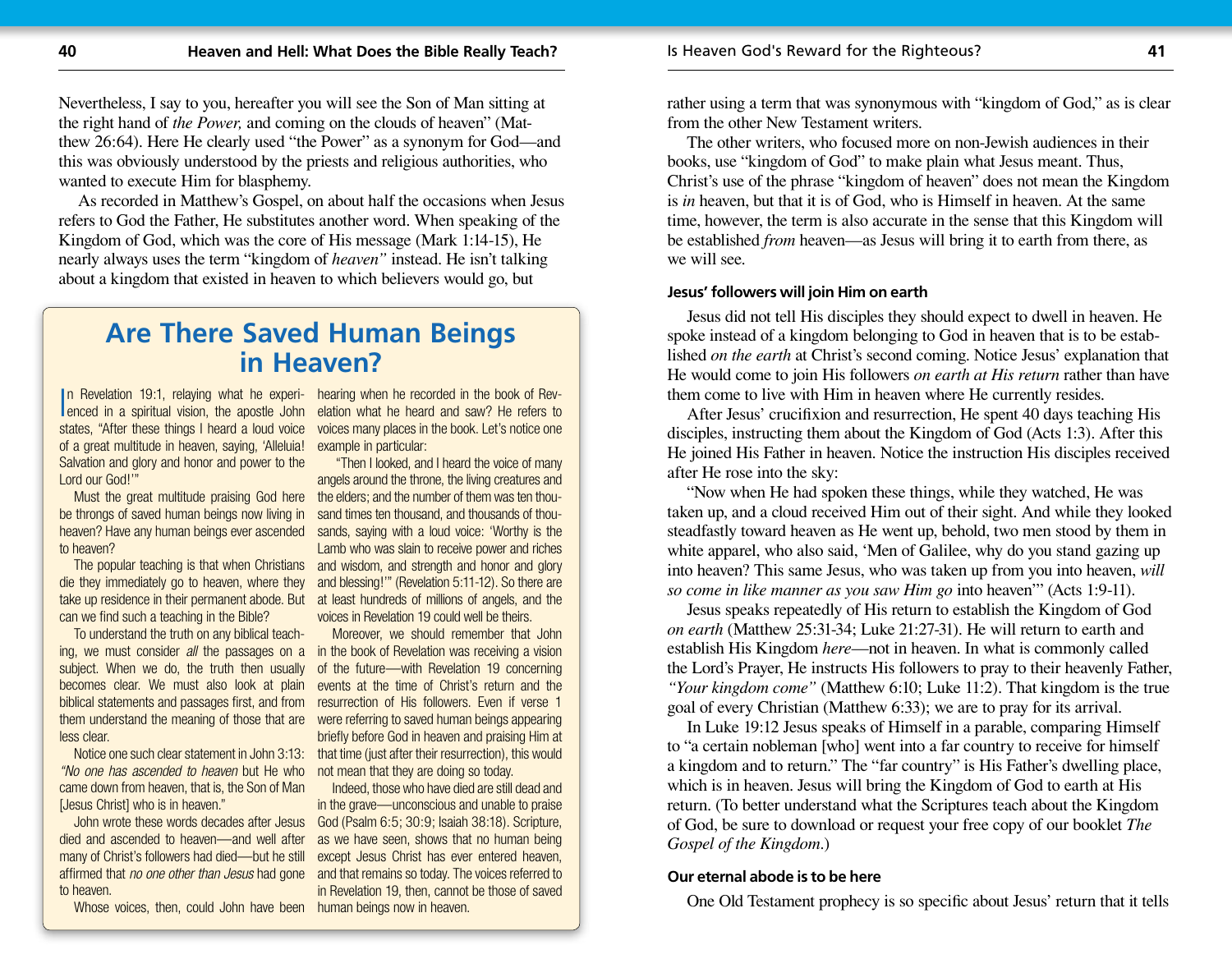us exactly *where* He will arrive back on earth to establish His Kingdom: "And in that day *His feet will stand on the Mount of Olives,* which faces Jerusalem on the east . . . And the LORD shall be King over all the earth" (Zechariah 14:4, 9).

The incident we read about in the book of Acts that describes Jesus' ascension tells us that it was on the Mount of Olives that He last talked with His disciples, and it was from the same mountain that He rose into the clouds before their eyes. He will return to the same mountain to begin His reign in the Kingdom of God.

Recall again that in Matthew 5:3 Jesus said the poor in spirit, the humble, would inherit the Kingdom of Heaven. Then consider that just two verses later, in verse 5, Jesus states, "Blessed are the meek, for they shall inherit *the earth."* How do we reconcile these statements? By understanding that the Kingdom of Heaven, the Kingdom of God, will be established on the earth.

This verse and many others describe the saints ruling *on earth* in God's Kingdom. For example, Revelation 5:10, speaking of the resurrected saints, says: "You have made them to be a kingdom and priests to serve our God, and *they will reign on the earth"* (NIV).

Even beyond that, Revelation 21 and 22 state that ultimately God the Father and the heavenly city of God, the New Jerusalem, will descend to the earth, then renewed. The earth, then, will be the place of God's throne. And the repentant of mankind, then glorified, will dwell with Him forever.

Yet we will not then be confined to the earth but will inherit the entire vast universe and spirit realm as coheirs with Jesus. This amazing truth is explained in our free booklet *What Is Your Destiny?* Be sure to request or download your free copy.

The reward of the saints is eternal life in the Kingdom of God. This will be given when Christ returns, but, as we have seen, Jesus will reign with His faithful followers *on the earth* rather than in heaven. And in the end, even God the Father will dwell with the saved *here.* The glorious future God has planned for us is far beyond any human dreams of life in heaven!

# The Resurrection: God's Promise of Life After Death

**Example 1** a man dies, shall he live again?" (Job 14:14). This question has intrigued the minds of men from ancient times to our day. In the Bible God inspired the patriarch Job not only to pose this important question bu f a man dies, shall he live again?" (Job 14:14). This question has intrigued the minds of men from ancient times to our day. In the Bible God inspired the patriarch Job not only to pose this important question but to give us the answer. Responding to God, Job says: "All the days of [or from] my hard service I will wait, *till my*  work of Your hands" (Job 14:14-15). Job affirmed that the dead *will* live again through a resurrection. ''

Other passages in the Old Testament also affirm the resurrection. Daniel 12:2, for example, prophesies of a time yet future when "many of those *who sleep in the dust of the earth shall awake . . ."*

But the way to eternal life was not fully understood in those days. It remained for Christ to come and fully reveal the truth. Jesus states: "I am the resurrection and the life. He who believes in Me, though he may die, he shall live" (John 11:25). It is through Christ that we can experience our own resurrection from the dead. "For as in Adam all die, even so in Christ all shall be made alive" (1 Corinthians 15:22).

Let's delve further into this matter of the resurrection. What is the impact of this teaching? And what lies ahead in terms of who will be resurrected and when?

#### **More than a glimmer of hope**

The teaching of the good news of the resurrection—that man can escape the power of the grave—set Christianity apart from other first-century religions and philosophies. Among Jewish sects the concept of a resurrection was a subject of controversy. Some dogmatically denied the dead would rise, and others said they would (Acts 23:8).

The world in which Jesus lived, besides being Jewish, was heavily influenced by the culture of the two empires—Greek and Roman—that had successively dominated the region for several centuries. The Greek and Roman religions held little hope for the dead.

"The old Greek belief, and its Roman counterpart, held that once the body was dead the disembodied soul lived in a miserable twilight existence . . . Sadness, silence and hopelessness seemed to brood over the life after death . . . Death was to men of those days the ultimate disaster" (J.B. Phillips, *Ring of Truth: A Translator's Testimony,* 1967, pp. 40-41).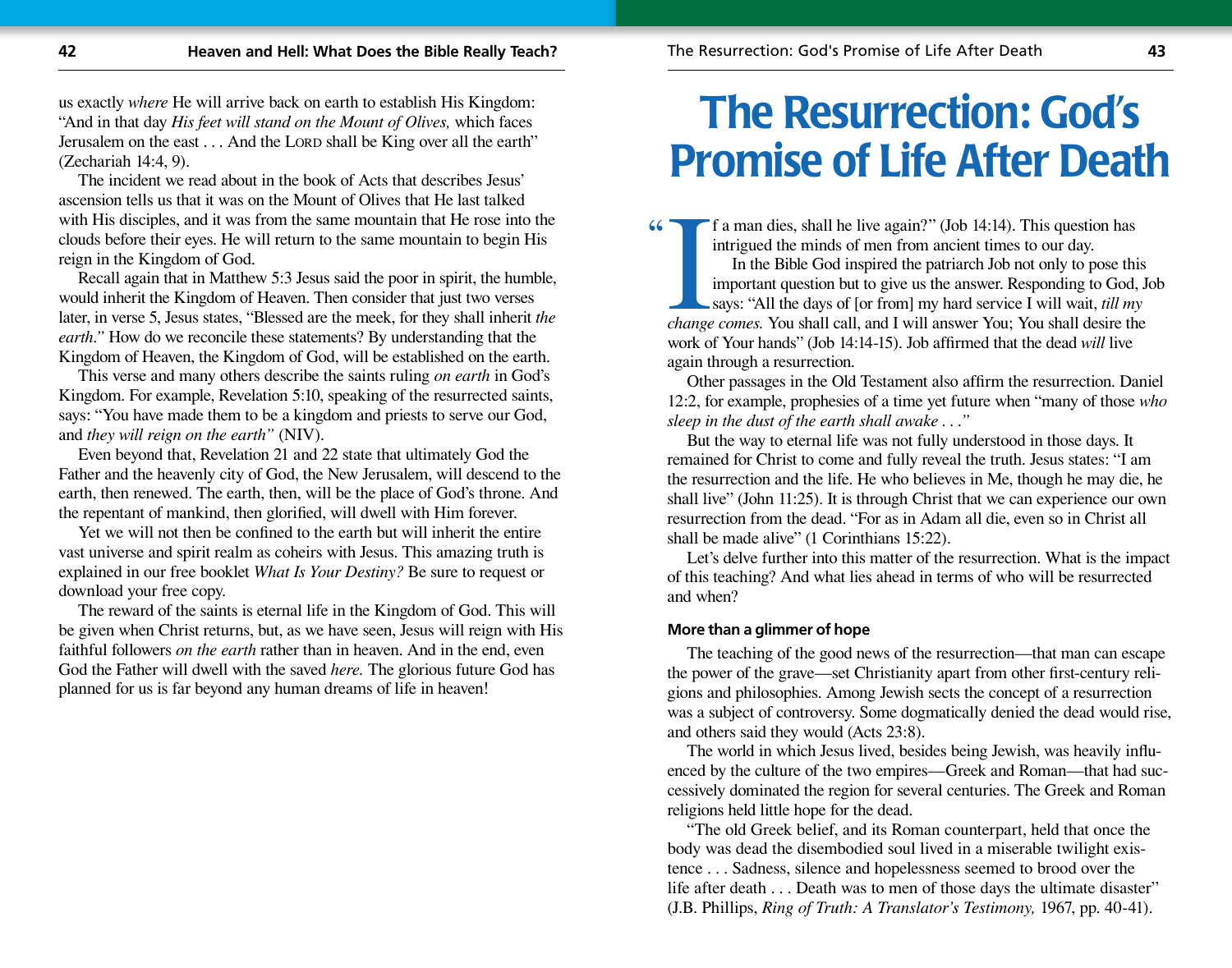The *New Bible Dictionary* affirms the dreary outlook of the day and tells us that the resurrection of Christ gave men more than a glimmer of hope. "The most startling characteristic of the first Christian preaching is its emphasis on the resurrection. The first preachers were sure that Christ had risen, and sure, in consequence, that believers would in due course rise also. This set them off from all the other teachers of the ancient world . . . Nothing is more characteristic of even the best thought of the day than its hopelessness in the face of death. Clearly the resurrection is of the very first importance for the Christian faith" (1996, p. 1010, "Resurrection").

#### **A truth that launched the Church**

The riveting truth of the resurrection of Jesus the Messiah launched the New Testament Church. Preaching on the day of the Church's founding, as recorded in Acts 2, the apostle Peter thundered the good news:

"Men of Israel, hear these words: Jesus of Nazareth, a Man attested by God to you by miracles, wonders, and signs which God did through Him in your midst, as you yourselves also know—Him, being delivered by the determined purpose and foreknowledge of God, you have taken by lawless hands, have crucified, and put to death; *whom God raised up,* having loosed the pains of death, because it was not possible that He should be held by it" (Acts 2:22-24).

The news of the resurrection of Jesus of Nazareth spread like a shock wave through the land. Jesus' disciples were galvanized into action and began to preach with zeal. What had been regarded as a band of renegade Jews soon grew into the thriving Church.

In its early days the Church grew by thousands (Acts 2:41; 4:4). The young Church spread hope—hope of eternal life through the resurrection. The disciples taught under God's inspiration that all who accept Jesus as their personal Savior, repent, are baptized and receive the Holy Spirit will be resurrected (compare Acts 2:38; Romans 8:11).

The resurrection the disciples expected was not some sort of substandard half-life, such as the Greeks and Romans believed lay beyond the grave. The disciples were called to "take hold of the life that is *truly* life" (1 Timothy 6:19, NIV).

Jesus had told them before He was crucified, "Because I live, you will live also" (John 14:19). Jesus had also shared with His disciples His intention for all of mankind: "I have come that they may have life, and that they may have it more abundantly" (John 10:10). Though we may enter into the abundant life of which Christ spoke in this life, it reaches its full realization in the resurrection from the dead.

#### **The resurrection gives meaning to life**

The first-century world held many conflicting ideas about life after death.

Pagan philosophies had clouded the understanding of most people.

Our situation is similar. In the Western world a significant number of people believe nothing lies beyond the grave. Atheism and agnosticism have left their marks. The world needs to hear and understand the original resur-



rection message of Christ and the apostles.

Many people, like those of the ancient world, are anxious about the matter of death. The truth of the resurrection proclaimed by God's Word can counter the anxiety and hopelessness inherent in any approach that excludes God.

Speaking of the return

*Many people, like those of the ancient world, are anxious about the matter of death. The truth of the resurrection proclaimed by God's Word can counter the anxiety and hopelessness inherent in any approach that excludes God.*

of Christ and the accompanying resurrection of the faithful, Paul encourages believers to *"comfort one another* with these words" (1 Thessalonians 4:18). The truth of the resurrection provides comfort for our natural anxiety about death.

#### **The resurrection: Historical fact**

*Designpics*

Why should we believe in a resurrection from the dead? We should take heart because the resurrection of Christ, in whose steps we follow, is a biblically and historically confirmed *fact.*

After being executed and entombed, Jesus' body disappeared, and even His enemies who wanted to refute His resurrection could not explain away the empty tomb. Jesus' resurrection was confirmed by many witnesses including on one occasion 500 people (1 Corinthians 15:6). Peter, speaking on behalf of all the apostles, triumphantly proclaimed, "We are His *witnesses* to these things"—to the fact that "the God of our fathers *raised up Jesus"* (Acts 5:30-32).

Years later Paul similarly said of Jesus that "God raised Him from the dead [and] *He was seen for many days* by those who came up with Him from Galilee to Jerusalem, who are *His witnesses* to the people" (Acts 13:30-31).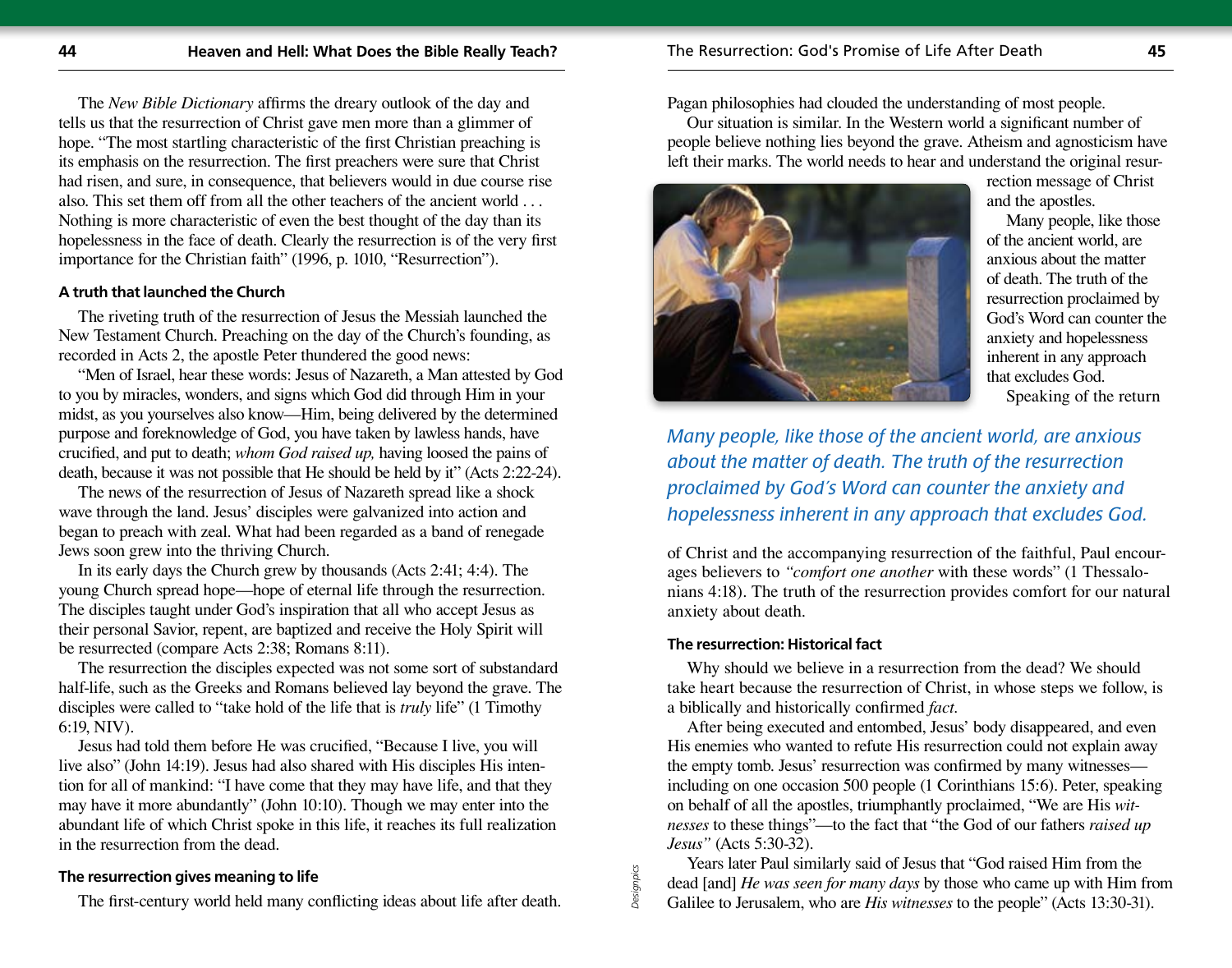The apostles and other members of the early Church *gave their lives* as willing martyrs for this truth—for they knew for certain that it was indeed the truth.

#### **Every person in his own order**

The fact that Jesus was resurrected as a forerunner of the future resurrection of His followers is understood by many Bible readers. What is not so clear to many is that the Bible describes *more than one* future resurrection.

In 1 Corinthians 15, Paul writes: "But now, Christ is risen from the dead, the *first-fruit* of those who have fallen asleep . . . For just as in Adam all die, so also in Christ *all* will be made alive. *But each in his own order;* Christ the first-fruits, then those who belong to Christ at his appearing. And then the end, when he shall hand over his kingdom to God his Father" (verses 20- 24, Montgomery New Testament).

The reference to firstfruits indicates that *other* fruits are to follow—Jesus here followed by those who are His at His return. Paul specifies that God has set an order in His plan by which He will bring up everyone—"all," as it says—in a resurrection. And in this order, not everyone will be resurrected *at the same time.*

Notice that Jesus is here called the firstfruits. Yet His followers are elsewhere called firstfruits themselves—and firstborn (James 1:18; Revelation 14:4; Hebrews 12:23). Thus Christ is the first of the firstfruits. The implication is that yet others will follow as later fruits—at "the end," as we saw in 1 Corinthians 15:24. And other scriptures confirm that, as we will see.

Those who believe that people go to heaven or hell at death have been troubled at the indications they see in Scripture that comparatively few will be saved. They frequently base this assumption on such passages as Matthew 7:13-14: "Enter by the narrow gate; for wide is the gate and broad is the way that leads to destruction, and there are many who go in by it. Because narrow is the gate and difficult is the way which leads to life, and there are few who find it."

In these verses Jesus explains what happens in "this present evil age" (Galatians 1:4), in which God is not calling everyone to be converted *now.* We read in Revelation 12:9 that Satan "deceives the whole world." John writes, "We know that we are of God, and the whole world lies under the sway of the wicked one" (1 John 5:19).

Mankind as a whole is deceived—*for the time being.* Jesus states, "No one can come to Me unless the Father who sent Me draws him; and I will raise him up at the last day" (John 6:44). Jesus plainly indicates here that only certain ones will be in the resurrection to which He refers—those who are specifically called by God. The Bible teaches that in this particular age—the age preceding the return of Christ—God is calling only a small portion of mankind to enter and partake of His Kingdom.

#### **"This is the first resurrection"**

The coming resurrection of those who are called now in this age is further described in the 20th chapter of Revelation.

Let's notice how John describes that resurrection: "I saw thrones on which were seated those who had been given authority to judge. And I saw the souls of those who had been beheaded because of their testimony for Jesus and because of the word of God. They had not worshipped the beast or his image and had not received his mark on their foreheads or their hands. *They came to life and reigned with Christ a thousand years.* (The rest of the dead did not come to life until the thousand years were ended.) *This is the first resurrection.*

"Blessed and holy are those who have part in the first resurrection. The second death has no power over them, but they will be priests of God and of Christ and will reign with him for a thousand years" (Revelation 20:4- 6, NIV). Notice that some are resurrected at the beginning of the 1,000-year reign of Christ—at "the first resurrection." Those in this resurrection of the faithful will be raised immortal and incorruptible to reign with Him, never to die from then on.

But notice that the use of the term *first resurrection* shows that at least one more must follow!

#### **Another resurrection follows**

Indeed, as we can see, the same passage explains in a parenthetical note, "The *rest* of the dead did not come to life until the thousand years were ended." Clearly there is another resurrection 1,000 years *after* the first, and in this resurrection *others* will have the opportunity to receive salvation. They will be called to understand God's truth and His plan during a period sometimes referred to as the "great white throne" judgment (verse 11).

This time of judgment is further described in verse 12: "And I saw the dead, small and great, standing before God, and books were opened. And another book was opened, which is the Book of Life. And the dead were judged according to their works, by the things which were written in the books."

Those resurrected in this group have never completely understood the truth of God. Consider that *the majority of all people who have ever lived have never heard God's truth.* Rather than condemn such people to eternal suffering in a fiery hell, the God of the Bible is much more comforting and encouraging. He will extend the opportunity for eternal life *to everyone*—to relatively few in this age, but to billions of people in the coming second or general resurrection.

Judgment is much more than a final decision to reward or condemn. Judgment is a *process* that takes place over time before a final decision is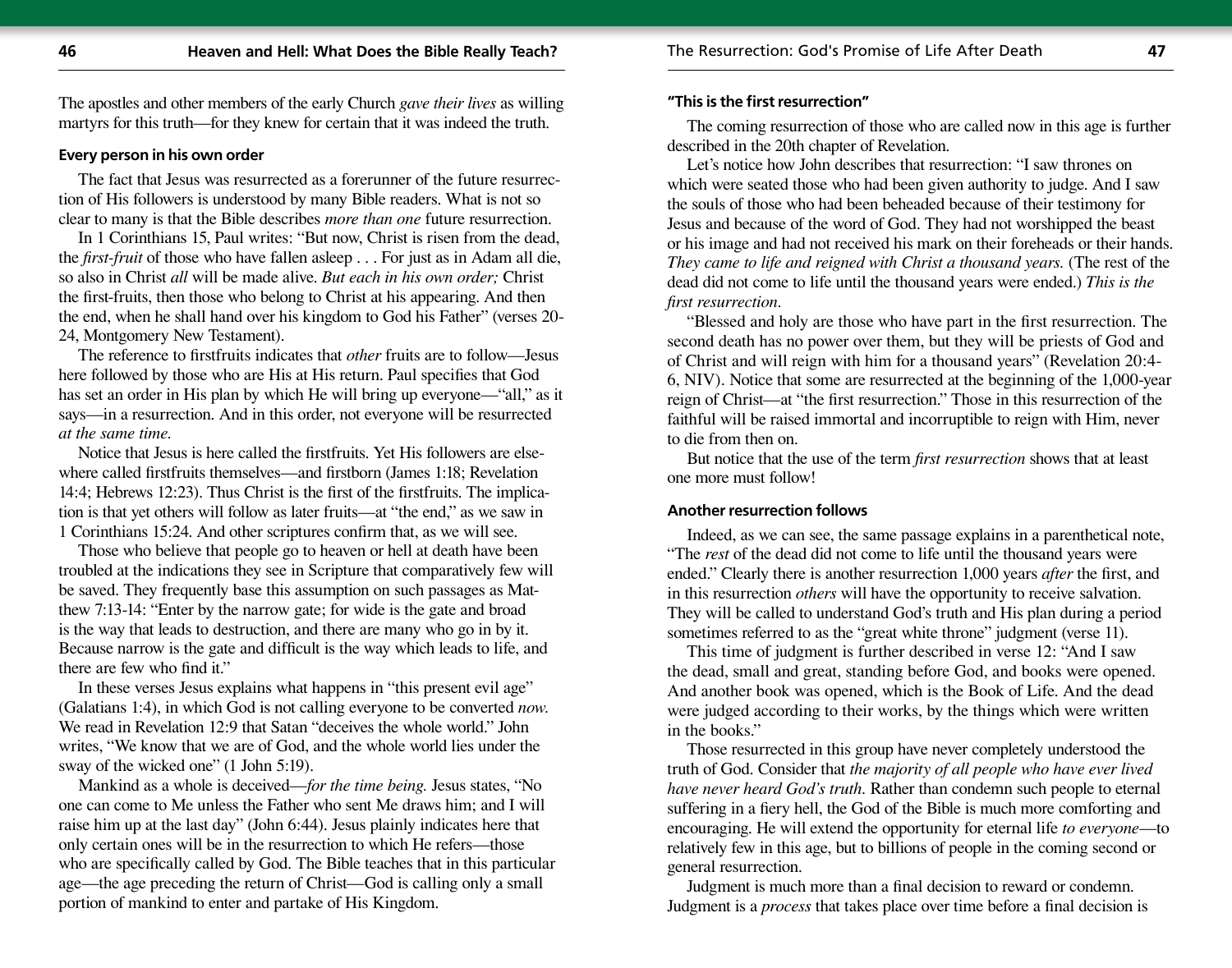rendered. Those brought to a temporary, physical life again in this resurrection (see Ezekiel 37:1-14) will, for the *first* time, have their minds opened to the truth of God's plan. They will have the opportunity to decide whether they will accept and follow God's instruction or not.

After coming to see the truth, they will be judged according to their

response to their new understanding. Many will accept that truth, repent and receive God's gift of eternal life—joining those made immortal in the first resurrection.

#### **Past generations will be resurrected together**

Jesus Himself spoke of this second resurrection period when He said that even the sinners of the long-destroyed city of Sodom would have the opportunity to repent in a future judgment. As He sent His disciples out on a mission



*Wikimedia Commons*

Nikimedia Commons

*Jesus said the long-dead people of the ancient Assyrian city of Nineveh and the biblical "queen of the South" from Solomon's time would rise alongside those from Christ's generation.* 

to preach the gospel (Matthew 10:9-14), He told them that some they would encounter would reject their message. Of these Jesus said, "Assuredly, I say to you, it will be more tolerable for the land of Sodom and Gomorrah in the day of judgment than for that city" (verse 15).

That there is room for tolerance in that day toward Sodom and Gomorrah shows they will have opportunity to repent and enter God's Kingdom. This is because, when they formerly lived, they either never had opportunity to know God or His way or never fully understood what they heard. The time for their calling and judgment is *yet future.* This is not a *second* chance for salvation, as some might view it. Rather, this will be their *first* chance—their first opportunity to act on a clear understanding of God's truth.

In a similar example, Jesus said the long-dead people of the ancient Assyrian city of Nineveh and the biblical "queen of the South" from Solomon's time "will rise up in the judgment" alongside those from Christ's generation (Matthew 12:41-42). The people from those generations had lived and died many centuries earlier, never having understood the true God or

His plan to offer eternal life through His Son Jesus the Messiah.

Having great mercy toward all people, God will offer salvation to all who lived and died in all ages without ever really knowing Him. The Bible tells us that God does not play favorites (Acts 10:34; Romans 2:11). He calls all at the time that is appropriate for them, and eventually all will be given the same wonderful opportunity to receive His gift of salvation.

#### **Evidence of a third resurrection**

Other scriptures indicate that a third group, the wicked who refuse to accept God and His way of life, will be resurrected just before final destruction in the lake of fire.

Jesus explained that some would deliberately and knowingly despise God's truth and spiritual understanding. These individuals, He said, will not be forgiven "either in this age or in the age to come" (Matthew 12:31-32).

Yet *"all* who are in the graves will hear [Christ's] voice and come forth" (John 5:28-29). Even those who will not be forgiven are to be resurrected from the dead.

This group will consist of those who have deliberately rejected God's way of life even after they have been "once enlightened, and have tasted the heavenly gift, and have become partakers of the Holy Spirit" (Hebrews 6:4-6). These few are people who were once forgiven and converted but later chose to reject the Holy Spirit and priceless knowledge God gave to them.

Because they "trampled the Son of God under foot, . . . treated as an unholy thing the blood of the covenant that sanctified him, and . . . insulted the Spirit of grace," for them "no sacrifice for sins is left, but only a fearful expectation of judgment and of raging fire that will consume the enemies of God" (Hebrews 10:26-29, NIV).

As we saw earlier, God has revealed that the ultimate fate of the incorrigibly wicked is to be burned up: "'For behold, the day is coming, burning like an oven, and all the proud, yes, all who do wickedly will be stubble. And the day which is coming shall burn them up,' says the LORD of hosts, 'That will leave them neither root nor branch'" (Malachi 4:1).

This will be the end for those few who stubbornly have or will have refused to repent of their own self-willed rebellion in spite of all the opportunities made available to them by God. They will be destroyed in the lake of fire, dying in "the second death," from which there will be no resurrection (Revelation 20:13-14; 21:8).

We are even told that death itself and hades (the grave) will be destroyed in this fire (Revelation 20:14). That is because the judgment of God will then be complete. Those who are saved will never again have to fear death. Paul's words in 1 Corinthians 15:26 will have then come to pass: "The last enemy that will be destroyed is death."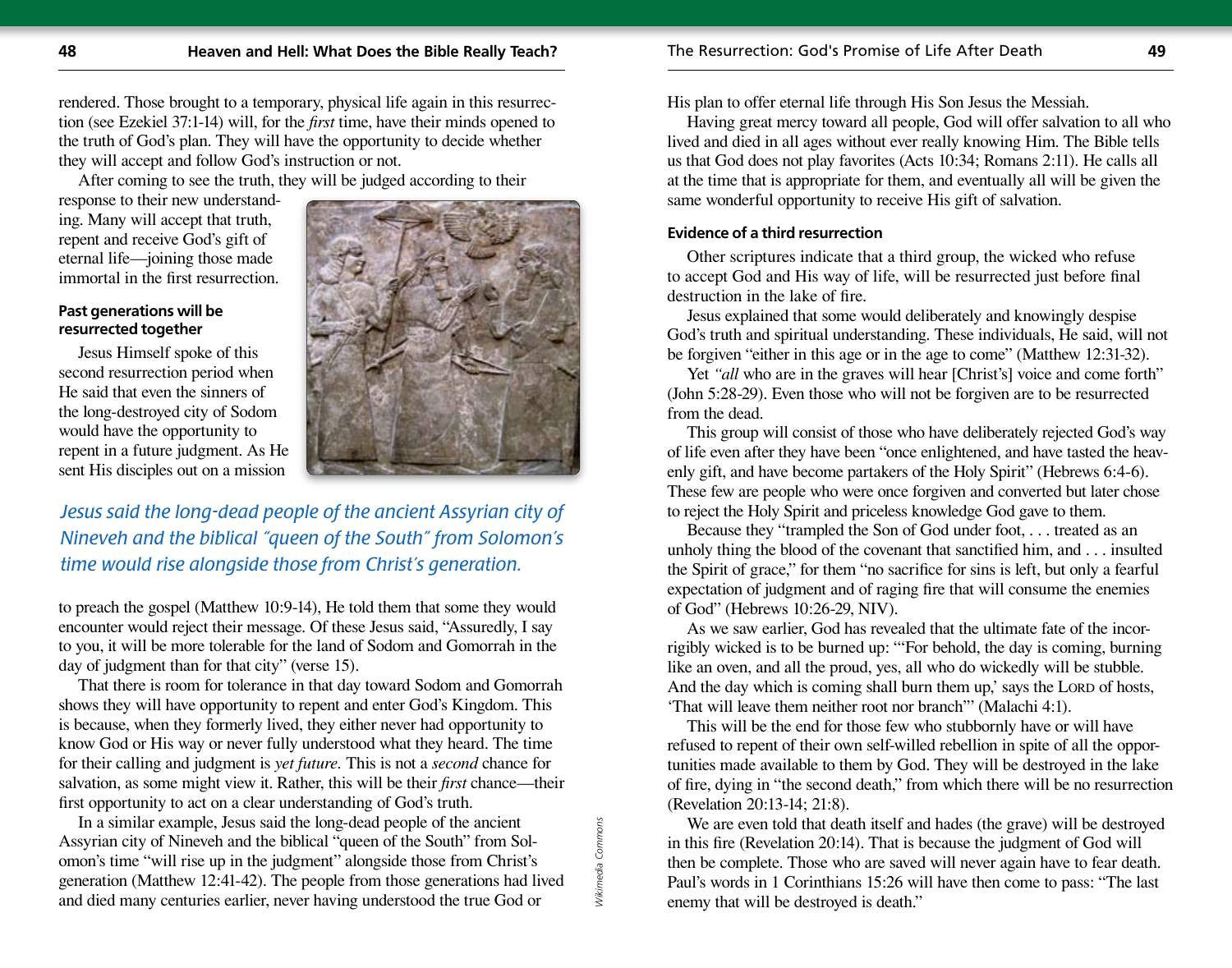#### Your Awesome Future

# Your Awesome Future

In light of these<br>
seen, the belia<br>
ranged over a<br>
on which we<br>
(Ecclesiastes 9:5). n light of these biblical truths, where does that leave us? As we have seen, the beliefs of people about the nature of heaven and hell have ranged over a broad—and confusing—spectrum. But there is one thing on which we all should agree: "The living know that they will die"

The prospect of death has hung over the heads of mankind as long as human beings have existed. When people do not understand God's truth, they are gripped by the fear of death and enslaved in a cruel and unforgiving bondage.

*The Expositor's Bible Commentary* summarizes how the truth of the resurrection, exemplified in the resurrection of Christ, transformed the outlook of many: "In the first century this [fear of death] was very real. The philosophers urged people to be calm in the face of death, and some of them managed to do so. But to most people this brought no relief. Fear was widespread, as the hopeless tone of the inscriptions on tombs clearly illustrates. But one of the many wonderful things about the Christian gospel is that it delivers men and women from this fear . . . They are saved with a sure hope of life eternal, a life whose best lies beyond the grave" (Leon Morris, 1981, Vol. 12, p. 29, note on Hebrews 2:14-15).

The Bible reveals that the best that man can experience lies beyond the grave. It shows us that converted Christians will inherit eternal life at the first resurrection and that death will never again lay a claim on them: "So when this corruptible has put on incorruption, and this mortal has put on immortality, then shall be brought to pass the saying that is written: 'Death is swallowed up in victory'" (1 Corinthians 15:54).

The life to come will be vastly superior to this present, temporary existence. It will be a life abounding in both purpose and pleasure: "In your presence is fullness of joy; at Your right hand are pleasures forevermore," wrote David (Psalm 16:11).

Let us now catch a glimpse of what awaits those who receive eternal life in the first resurrection.

#### **What will we be like?**

We can know in general terms what we will be like in this resurrection because the Bible tells us we will be like the resurrected Jesus. "The first man was of the earth, made of dust; the second Man is the Lord from heaven . . . And as we have borne the image of the man of dust, we shall also bear the image of the heavenly Man" (1 Corinthians 15:47, 49).

We learn that in the resurrection we will take on the same image, or likeness, that Christ has. This includes becoming a spirit being with a spirit body rather than flesh and blood (see verses 45, 50).

Moreover, Paul tells us that true Christians will "share the likeness of his Son," who is "the eldest among a large family of brothers" (Romans 8:29, Revised English Bible). Did you catch that? We will be Jesus' brothers and share His likeness. Though Christ has eternally existed and we have not, we will be elevated to a plane so high that we are called *children of God* and *brothers of Jesus Christ.* 

The apostle John confirms these same two truths—that we'll be children of God and that we'll have the same glorified form as Jesus Christ. "Behold what manner of love the Father has bestowed on us," he writes, "that we should be



called *children of God"* (1 John 3:1). And in the next verse he tells us, "We know that when He is revealed, *we shall be like Him,* for we shall see Him as He is."

Raised in unimaginable splendor, we will share the divine glory and dominion of Christ (Romans 8:16-18; 2 Corinthians 3:18; 2 Thessalonians 2:14; Hebrews

*The prospect of death has hung over the heads of mankind as long as human beings have existed. When people do not understand God's truth, they are gripped by the fear of death and enslaved in a cruel and unforgiving bondage.*

1:1-3; 2:5-9; Revelation 21:7)—though we will never equal Him. He is the one Son of God who has always existed, superior to all but the Father.

#### **The glory of Christ**

Photos.com *Photos.com*

What is the glory of Christ like? During His physical ministry on earth, He gave three of His disciples a preview of His appearance in this glorified spiritual state. "He was transfigured . . . His face shone like the sun, and His clothes became as white as the light" (Matthew 17:2).

Years later, at the writing of the book of Revelation, John saw a vision of the resurrected, glorified Christ. Notice how John describes His awesome appearance: "His hair was as white as snow-white wool, and his eyes flamed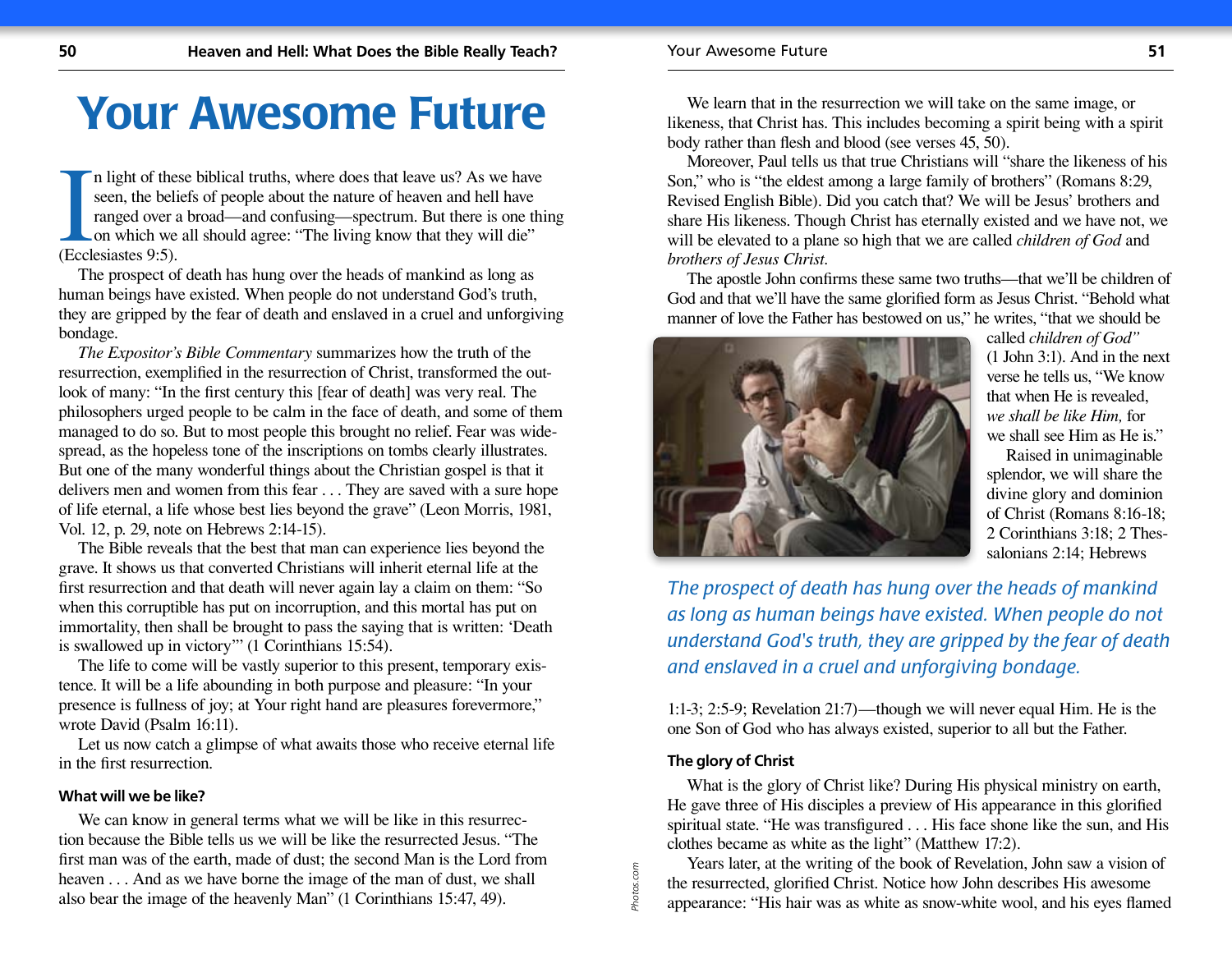like fire; his feet were like burnished bronze refined in a furnace, and his voice was like the sound of a mighty torrent . . . His face shone like the sun in full strength" (Revelation 1:14-16, REB).

This language describes Jesus Christ, the glorified Son of God, as a being of awe-inspiring brilliance. We, too, will share that dazzling appearance!

After His resurrection Jesus had the ability to take on the appearance He had when He existed in the flesh. Early on the morning after He rose from the garden tomb, Mary Magdalene visited His grave. When she saw the

tomb was empty, she began to weep (John 20:11).

Then "Jesus said to her, 'Woman, why are you weeping? Whom are you seeking?' She, supposing Him to be the gardener, said to Him, 'Sir, if You have carried Him away, tell me where You have laid Him, and I will take Him away'" (verse 15). So Jesus appeared to Mary



*NASA*

*"Multitudes who sleep in the dust of the earth will awake . . . Those who are wise will shine like the brightness of the heavens, and those who lead many to righteousness, like the stars for ever and ever."*

as a normal human being rather than in His radiant state. She at first mistook Him for the gardener.

On another occasion Jesus appeared from nowhere inside a closed room where His disciples were meeting: "And after eight days His disciples were again inside . . . Jesus came, the doors being shut, and stood in the midst, and said, 'Peace to you!'" (John 20:26). After His resurrection Jesus was able to pass through solid barriers—such as the walls of a building or the stone enclosure of His tomb.

Like Jesus, when we are changed to spirit we will not be limited by the laws that govern physical things. With the ability to simply materialize as Jesus did, we will not be subject to restrictions on physical objects. As part of this change we will no longer need to eat to survive, but apparently will have the option of eating for pleasure and fellowship if we choose. In two of Jesus' post-resurrection appearances He shared a meal with His disciples (Luke 24:28-30; John 21:9-15).

Those to whom God gives eternal life in the resurrection will forever possess these supernatural characteristics. Notice the description of the resurrection in the book of Daniel: "Multitudes who sleep in the dust of the earth will awake: some to everlasting life, others to shame and everlasting contempt. Those who are wise *will shine like the brightness of the heavens,* and those who lead many to righteousness, *like the stars for ever and ever"* (Daniel 12:2-3, NIV).

To better understand just what all this means, be sure to send for or download our free booklet *What Is Your Destiny?*

#### **What will we do as spirit beings?**

Your Awesome Future

As spirit beings in God's family, we will live and work at the highest possible level and environment. Jesus said, "And this is eternal life, that they may know You, the only true God, and Jesus Christ whom You have sent" (John 17:3). We will spend eternity with God in His environment—the world of spirit and unimaginable power. We will not sit idle in our new life. We will be positively occupied. Jesus said, "My Father has been working until now, and I have been working" (John 5:17).

When Christ returns to establish the Kingdom of God on earth, those in the first resurrection will serve as judges (Revelation 20:4) and priests (verse 6) and will "reign on the earth" (Revelation 5:10). We will not go to heaven to live passively and idly.

Jesus will return to a world that has largely destroyed itself by living in opposition to the commands of its Creator. He will teach people to obey God's laws. He will begin a massive reeducation process to help people *un*learn their old ways of doing things and for the first time learn to do things God's way.

Notice Isaiah's prophecy of this future rule of Jesus as Messiah and King over the earth, wherein "mountains" and "hills" are symbolic of larger and smaller kingdoms or political states respectively:

"Now it shall come to pass in the latter days that the mountain of the LORD's house shall be established on the top of the mountains, and shall be exalted above the hills; and all nations shall flow to it. Many people shall come and say, 'Come and let us go up to the mountain of the LORD, to the house of the God of Jacob; He will teach us His ways, and we shall walk in His paths.' For out of Zion shall go forth the law, and the word of the LORD from Jerusalem.

"He shall judge between the nations, and rebuke many people; they shall beat their swords into plowshares, and their spears into pruning hooks; nation shall not lift up sword against nation, neither shall they learn war anymore" (Isaiah 2:2-4).

At that time Christ will teach all people who have not known God's way.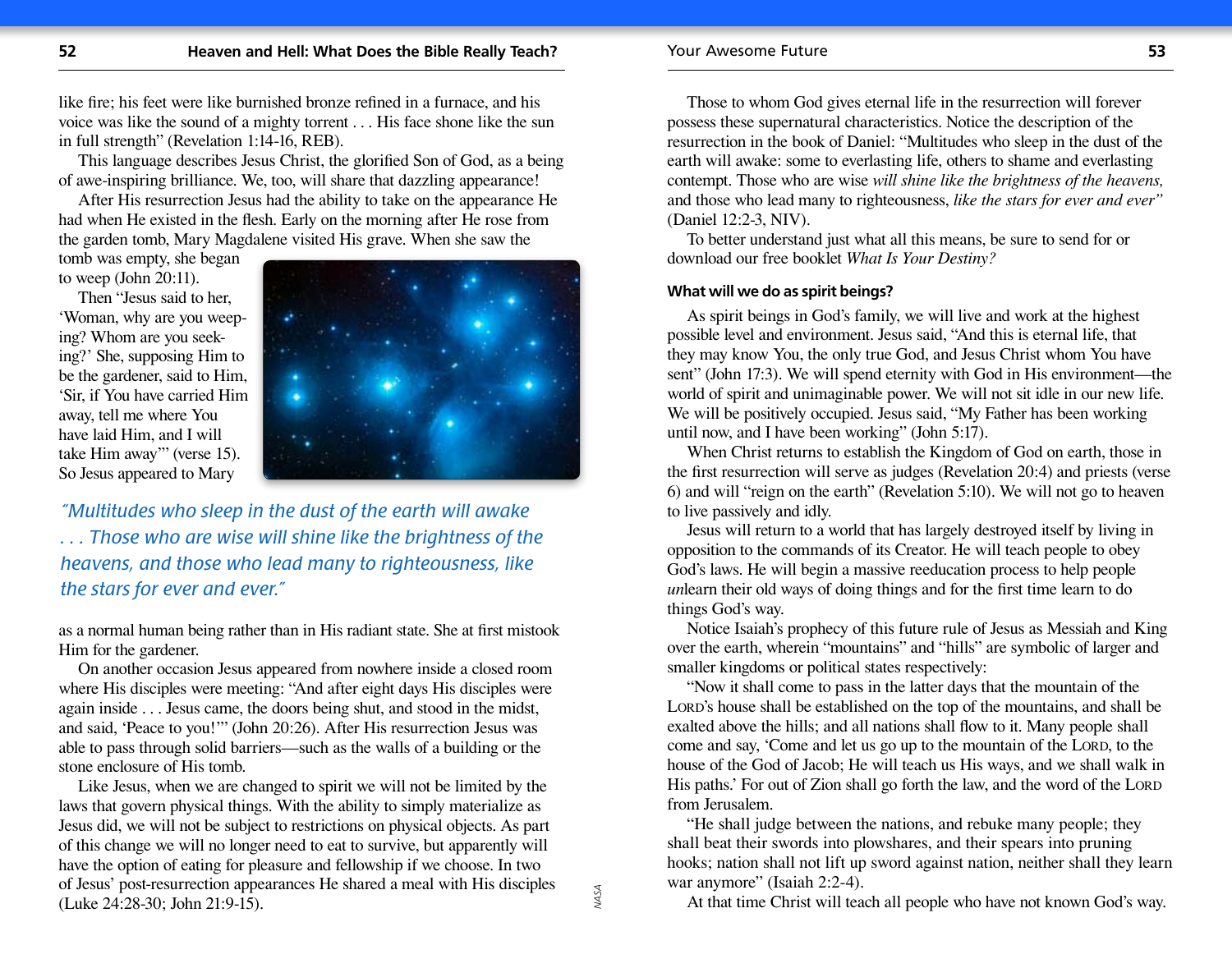He will be assisted in this by all who are changed into glorified children of God in the resurrection at His return (see Luke 20:36).

If we enter that new life we will be endowed with great power and unlimited energy. As immortal members of God's family we will be like "the everlasting God, the LORD, the Creator of the ends of the earth, [who] neither faints nor is weary" (Isaiah 40:28).

#### **A change for the better**

Describing the event that will change our mortal bodies, Paul writes: "The sun has a splendour of its own, the moon another splendour, and the stars yet another; and one star differs from another in brightness. So it is with the resurrection of the dead: what is sown as a perishable thing *is raised imperishable.* Sown in humiliation, *it is raised in glory;* sown in weakness, *it is raised in power;* sown a physical body, *it is raised a spiritual body"* (1 Corinthians 15:41-44, REB).

God will give us bodies that will never tire nor grow ill—and minds having the kind of supernatural abilities He has. Reigning with Christ (Revelation 2:26; 3:21), we will help bring about worldwide peace. We will assist in spreading the knowledge of God to the most distant lands in His globespanning program of reeducation. "They shall not hurt nor destroy in all My holy mountain," He tells us, "for the earth shall be full of the knowledge of the LORD as the waters cover the sea" (Isaiah 11:9).

Those changed at Christ's return will include all His faithful followers at His return as well as the dead who were called, had repented and who lived in faithful obedience to God. It will include all of the faithful listed in Hebrews 11, who "died in faith, not having received the promises, but having seen them afar off were assured of them, embraced them and confessed that they were strangers and pilgrims on the earth" (verse 13).

Those who died in faith include Abraham, Isaac and Jacob (verses 17-21). The promise they have not yet received is the promise of the Kingdom of God. As Jesus says, "I say to you that many will come from east and west, and sit down with Abraham, Isaac, and Jacob in the kingdom of heaven" (Matthew 8:11). Remember that the Kingdom of Heaven is synonymous with the Kingdom of God, which Christ will establish on earth at His return.

#### **Responding to God's invitation**

You can be among those who arise from all parts of the world in the resurrection to be with Christ in His Kingdom—*if you respond to God's invitation.* God is issuing that call through the preaching of the gospel. This very booklet you are reading is part of that effort.

The calling of God is not offered to everyone in this age. Jesus told His disciples that the understanding of God's truth is not yet available to many: Your Awesome Future

"It has been given to you to know the mysteries of the kingdom of heaven, but to them it has not been given" (Matthew 13:11).

The Bible speaks in several places about God's "elect" or chosen people. They are called to understand these things now, in this present age, but the rest—the vast majority—will not be called until later.

Most of the people of Israel, God's nation spoken of extensively in the Old Testament, were not called to understand the Kingdom of God during their lifetimes. Their hearts were hardened, their minds blinded. But the opportunity for most of them will come in the second resurrection. "Israel has not obtained what it seeks; but the elect have obtained it, and the rest were blinded" (Romans 11:7).

Yet as Paul explains in this same chapter, the time is coming when "all Israel will be saved, as it is written: 'The Deliverer will come out of Zion, and He will turn away ungodliness from Jacob [i.e., Israel]'" (verse 26). God's calling is carried out according to His timetable. When all is said and done, His plan is entirely fair to everyone.

Peter explains that those who now become a part of His Church are chosen in this age to receive salvation in the first resurrection. Peter says of them, "You are a chosen generation, a royal priesthood, a holy nation, His own special people, that you may proclaim the praises of Him who called you out of darkness into His marvelous light" (1 Peter 2:9).

The good news is that God eventually will offer eternal life to everyone who repents. He desires that everyone enter His Kingdom. He wants to share this opportunity for eternal life with all (2 Peter 3:9).

In a final, breathtaking view of what God has in store for those who serve Him, the apostle John was inspired to write this glimpse of the future in Revelation, the last book of the Bible: "And God will wipe away every tear from their eyes; there shall be no more death, nor sorrow, nor crying. There shall be no more pain, for the former things have passed away . . . He who overcomes shall inherit all things, and I will be his God and he shall be My son" (Revelation 21:4, 7).

The future God has planned for us is fantastic beyond belief! It is far superior to the fanciful heaven of men's imagination. God will share the real future with all who repent and turn from their sins. As for those who willfully refuse to repent, they will not suffer forever in hell. They will simply cease to be. But this need not happen to you.

You may share in the eternal Kingdom of God if you heed the words Jesus spoke when He began His ministry: "The time has come . . . The kingdom of God is near*. Repent and believe the good news!"* (Mark 1:15, NIV).

Take comfort in the truth of God. There is no need to fear death if you turn your life toward Him. After all, He wants you to live with Him in abundant joy forever and ever. And He'll make that happen—if you let Him!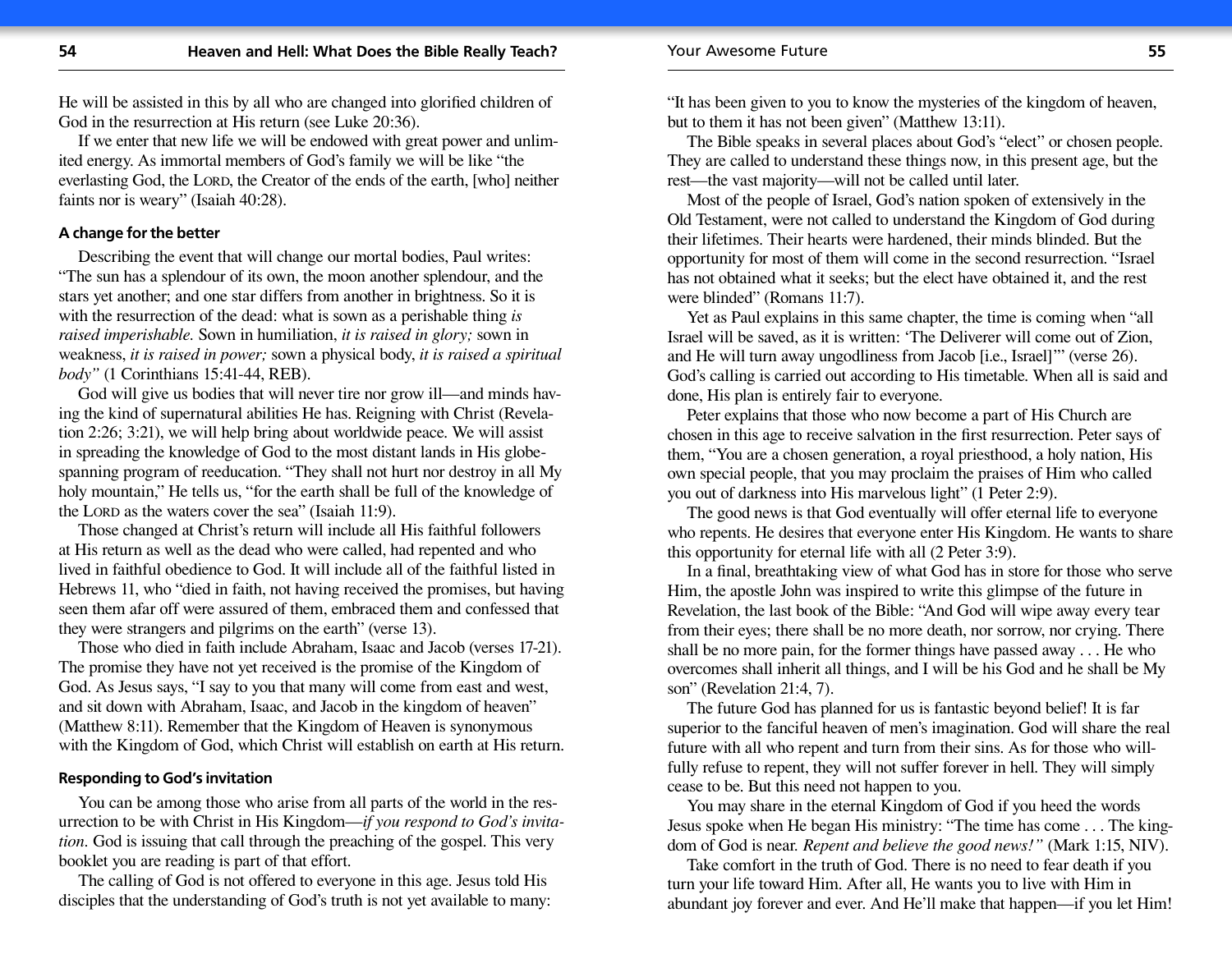#### **WORLDWIDE MAILING ADDRESSES**

#### **North, South and Central America**

**United States:** United Church of God P.O. Box 541027, Cincinnati, OH 45254-1027 Phone: (513) 576-9796 Fax (513) 576-9795 Web site: www.gnmagazine.org E-mail: info@ucg.org **Canada:** United Church of God–Canada Box 144, Station D, Etobicoke, ON M9A 4X1, Canada Phone: (905) 876-9966, (800) 338-7779 Fax: (905) 876-0569 Web site: www.ucg.ca **Bahamas:** United Church of God P.O. Box N8873, Nassau, Bahamas Phone: (242) 324-3169 Fax: (242) 364-5566 **Martinique:** Église de Dieu Unie–France 127 rue Amelot, 75011 Paris, France **Spanish-speaking areas:** Iglesia de Dios Unida P.O. Box 541027, Cincinnati, OH 45254-1027, U.S.A. Phone: (513) 576-9796 Fax (513) 576-9795 E-mail: info@ucg.org

#### **Europe**

**Benelux countries (Belgium, Netherlands and Luxembourg):** 

P.O. Box 93, 2800 AB Gouda, Netherlands **British Isles:** United Church of God P.O. Box 705, Watford, Herts, WD19 6FZ, England Phone: 020-8386-8467 Fax: 020-8386-1999 Web site: www.goodnews.org.uk **France:** Église de Dieu Unie–France 127 rue Amelot, 75011 Paris, France **Germany:** Vereinte Kirche Gottes/Gute Nachrichten Postfach 30 15 09, D-53195 Bonn, Germany Phone: 0228-9454636 Fax: 0228-9454637 **Italy:** La Buona Notizia, Chiesa di Dio Unita Casella Postale 187, 24121 Bergamo Centro, Italy Phone and Fax: (+39) 035 4523573 Web site: www.labuonanotizia.org E-mail: info@labuonanotizia.org **Scandinavia:** Guds Enade Kyrka P.O. Box 3535, 111 74 Stockholm, Sweden Phone: +44 20 8386-8467 E-mail: sverige@ucg.org

#### **Africa**

**East Africa–Kenya, Tanzania and Uganda:**  United Church of God–East Africa P.O. Box 75261, Nairobi 00200, Kenya E-mail: kenya@ucg.org Web site: www.ucgeastafrica.org **Ghana:** P.O. Box AF 75, Adenta, Accra, Ghana E-mail: ghana@ucg.org **Malawi:** P.O. Box 32257, Chichiri, Blantyre 3, Malawi Phone: 085 22 717 E-mail: malawi@ucg.org

**Mauritius:** P.O. Box 53, Quatre Bornes, Mauritius E-mail: mauritius@ucg.org **Nigeria:** United Church of God–Nigeria P.O. Box 2265 Somolu, Lagos, Nigeria Phone: 01-8113644 Web site: www.ucgnigeria.org E-mail: nigeria@ucg.org **South Africa, Botswana, Lesotho, Namibia and Swaziland:** United Church of God–Southern Africa P.O. Box 2209, Beacon Bay, East London 5205 South Africa Phone and Fax: 043 748-1694 Web site: www.ucg-rsa.org **Zambia:** P.O. Box 23076, Kitwe, Zambia Phone: (02) 226076 E-mail: zambia@ucg.org **Zimbabwe:** P.O. Box 928 Causeway, Harare, Zimbabwe Phone: 011716273 E-mail: zimbabwe@ucg.org

#### **Pacific region**

#### **Australia and Papua New Guinea:**

United Church of God–Australia GPO Box 535, Brisbane, Qld. 4001, Australia Phone: 07 55 202 111 Free call: 1800 356 202 Fax: 07 55 202 122 Web site: www.ucg.org.au E-mail: info@ucg.org.au **Fiji:** United Church of God P.O. Box 11081, Laucala Beach Estate, Suva, Fiji **New Zealand:** United Church of God P.O. Box 22, Shortland St. Auckland 1140, New Zealand Phone: Toll-free 0508-463-763 Web site: www.ucg.org.nz E-mail: info@ucg.org.nz **Tonga:** United Church of God–Tonga P.O. Box 2617, Nuku'alofa, Tonga

#### **ASIA**

**All except Philippines:** United Church of God, P.O. Box 541027, Cincinnati, OH 45254-1027, U.S.A. Phone: (513) 576-9796 Fax (513) 576-9795 E-mail: info@ucg.org **Philippines:** P.O. Box 81840 DCCPO, 8000 Davao City, Philippines Phone and fax: +63 82 224-4444 Cell/text: +63 918-904-4444 Web site: www.ucg.org.ph E-mail: info@ucg.org.ph

#### **All AREAS AND NATIONS not listed**

United Church of God P.O. Box 541027, Cincinnati, OH 45254-1027, U.S.A. Phone: (513) 576-9796 Fax (513) 576-9795 E-mail: info@ucg.org

*Author:* Noel Nornor *Contributing writers:* Scott Ashley, Tom Robinson, John Ross Schroeder *Editorial reviewers:* Roger Foster, Jim Franks, Bruce Gore, Roy Holladay, Paul Kieffer, Graemme Marshall, Burk McNair, Richard Thompson, David Treybig, Leon Walker, Donald Ward, Lyle Welty Cover: Photo illustration by Shaun Venish HL/0903/2.0